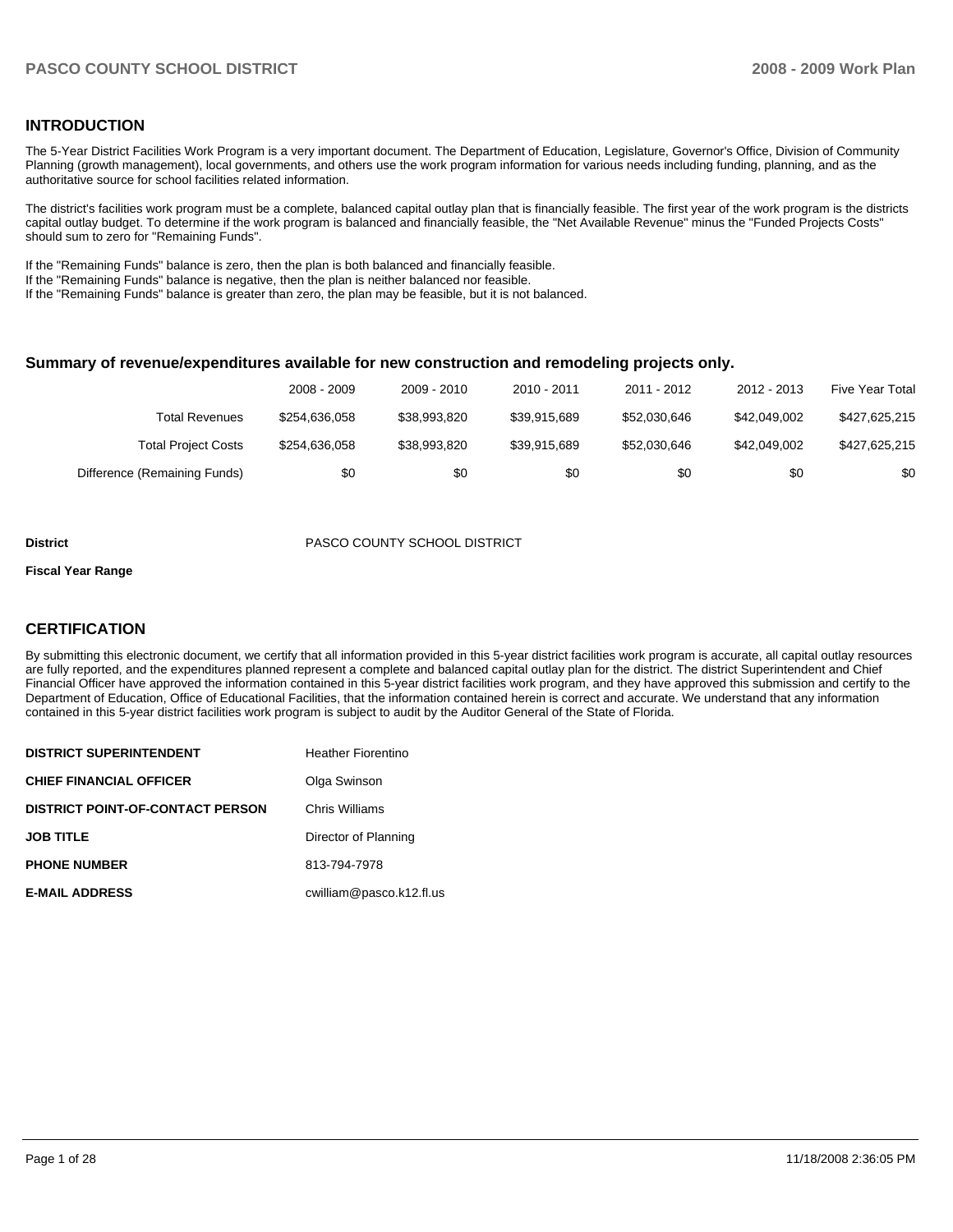# **Expenditures**

#### **Expenditure for Maintenance, Repair and Renovation from 2-Mills and PECO**

Annually, prior to the adoption of the district school budget, each school board must prepare a tentative district facilities work program that includes a schedule of major repair and renovation projects necessary to maintain the educational and ancillary facilities of the district.

|                | Item                                                                                                                                                                                                                                                                                                                                                                                                                                                                                                                                                                                                                                                                                                                                                                                                                                                                                                                                                                                                                                                                                                     | 2008 - 2009<br><b>Actual Budget</b> | 2009 - 2010<br>Projected | 2010 - 2011<br>Projected | 2011 - 2012<br>Projected | 2012 - 2013<br>Projected | <b>Total</b> |
|----------------|----------------------------------------------------------------------------------------------------------------------------------------------------------------------------------------------------------------------------------------------------------------------------------------------------------------------------------------------------------------------------------------------------------------------------------------------------------------------------------------------------------------------------------------------------------------------------------------------------------------------------------------------------------------------------------------------------------------------------------------------------------------------------------------------------------------------------------------------------------------------------------------------------------------------------------------------------------------------------------------------------------------------------------------------------------------------------------------------------------|-------------------------------------|--------------------------|--------------------------|--------------------------|--------------------------|--------------|
| <b>HVAC</b>    |                                                                                                                                                                                                                                                                                                                                                                                                                                                                                                                                                                                                                                                                                                                                                                                                                                                                                                                                                                                                                                                                                                          | \$4,600,000                         | \$4,800,000              | \$5,000,000              | \$5,200,000              | \$5,400,000              | \$25,000,000 |
|                | Locations: ADMINISTRATION BUILDING, ANCLOTE ELEMENTARY, BAYONET POINT MIDDLE, CALUSA ELEMENTARY, CENTRAL BUS GARAGE,<br>CHESTER W TAYLOR JR ELEMENTARY, CYPRESS ELEMENTARY, DENHAM OAKS ELEMENTARY, ENERGY & MARINE CENTER, FOX<br>HOLLOW ELEMENTARY, FRED K MARCHMAN TECHNICAL EDUCATIONAL CENTER, GULF HIGH, GULF MIDDLE, GULFSIDE<br>ELEMENTARY, HARRY SCHWETTMAN EDUCATION CENTER, HUDSON ELEMENTARY, HUDSON MIDDLE, HUDSON SENIOR HIGH, J<br>W MITCHELL SENIOR HIGH, JAMES IRVIN EDUCATION CENTER, JAMES M MARLOWE ELEMENTARY, LAKE MYRTLE ELEMENTARY,<br>LAND O LAKES SENIOR HIGH, MOORE-MICKENS EDUCATION CENTER, NORTHWEST ELEMENTARY, PASCO ELEMENTARY, PASCO<br>MIDDLE, PASCO SENIOR HIGH, PINE VIEW ELEMENTARY, PINE VIEW MIDDLE, QUAIL HOLLOW ELEMENTARY, RAYMOND B<br>STEWART MIDDLE, RICHEY ELEMENTARY, RIDGEWOOD SENIOR HIGH, RIVER RIDGE MIDDLE SENIOR HIGH, RODNEY B COX<br>ELEMENTARY, SAN ANTONIO ELEMENTARY, SANDERS MEMORIAL ELEMENTARY, SCHRADER ELEMENTARY, WESLEY CHAPEL<br>ELEMENTARY, WESLEY CHAPEL SENIOR HIGH, WEST BUS GARAGE, WOODLAND ELEMENTARY, ZEPHYRHILLS SENIOR HIGH |                                     |                          |                          |                          |                          |              |
| Flooring       |                                                                                                                                                                                                                                                                                                                                                                                                                                                                                                                                                                                                                                                                                                                                                                                                                                                                                                                                                                                                                                                                                                          | \$300,000                           | \$300,000                | \$300,000                | \$300,000                | \$300,000                | \$1,500,000  |
|                | Locations: BAYONET POINT MIDDLE, CENTENNIAL ELEMENTARY, COTEE RIVER ELEMENTARY, CYPRESS ELEMENTARY, DEER PARK<br>ELEMENTARY, DENHAM OAKS ELEMENTARY, FOX HOLLOW ELEMENTARY, GULF HIGH, GULFSIDE ELEMENTARY, HUDSON<br>MIDDLE, HUDSON SENIOR HIGH, MOORE-MICKENS EDUCATION CENTER, PASCO ELEMENTARY, PINE VIEW MIDDLE, RICHEY<br>ELEMENTARY, SAN ANTONIO ELEMENTARY, SAND PINE ELEMENTARY, SCHRADER ELEMENTARY, SEVEN SPRINGS MIDDLE,<br>WEST ZEPHYRHILLS ELEMENTARY, ZEPHYRHILLS SENIOR HIGH                                                                                                                                                                                                                                                                                                                                                                                                                                                                                                                                                                                                             |                                     |                          |                          |                          |                          |              |
| Roofing        |                                                                                                                                                                                                                                                                                                                                                                                                                                                                                                                                                                                                                                                                                                                                                                                                                                                                                                                                                                                                                                                                                                          | \$1,340,000                         | \$1,350,000              | \$1,350,000              | \$1,400,000              | \$1,400,000              | \$6,840,000  |
| Locations:     | ADMINISTRATION BUILDING, BAYONET POINT MIDDLE, CALUSA ELEMENTARY, CENTENNIAL ELEMENTARY, CENTRAL BUS<br>GARAGE, CHASCO ELEMENTARY, CHASCO MIDDLE, DEER PARK ELEMENTARY, DENHAM OAKS ELEMENTARY, EAST BUS<br>GARAGE, ENERGY & MARINE CENTER, FOX HOLLOW ELEMENTARY, GULF MIDDLE, HUDSON ELEMENTARY, HUDSON MIDDLE,<br>HUDSON SENIOR HIGH, LAKE MYRTLE ELEMENTARY, LAND O LAKES SENIOR HIGH, MITTYE P LOCKE ELEMENTARY, MOORE-<br>MICKENS EDUCATION CENTER, NORTHWEST BUS GARAGE, PASCO MIDDLE, PASCO SENIOR HIGH, PINE VIEW MIDDLE, QUAIL<br>HOLLOW ELEMENTARY, RAYMOND B STEWART MIDDLE, RIVER RIDGE MIDDLE SENIOR HIGH, RODNEY B COX ELEMENTARY,<br>SEVEN SPRINGS ELEMENTARY, SEVEN SPRINGS MIDDLE, WEST BUS GARAGE, ZEPHYRHILLS SENIOR HIGH                                                                                                                                                                                                                                                                                                                                                            |                                     |                          |                          |                          |                          |              |
| Safety to Life |                                                                                                                                                                                                                                                                                                                                                                                                                                                                                                                                                                                                                                                                                                                                                                                                                                                                                                                                                                                                                                                                                                          | \$50,000                            | \$50,000                 | \$50,000                 | \$50,000                 | \$50,000                 | \$250,000    |
|                | Locations: HARRY SCHWETTMAN EDUCATION CENTER, PASCO SENIOR HIGH, PINE VIEW MIDDLE                                                                                                                                                                                                                                                                                                                                                                                                                                                                                                                                                                                                                                                                                                                                                                                                                                                                                                                                                                                                                        |                                     |                          |                          |                          |                          |              |
| Fencing        |                                                                                                                                                                                                                                                                                                                                                                                                                                                                                                                                                                                                                                                                                                                                                                                                                                                                                                                                                                                                                                                                                                          | \$50,000                            | \$50,000                 | \$50,000                 | \$50,000                 | \$50,000                 | \$250,000    |
|                | Locations: BAYONET POINT MIDDLE, CHESTER W TAYLOR JR ELEMENTARY, CYPRESS ELEMENTARY, FRED K MARCHMAN TECHNICAL<br>EDUCATIONAL CENTER, HUDSON ELEMENTARY, J W MITCHELL SENIOR HIGH, NORTHWEST BUS GARAGE, NORTHWEST<br>ELEMENTARY, SCHRADER ELEMENTARY, SEVEN OAKS ELEMENTARY SCHOOL, SEVEN SPRINGS MIDDLE, SHADY HILLS<br><b>ELEMENTARY</b>                                                                                                                                                                                                                                                                                                                                                                                                                                                                                                                                                                                                                                                                                                                                                              |                                     |                          |                          |                          |                          |              |
| Parking        |                                                                                                                                                                                                                                                                                                                                                                                                                                                                                                                                                                                                                                                                                                                                                                                                                                                                                                                                                                                                                                                                                                          | \$500,000                           | \$500,000                | \$500,000                | \$500,000                | \$500,000                | \$2,500,000  |
|                | Locations: BAYONET POINT MIDDLE, CALUSA ELEMENTARY, COTEE RIVER ELEMENTARY, DEER PARK ELEMENTARY, DENHAM OAKS<br>ELEMENTARY, FOX HOLLOW ELEMENTARY, GULF HIGH, GULF MIDDLE, GULFSIDE ELEMENTARY, HUDSON ELEMENTARY,<br>HUDSON MIDDLE, HUDSON SENIOR HIGH, MARY GIELLA ELEMENTARY, MOON LAKE ELEMENTARY, NORTHWEST BUS GARAGE,<br>NORTHWEST ELEMENTARY, PASCO ELEMENTARY, PASCO MIDDLE, QUAIL HOLLOW ELEMENTARY, SCHRADER ELEMENTARY,<br>SEVEN SPRINGS MIDDLE, SHADY HILLS ELEMENTARY, WEST BUS GARAGE, WOODLAND ELEMENTARY                                                                                                                                                                                                                                                                                                                                                                                                                                                                                                                                                                               |                                     |                          |                          |                          |                          |              |
| Electrical     |                                                                                                                                                                                                                                                                                                                                                                                                                                                                                                                                                                                                                                                                                                                                                                                                                                                                                                                                                                                                                                                                                                          | \$300,000                           | \$300,000                | \$550,000                | \$300,000                | \$300,000                | \$1,750,000  |
|                | Locations: BAYONET POINT MIDDLE, CENTENNIAL ELEMENTARY, CENTENNIAL MIDDLE, FRED K MARCHMAN TECHNICAL EDUCATIONAL<br>CENTER, GULF MIDDLE, HUDSON ELEMENTARY, HUDSON SENIOR HIGH, LACOOCHEE ELEMENTARY, LAND O LAKES SENIOR<br>HIGH, MOORE-MICKENS EDUCATION CENTER, PASCO ELEMENTARY, PASCO MIDDLE, PASCO SENIOR HIGH, RAYMOND B<br>STEWART MIDDLE, RIDGEWOOD SENIOR HIGH, WESLEY CHAPEL SENIOR HIGH, WOODLAND ELEMENTARY, ZEPHYRHILLS<br><b>SENIOR HIGH</b>                                                                                                                                                                                                                                                                                                                                                                                                                                                                                                                                                                                                                                              |                                     |                          |                          |                          |                          |              |
| Fire Alarm     |                                                                                                                                                                                                                                                                                                                                                                                                                                                                                                                                                                                                                                                                                                                                                                                                                                                                                                                                                                                                                                                                                                          | \$300,000                           | \$300,000                | \$300,000                | \$300,000                | \$300,000                | \$1,500,000  |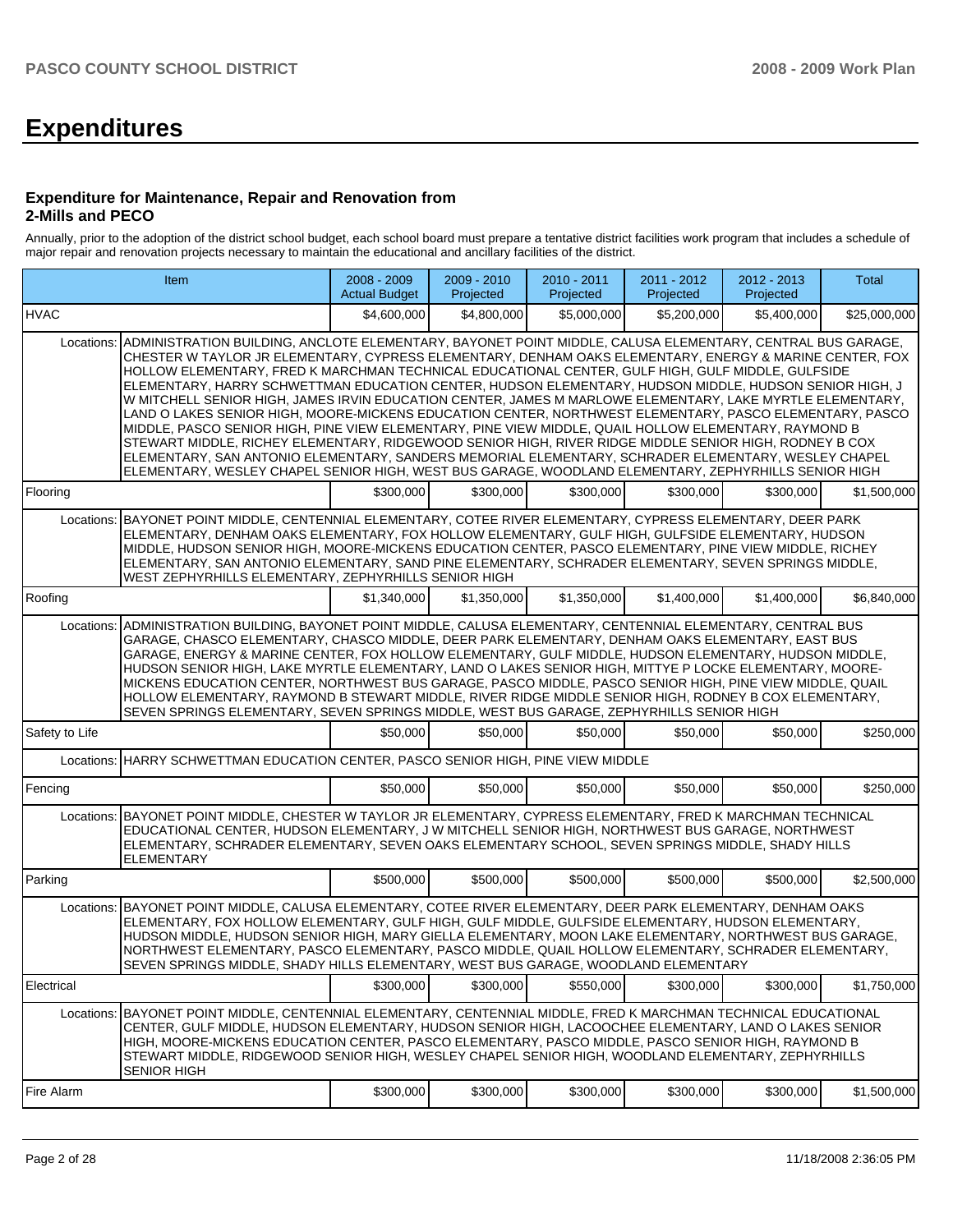|                                  | Locations: COTEE RIVER ELEMENTARY, CYPRESS ELEMENTARY, DEER PARK ELEMENTARY, DENHAM OAKS ELEMENTARY, DISTRICT<br>MAINTENANCE BUILDING (MOON LAKE), EAST BUS GARAGE, FOX HOLLOW ELEMENTARY, GULF HIGH, GULF MIDDLE, GULFSIDE<br>ELEMENTARY, HARRY SCHWETTMAN EDUCATION CENTER, LAKE MYRTLE ELEMENTARY, MARY GIELLA ELEMENTARY, MOON<br>LAKE ELEMENTARY, MOORE-MICKENS EDUCATION CENTER, NORTHWEST BUS GARAGE, NORTHWEST ELEMENTARY, RAYMOND<br>B STEWART MIDDLE, RIDGEWOOD SENIOR HIGH, RIVER RIDGE MIDDLE SENIOR HIGH, SCHRADER ELEMENTARY, WEST BUS<br>GARAGE, ZEPHYRHILLS SENIOR HIGH                                                                                                                                                                                                                                                                                                                                                                                                                                                                                                                                                                                                                                                                                                                                                                                                                                                                                                                                                                                                                                                                                                                                                                                                                                                                                                                                                                                                                                                                            |             |             |             |             |             |              |
|----------------------------------|--------------------------------------------------------------------------------------------------------------------------------------------------------------------------------------------------------------------------------------------------------------------------------------------------------------------------------------------------------------------------------------------------------------------------------------------------------------------------------------------------------------------------------------------------------------------------------------------------------------------------------------------------------------------------------------------------------------------------------------------------------------------------------------------------------------------------------------------------------------------------------------------------------------------------------------------------------------------------------------------------------------------------------------------------------------------------------------------------------------------------------------------------------------------------------------------------------------------------------------------------------------------------------------------------------------------------------------------------------------------------------------------------------------------------------------------------------------------------------------------------------------------------------------------------------------------------------------------------------------------------------------------------------------------------------------------------------------------------------------------------------------------------------------------------------------------------------------------------------------------------------------------------------------------------------------------------------------------------------------------------------------------------------------------------------------------|-------------|-------------|-------------|-------------|-------------|--------------|
| Telephone/Intercom System        |                                                                                                                                                                                                                                                                                                                                                                                                                                                                                                                                                                                                                                                                                                                                                                                                                                                                                                                                                                                                                                                                                                                                                                                                                                                                                                                                                                                                                                                                                                                                                                                                                                                                                                                                                                                                                                                                                                                                                                                                                                                                    | \$500,000   | \$500,000   | \$500,000   | \$500,000   | \$500,000   | \$2,500,000  |
| Locations:                       | ADMINISTRATION BUILDING, ANCLOTE ELEMENTARY, BAYONET POINT MIDDLE, CALUSA ELEMENTARY, CENTENNIAL<br>ELEMENTARY, CENTENNIAL MIDDLE, CENTRAL BUS GARAGE, CHARLES S. RUSHE MIDDLE, CHASCO ELEMENTARY, CHASCO<br>MIDDLE, CHESTER W TAYLOR JR ELEMENTARY, COTEE RIVER ELEMENTARY, CREWS LAKE MIDDLE, CYPRESS ELEMENTARY,<br>DEER PARK ELEMENTARY, DENHAM OAKS ELEMENTARY, DISTRICT MAINTENANCE BUILDING (MOON LAKE), DOUBLE BRANCH<br>ELEMENTARY, DR JOHN LONG MIDDLE, EAST BUS GARAGE, ENERGY & MARINE CENTER, FOX HOLLOW ELEMENTARY, FRED K<br>MARCHMAN TECHNICAL EDUCATIONAL CENTER, GULF HIGH, GULF HIGHLANDS ELEMENTARY, GULF MIDDLE, GULF TRACE<br>ELEMENTARY, GULFSIDE ELEMENTARY, HARRY SCHWETTMAN EDUCATION CENTER, HUDSON ELEMENTARY, HUDSON MIDDLE,<br>HUDSON SENIOR HIGH, J W MITCHELL SENIOR HIGH, JAMES IRVIN EDUCATION CENTER, JAMES M MARLOWE ELEMENTARY,<br>LACOOCHEE ELEMENTARY, LAKE MYRTLE ELEMENTARY, LAND O LAKES SENIOR HIGH, LONGLEAF ELEMENTARY, MARY GIELLA<br>ELEMENTARY, MITTYE P LOCKE ELEMENTARY, MOON LAKE ELEMENTARY, MOORE-MICKENS EDUCATION CENTER, NEW RIVER<br>ELEMENTARY, NORTHWEST BUS GARAGE, NORTHWEST ELEMENTARY, OAKSTEAD ELEMENTARY, PASCO ELEMENTARY, PASCO<br>MIDDLE, PASCO SENIOR HIGH, PAUL R SMITH MIDDLE, PINE VIEW ELEMENTARY, PINE VIEW MIDDLE, QUAIL HOLLOW<br>ELEMENTARY, RAYMOND B STEWART MIDDLE, RICHEY ELEMENTARY, RIDGEWOOD SENIOR HIGH, RIVER RIDGE MIDDLE SENIOR<br>HIGH, RODNEY B COX ELEMENTARY, SAN ANTONIO ELEMENTARY, SAND PINE ELEMENTARY, SANDERS MEMORIAL ELEMENTARY,<br>SCHRADER ELEMENTARY, SEVEN OAKS ELEMENTARY SCHOOL, SEVEN SPRINGS ELEMENTARY, SEVEN SPRINGS MIDDLE,<br>SHADY HILLS ELEMENTARY, SOUTHEAST BUS GARAGE, SUNLAKE HIGH, SUNRAY ELEMENTARY, THOMAS E WEIGHTMAN MIDDLE.<br>TRILBY ADULT EDUCATION CENTER, TRINITY ELEMENTARY, TRINITY OAKS ELEMENTARY, VETERANS ELEMENTARY SCHOOL,<br>WESLEY CHAPEL ELEMENTARY, WESLEY CHAPEL SENIOR HIGH, WEST BUS GARAGE, WEST ZEPHYRHILLS ELEMENTARY,<br>WIREGRASS RANCH SENIOR HIGH, WOODLAND ELEMENTARY, ZEPHYRHILLS SENIOR HIGH              |             |             |             |             |             |              |
| <b>Closed Circuit Television</b> |                                                                                                                                                                                                                                                                                                                                                                                                                                                                                                                                                                                                                                                                                                                                                                                                                                                                                                                                                                                                                                                                                                                                                                                                                                                                                                                                                                                                                                                                                                                                                                                                                                                                                                                                                                                                                                                                                                                                                                                                                                                                    | \$150,000   | \$150,000   | \$150,000   | \$150,000   | \$150,000   | \$750,000    |
|                                  | Locations: ADMINISTRATION BUILDING, BAYONET POINT MIDDLE, CALUSA ELEMENTARY, CHASCO ELEMENTARY, CHASCO MIDDLE, COTEE<br>RIVER ELEMENTARY, DENHAM OAKS ELEMENTARY, DISTRICT MAINTENANCE BUILDING (MOON LAKE), DR JOHN LONG MIDDLE,<br>FOX HOLLOW ELEMENTARY, FRED K MARCHMAN TECHNICAL EDUCATIONAL CENTER, GULF HIGH, GULF HIGHLANDS<br>ELEMENTARY, GULF MIDDLE, HARRY SCHWETTMAN EDUCATION CENTER, HUDSON ELEMENTARY, J W MITCHELL SENIOR HIGH,<br>JAMES M MARLOWE ELEMENTARY, LAKE MYRTLE ELEMENTARY, LAND O LAKES SENIOR HIGH, MARY GIELLA ELEMENTARY,<br>MOORE-MICKENS EDUCATION CENTER, OAKSTEAD ELEMENTARY, PASCO ELEMENTARY, PASCO MIDDLE, PASCO SENIOR HIGH,<br>PAUL R SMITH MIDDLE, PINE VIEW MIDDLE, QUAIL HOLLOW ELEMENTARY, RAYMOND B STEWART MIDDLE, RIDGEWOOD SENIOR<br>HIGH, SAN ANTONIO ELEMENTARY, SAND PINE ELEMENTARY, SEVEN SPRINGS ELEMENTARY, SEVEN SPRINGS MIDDLE, SHADY<br>HILLS ELEMENTARY, SUNLAKE HIGH, TRINITY ELEMENTARY, TRINITY OAKS ELEMENTARY, WESLEY CHAPEL SENIOR HIGH,<br>WIREGRASS RANCH SENIOR HIGH, WOODLAND ELEMENTARY, ZEPHYRHILLS SENIOR HIGH                                                                                                                                                                                                                                                                                                                                                                                                                                                                                                                                                                                                                                                                                                                                                                                                                                                                                                                                                                             |             |             |             |             |             |              |
| Paint                            |                                                                                                                                                                                                                                                                                                                                                                                                                                                                                                                                                                                                                                                                                                                                                                                                                                                                                                                                                                                                                                                                                                                                                                                                                                                                                                                                                                                                                                                                                                                                                                                                                                                                                                                                                                                                                                                                                                                                                                                                                                                                    | \$500,000   | \$500,000   | \$500,000   | \$600,000   | \$600,000   | \$2,700,000  |
|                                  | Locations: ADMINISTRATION BUILDING, ANCLOTE ELEMENTARY, BAYONET POINT MIDDLE, CALUSA ELEMENTARY, CENTENNIAL<br>ELEMENTARY, CENTENNIAL MIDDLE, CENTRAL BUS GARAGE, CHARLES S. RUSHE MIDDLE, CHASCO ELEMENTARY, CHASCO<br>MIDDLE, CHESTER W TAYLOR JR ELEMENTARY, COTEE RIVER ELEMENTARY, CREWS LAKE MIDDLE, CYPRESS ELEMENTARY,<br>DEER PARK ELEMENTARY, DENHAM OAKS ELEMENTARY, DISTRICT MAINTENANCE BUILDING (MOON LAKE), DOUBLE BRANCH<br>ELEMENTARY, DR JOHN LONG MIDDLE, EAST BUS GARAGE, ENERGY & MARINE CENTER, FOX HOLLOW ELEMENTARY, FRED K<br>MARCHMAN TECHNICAL EDUCATIONAL CENTER, GULF HIGH, GULF HIGHLANDS ELEMENTARY, GULF MIDDLE, GULF TRACE<br>ELEMENTARY, GULFSIDE ELEMENTARY, HARRY SCHWETTMAN EDUCATION CENTER, HUDSON ELEMENTARY, HUDSON MIDDLE,<br>HUDSON SENIOR HIGH, J W MITCHELL SENIOR HIGH, JAMES IRVIN EDUCATION CENTER, JAMES M MARLOWE ELEMENTARY,<br>LACOOCHEE ELEMENTARY, LAKE MYRTLE ELEMENTARY, LAND O LAKES SENIOR HIGH, LONGLEAF ELEMENTARY, MARY GIELLA<br>ELEMENTARY, MITTYE P LOCKE ELEMENTARY, MOON LAKE ELEMENTARY, MOORE-MICKENS EDUCATION CENTER, NEW RIVER<br>ELEMENTARY, NORTHWEST BUS GARAGE, NORTHWEST ELEMENTARY, OAKSTEAD ELEMENTARY, PASCO ELEMENTARY, PASCO<br>MIDDLE, PASCO SENIOR HIGH, PAUL R SMITH MIDDLE, PINE VIEW ELEMENTARY, PINE VIEW MIDDLE, QUAIL HOLLOW<br>ELEMENTARY, RAYMOND B STEWART MIDDLE, RICHEY ELEMENTARY, RIDGEWOOD SENIOR HIGH, RIVER RIDGE MIDDLE SENIOR<br>HIGH, RODNEY B COX ELEMENTARY, SAN ANTONIO ELEMENTARY, SAND PINE ELEMENTARY, SANDERS MEMORIAL ELEMENTARY,  <br>SCHRADER ELEMENTARY, SEVEN OAKS ELEMENTARY SCHOOL, SEVEN SPRINGS ELEMENTARY, SEVEN SPRINGS MIDDLE,<br>SHADY HILLS ELEMENTARY, SOUTHEAST BUS GARAGE, SUNLAKE HIGH, SUNRAY ELEMENTARY, THOMAS E WEIGHTMAN MIDDLE,<br>TRILBY ADULT EDUCATION CENTER, TRINITY ELEMENTARY, TRINITY OAKS ELEMENTARY, VETERANS ELEMENTARY SCHOOL,<br>WESLEY CHAPEL ELEMENTARY, WESLEY CHAPEL SENIOR HIGH, WEST BUS GARAGE, WEST ZEPHYRHILLS ELEMENTARY,<br>WIREGRASS RANCH SENIOR HIGH, WOODLAND ELEMENTARY, ZEPHYRHILLS SENIOR HIGH |             |             |             |             |             |              |
| Maintenance/Repair               |                                                                                                                                                                                                                                                                                                                                                                                                                                                                                                                                                                                                                                                                                                                                                                                                                                                                                                                                                                                                                                                                                                                                                                                                                                                                                                                                                                                                                                                                                                                                                                                                                                                                                                                                                                                                                                                                                                                                                                                                                                                                    | \$5,226,400 | \$2,215,035 | \$1,867,922 | \$2,323,808 | \$2,707,509 | \$14,340,674 |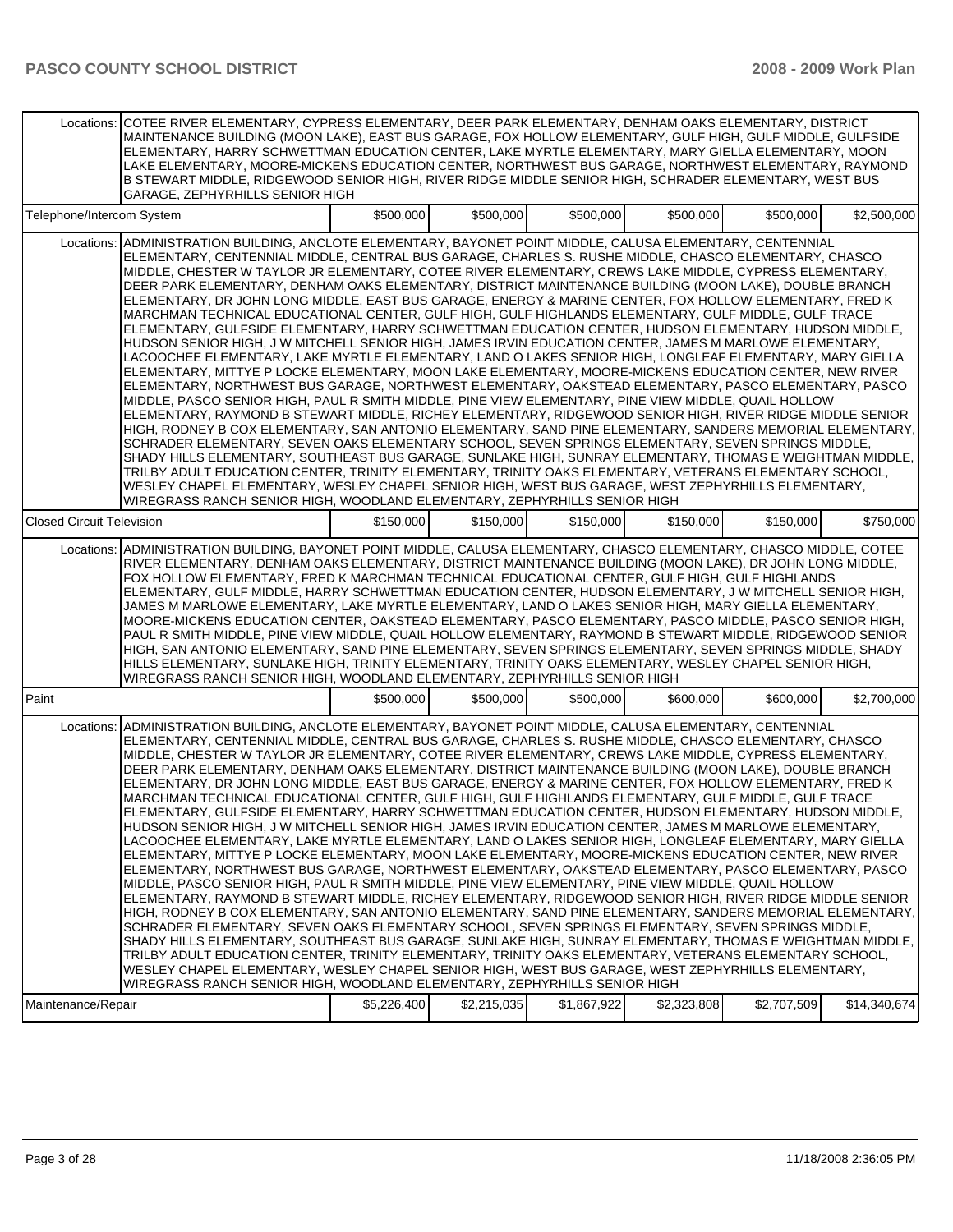| Sub Total: I                                                                                                                                                                                                        | \$13,816,400 | \$11,015,035 | \$11,117,922 | \$11,673,808 | \$12,257,509 | \$59,880,674 |
|---------------------------------------------------------------------------------------------------------------------------------------------------------------------------------------------------------------------|--------------|--------------|--------------|--------------|--------------|--------------|
| <b>SENIOR HIGH, WOODLAND ELEMENTARY, ZEPHYRHILLS SENIOR HIGH</b>                                                                                                                                                    |              |              |              |              |              |              |
| ELEMENTARY, THOMAS E WEIGHTMAN MIDDLE, TRINITY ELEMENTARY, TRINITY OAKS ELEMENTARY, WESLEY CHAPEL<br>ELEMENTARY, WESLEY CHAPEL SENIOR HIGH, WEST BUS GARAGE, WEST ZEPHYRHILLS ELEMENTARY, WIREGRASS RANCH           |              |              |              |              |              |              |
| ELEMENTARY, SEVEN SPRINGS MIDDLE, SHADY HILLS ELEMENTARY, SOUTHEAST BUS GARAGE, SUNLAKE HIGH, SUNRAY                                                                                                                |              |              |              |              |              |              |
| SANDERS MEMORIAL ELEMENTARY, SCHRADER ELEMENTARY, SEVEN OAKS ELEMENTARY SCHOOL, SEVEN SPRINGS                                                                                                                       |              |              |              |              |              |              |
| HIGH, RIVER RIDGE MIDDLE SENIOR HIGH, RODNEY B COX ELEMENTARY, SAN ANTONIO ELEMENTARY, SAND PINE ELEMENTARY,                                                                                                        |              |              |              |              |              |              |
| IPINE VIEW MIDDLE. QUAIL HOLLOW ELEMENTARY. RAYMOND B STEWART MIDDLE. RICHEY ELEMENTARY. RIDGEWOOD SENIOR                                                                                                           |              |              |              |              |              |              |
| ELEMENTARY, OAKSTEAD ELEMENTARY, PASCO ELEMENTARY, PASCO MIDDLE, PASCO SENIOR HIGH, PINE VIEW ELEMENTARY,                                                                                                           |              |              |              |              |              |              |
| IELEMENTARY. MOON LAKE ELEMENTARY. MOORE-MICKENS EDUCATION CENTER. NORTHWEST BUS GARAGE. NORTHWEST                                                                                                                  |              |              |              |              |              |              |
| ELEMENTARY, LAND O LAKES SENIOR HIGH, LONGLEAF ELEMENTARY, MARY GIELLA ELEMENTARY, MITTYE P LOCKE                                                                                                                   |              |              |              |              |              |              |
| HIGH, JAMES IRVIN EDUCATION CENTER, JAMES M MARLOWE ELEMENTARY, LACOOCHEE ELEMENTARY, LAKE MYRTLE                                                                                                                   |              |              |              |              |              |              |
| SCHWETTMAN EDUCATION CENTER, HUDSON ELEMENTARY, HUDSON MIDDLE, HUDSON SENIOR HIGH, J W MITCHELL SENIOR                                                                                                              |              |              |              |              |              |              |
| IFRED K MARCHMAN TECHNICAL EDUCATIONAL CENTER. GULF HIGH. GULF MIDDLE. GULFSIDE ELEMENTARY. HARRY                                                                                                                   |              |              |              |              |              |              |
| DISTRICT MAINTENANCE BUILDING (MOON LAKE), EAST BUS GARAGE, ENERGY & MARINE CENTER, FOX HOLLOW ELEMENTARY,                                                                                                          |              |              |              |              |              |              |
| IELEMENTARY, CENTENNIAL MIDDLE, CENTRAL BUS GARAGE, CHASCO ELEMENTARY, CHASCO MIDDLE, CHESTER W TAYLOR JR<br>IELEMENTARY. COTEE RIVER ELEMENTARY. CYPRESS ELEMENTARY. DEER PARK ELEMENTARY. DENHAM OAKS ELEMENTARY. |              |              |              |              |              |              |
| Locations: ADMINISTRATION BUILDING, ANCLOTE ELEMENTARY, BAYONET POINT MIDDLE, CALUSA ELEMENTARY, CENTENNIAL                                                                                                         |              |              |              |              |              |              |
|                                                                                                                                                                                                                     |              |              |              |              |              |              |

| <b>PECO Maintenance Expenditures</b> | \$2,432,653  | .426<br>\$2.921. | \$3,909,911 | \$3,698,520 | \$3,685,611        | \$16.648.121 |
|--------------------------------------|--------------|------------------|-------------|-------------|--------------------|--------------|
| Two Mill Sub Total:                  | \$11,383,747 | \$8,093,609      | \$7,208,011 | \$7,975,288 | \$8,571<br>ا 898.، | \$43,232,553 |

No items have been specified.

| Total: | \$13,816,400 | \$11.015.035 | 117.922<br>\$11.1 | \$11.673.808 | \$12,257,509 | \$59,880,674 |
|--------|--------------|--------------|-------------------|--------------|--------------|--------------|
|--------|--------------|--------------|-------------------|--------------|--------------|--------------|

### **Local Two Mill Expenditure For Maintenance, Repair and Renovation**

Anticipated expenditures expected from local funding sources over the years covered by the current work plan.

| Item                                    | 2008 - 2009<br><b>Actual Budget</b> | $2009 - 2010$<br>Projected | 2010 - 2011<br>Projected | 2011 - 2012<br>Projected | $2012 - 2013$<br>Projected | Total            |
|-----------------------------------------|-------------------------------------|----------------------------|--------------------------|--------------------------|----------------------------|------------------|
| Remaining Maint and Repair from 2 Mills | \$11,383,747                        | \$8,093,609                | \$7,208,011              | \$7,975,288              | \$8,571,898                | \$43,232,553     |
| Maintenance/Repair Salaries             | \$0                                 | \$0                        | \$0                      | \$0                      | \$0                        | \$0 <sub>1</sub> |
| School Bus Purchases                    | \$4,357,296                         | \$0                        | \$4,575,161              | \$0                      | \$4,803,919                | \$13,736,376     |
| <b>Other Vehicle Purchases</b>          | \$0                                 | \$0                        | \$0                      | \$0                      | \$0                        | \$0              |
| Capital Outlay Equipment                | \$0                                 | \$0                        | \$0                      | \$0                      | \$0                        | \$0              |
| Rent/Lease Payments                     | \$0                                 | \$0                        | \$0                      | \$0                      | \$0                        | \$0 <sub>1</sub> |
| ICOP Debt Service                       | \$24,873,006                        | \$29,693,329               | \$29,668,329             | \$29,413,688             | \$29,437,447               | \$143,085,799    |
| Rent/Lease Relocatables                 | \$0                                 | \$0                        | \$0                      | \$0                      | \$0                        | \$0              |
| l Environmental Problems                | \$0                                 | \$0                        | \$0                      | \$0                      | \$0                        | \$0 <sub>1</sub> |
| s.1011.14 Debt Service                  | \$0                                 | \$0                        | \$0                      | \$0                      | \$0                        | \$0              |
| Special Facilities Account              | \$0                                 | \$0                        | \$0                      | \$0                      | \$0                        | \$0 <sub>1</sub> |
| Telecom Remodeling/Renovations          | \$1,000,000                         | \$1,030,000                | \$1,081,500              | \$1,135,757              | \$1,192,354                | \$5,439,611      |
| <b>Local Expenditure Totals:</b>        | \$41,614,049                        | \$38,816,938               | \$42,533,001             | \$38,524,733             | \$44,005,618               | \$205,494,339    |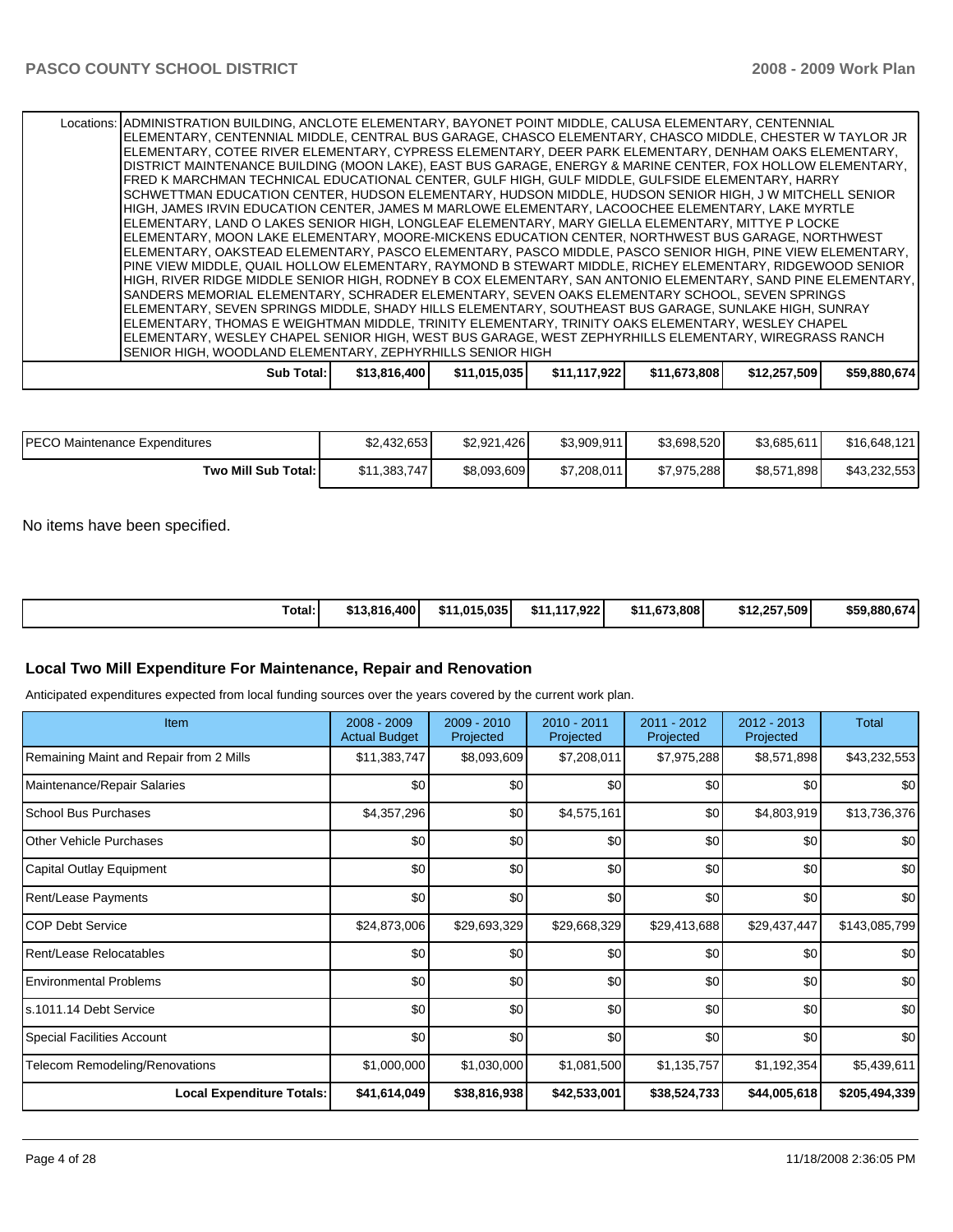# **Revenue**

#### **2 Mill Revenue Source**

Schedule of Estimated Capital Outlay Revenue from each currently approved source which is estimated to be available for expenditures on the projects included in the tentative district facilities work program. All amounts are NET after considering carryover balances, interest earned, new COP's, 1011.14 and 1011.15 loans, etc. Districts cannot use 2-Mill funds for salaries except for those explicitly associated with maintenance/repair projects. (1011.71 (5), F.S.)

| <b>Item</b>                                                                      | Fund | $2008 - 2009$<br><b>Actual Value</b> | $2009 - 2010$<br>Projected | $2010 - 2011$<br>Projected | $2011 - 2012$<br>Projected | $2012 - 2013$<br>Projected | <b>Total</b>      |
|----------------------------------------------------------------------------------|------|--------------------------------------|----------------------------|----------------------------|----------------------------|----------------------------|-------------------|
| (1) Non-exempt property<br>lassessed valuation                                   |      | \$29,205,599,435                     | \$29,789,711,423           | \$30,385,505,652           | \$30,993,215,765           | \$31,641,080,080           | \$152,015,112,355 |
| (2) The Millege projected for<br>discretionary capital outlay per<br>ls.1011.71  |      | 1.50                                 | 1.50                       | 1.50                       | 1.50                       | 1.50                       |                   |
| $(3)$ Full value of the 2-Mill<br>discretionary capital outlay per<br>ls.1011.71 |      | \$48.554.309                         | \$49,525,395               | \$50,515,903               | \$51,526,221               | \$52,603,296               | \$252,725,124     |
| $(4)$ Value of the portion of the 2-<br>Mills ACTUALLY levied                    | 370  | \$41,617,979                         | \$42.450.339               | \$43,299,346               | \$44,165,332               | \$45,088,539               | \$216,621,535     |
| $(5)$ Difference of lines $(3)$ and $(4)$                                        |      | \$6,936,330                          | \$7,075,056                | \$7,216,557                | \$7,360,889                | \$7,514,757                | \$36,103,589      |

## **PECO Revenue Source**

The figure in the row designated "PECO Maintenance" will be subtracted from funds available for new construction because PECO maintenance dollars cannot be used for new construction.

| Item                                  | Fund | $2008 - 2009$<br><b>Actual Budget</b> | $2009 - 2010$<br>Projected | $2010 - 2011$<br>Projected | $2011 - 2012$<br>Projected | $2012 - 2013$<br>Projected | Total        |
|---------------------------------------|------|---------------------------------------|----------------------------|----------------------------|----------------------------|----------------------------|--------------|
| <b>IPECO New Construction</b>         | 340  | \$14.450.915                          | \$0                        | \$3.256.263                | \$9.954.923                | \$3,979,358                | \$31,641,459 |
| <b>IPECO Maintenance Expenditures</b> |      | \$2,432,653                           | \$2,921,426                | \$3.909.911                | \$3.698.520                | \$3,685,611                | \$16,648,121 |
|                                       |      | \$16,883,568                          | \$2,921,426                | \$7,166,174                | \$13,653,443               | \$7,664,969                | \$48,289,580 |

## **CO & DS Revenue Source**

Revenue from Capital Outlay and Debt Service funds.

| Item                                               | Fund | $2008 - 2009$<br><b>Actual Budget</b> | $2009 - 2010$<br>Projected | $2010 - 2011$<br>Projected | $2011 - 2012$<br>Projected | $2012 - 2013$<br>Projected | Total       |
|----------------------------------------------------|------|---------------------------------------|----------------------------|----------------------------|----------------------------|----------------------------|-------------|
| ICO & DS Cash Flow-through<br><b>I</b> Distributed | 360  | \$802.297                             | \$802.297                  | \$802.297                  | \$802.297                  | \$802.297                  | \$4,011,485 |
| ICO & DS Interest on<br>Undistributed CO           | 360  | \$62,009                              | \$62,009                   | \$62,009                   | \$62,009                   | \$62,009                   | \$310,045   |
|                                                    |      | \$864,306                             | \$864,306                  | \$864.306                  | \$864.306                  | \$864.306                  | \$4,321,530 |

## **Fair Share Revenue Source**

All legally binding commitments for proportionate fair-share mitigation for impacts on public school facilities must be included in the 5-year district work program.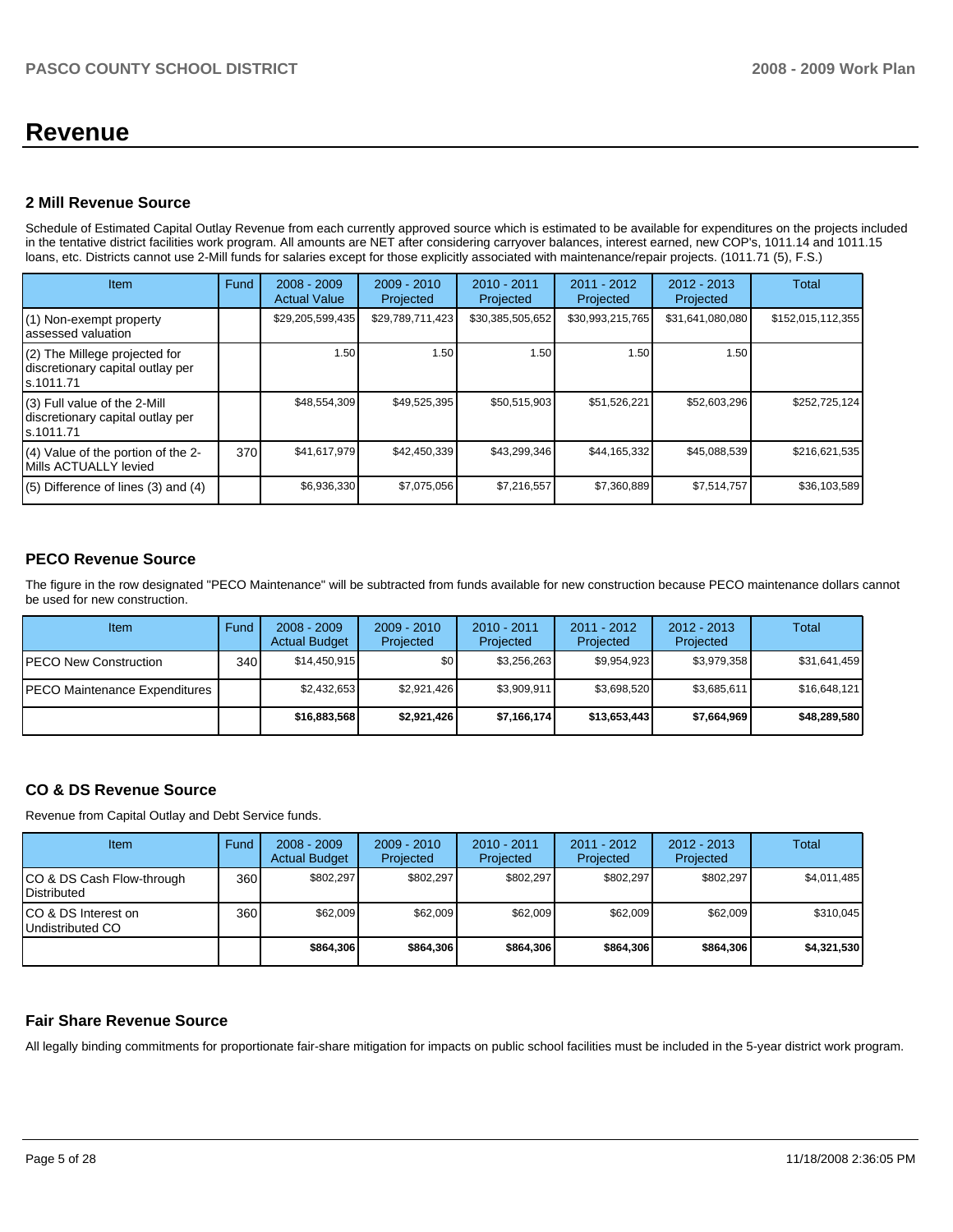Nothing reported for this section.

### **Sales Surtax Referendum**

Specific information about any referendum for a 1-cent or  $\frac{1}{2}$ -cent surtax referendum during the previous year.

Did the school district hold a surtax referendum during the past fiscal year 2007 - 2008?

**No** 

## **Additional Revenue Source**

Any additional revenue sources

| Item                                                                                                   | 2008 - 2009<br><b>Actual Value</b> | 2009 - 2010<br>Projected | $2010 - 2011$<br>Projected | 2011 - 2012<br>Projected | $2012 - 2013$<br>Projected | <b>Total</b>  |
|--------------------------------------------------------------------------------------------------------|------------------------------------|--------------------------|----------------------------|--------------------------|----------------------------|---------------|
| Proceeds from a s.1011.14/15 F.S. Loans                                                                | \$0                                | \$0                      | \$0                        | \$0                      | \$0                        | \$0           |
| District Bonds - Voted local bond<br>referendum proceeds per s.9, Art VII<br><b>State Constitution</b> | \$0                                | \$0                      | \$0                        | \$0                      | \$0                        | \$0           |
| Proceeds from Special Act Bonds                                                                        | \$0                                | \$0                      | \$0                        | \$0                      | \$0                        | \$0           |
| Estimated Revenue from CO & DS Bond<br>Sale                                                            | \$0                                | \$0                      | \$0                        | \$0                      | \$0                        | \$0           |
| Proceeds from Voted Capital<br>Improvements millage                                                    | \$0                                | \$0                      | \$0                        | \$0                      | \$0                        | \$0           |
| Other Revenue for Other Capital Projects                                                               | \$0                                | \$0                      | \$0                        | \$0                      | \$0                        | \$0           |
| Proceeds from 1/2 cent sales surtax<br>authorized by school board                                      | \$0                                | \$0                      | \$0                        | \$0                      | \$0                        | \$0           |
| Proceeds from local governmental<br>infrastructure sales surtax                                        | \$26,472,660                       | \$26,876,113             | \$27,286,375               | \$27,703,570             | \$28,127,824               | \$136,466,542 |
| Proceeds from Certificates of<br>Participation (COP's) Sale                                            | \$1,100,000                        | \$0                      | \$0                        | \$0                      | \$0                        | \$1,100,000   |
| Classrooms First Bond proceeds amount<br>authorized in FY 1997-98                                      | \$0                                | \$0                      | \$0                        | \$0                      | \$0                        | \$0           |
| <b>Classrooms for Kids</b>                                                                             | \$0                                | \$0                      | \$0                        | \$0                      | \$0                        | \$0           |
| <b>District Equity Recognition</b>                                                                     | \$0                                | \$0                      | \$0                        | \$0                      | \$0                        | \$0           |
| <b>Federal Grants</b>                                                                                  | \$0                                | \$0                      | \$0                        | \$0                      | \$0                        | \$0           |
| Proportionate share mitigation (actual<br>cash revenue only, not in kind donations)                    | \$0                                | \$0                      | \$0                        | \$0                      | \$0                        | \$0           |
| Impact fees received                                                                                   | \$6,000,000                        | \$6,120,000              | \$6,242,400                | \$6,367,248              | \$6,494,593                | \$31,224,241  |
| Private donations                                                                                      | \$0                                | \$0                      | \$0                        | \$0                      | \$0                        | \$0           |
| Grants from local governments or not-for-<br>profit organizations                                      | \$0                                | \$0                      | \$0                        | \$0                      | \$0                        | \$0           |
| Interest, Including Profit On Investment                                                               | \$2,980,552                        | \$1,500,000              | \$1,500,000                | \$1,500,000              | \$1,500,000                | \$8,980,552   |
| Revenue from Bonds pledging proceeds<br>from 1 cent or 1/2 cent Sales Surtax                           | \$0                                | \$0                      | \$0                        | \$0                      | \$0                        | \$0           |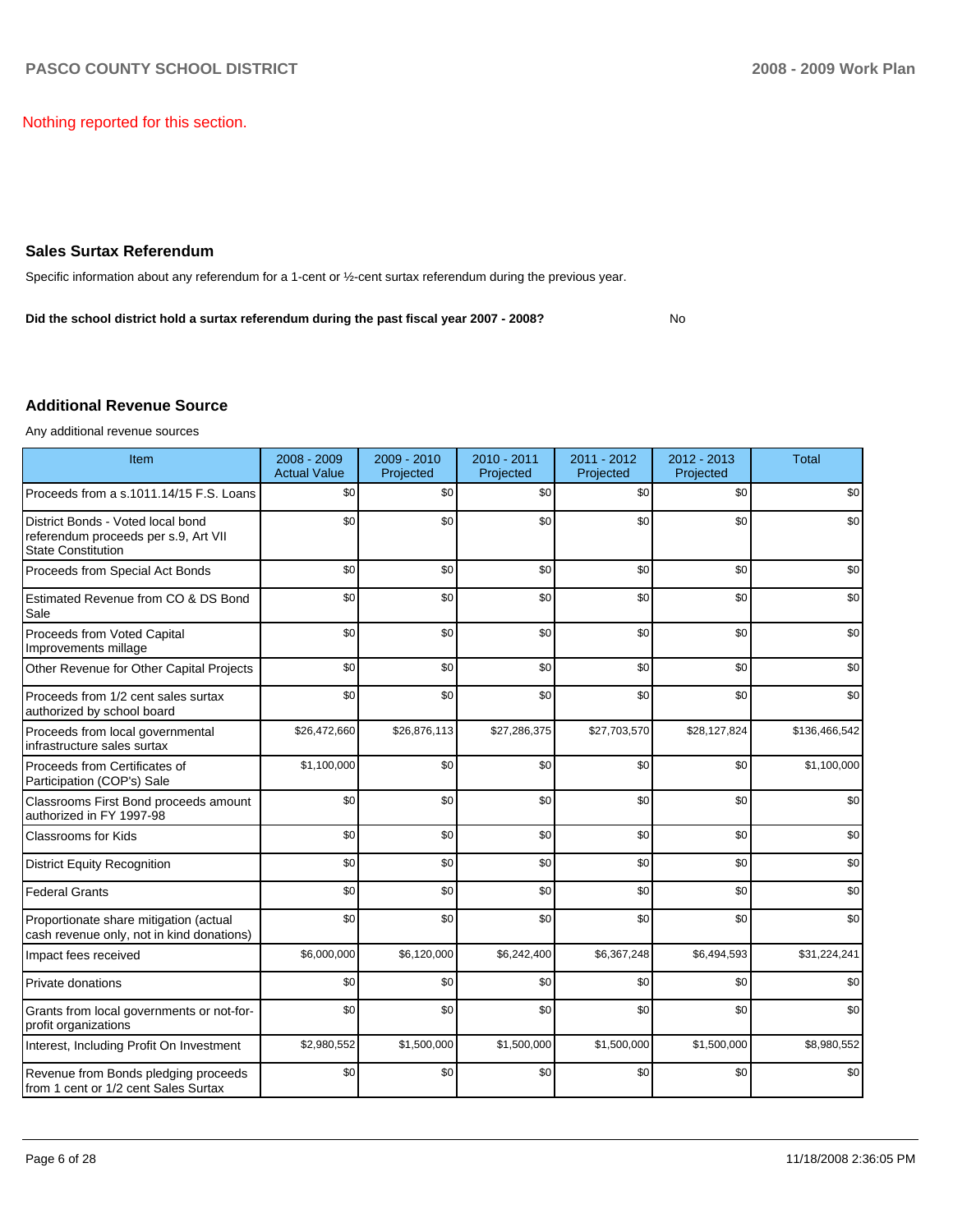# PASCO COUNTY SCHOOL DISTRICT **2008 - 2009 Work Plan**

| l Fund Balance Carried Forward                        | \$202,763,695 | \$0          | \$0          | \$0 <sub>1</sub> | \$0          | \$202,763,695    |
|-------------------------------------------------------|---------------|--------------|--------------|------------------|--------------|------------------|
| Obligated Fund Balance Carried Forward                | \$0           | \$0          | \$0          | \$0              | \$0          | \$0 <sub>1</sub> |
| Special Facilities Account                            | \$0           | \$0          | \$0          | \$0              | \$0          | \$0              |
| IOne Cent - 1/2 Cent Sales Surtax Debt<br>l Service i | \$0           | \$0          | \$0          | \$0              | \$0          | \$0              |
| <b>Subtotal</b>                                       | \$239,316,907 | \$34,496,113 | \$35,028,775 | \$35,570,818     | \$36,122,417 | \$380,535,030    |

# **Total Revenue Summary**

| <b>Item Name</b>                                              | $2008 - 2009$<br><b>Budget</b> | $2009 - 2010$<br>Projected | $2010 - 2011$<br>Projected | 2011 - 2012<br>Projected | 2012 - 2013<br>Projected | <b>Five Year Total</b> |
|---------------------------------------------------------------|--------------------------------|----------------------------|----------------------------|--------------------------|--------------------------|------------------------|
| Local Two Mill Discretionary Capital<br><b>Outlay Revenue</b> | \$41,617,979                   | \$42,450,339               | \$43,299,346               | \$44,165,332             | \$45,088,539             | \$216,621,535          |
| IPECO and 2 Mill Maint and Other 2 Mill<br>Expenditures       | (S41, 614, 049)                | (\$38,816,938)             | (\$42,533,001)             | (S38, 524, 733)          | (S44,005,618)            | $(\$205,494,339)$      |
| IPECO Maintenance Revenue                                     | \$2,432,653                    | \$2,921,426                | \$3,909,911                | \$3,698,520              | \$3,685,611              | \$16,648,121           |
| <b>Available 2 Mill for New Construction</b>                  | \$3,930                        | \$3,633,401                | \$766.345                  | \$5,640,599              | \$1,082,921              | \$11,127,196           |

| <b>Item Name</b>                      | $2008 - 2009$<br><b>Budget</b> | $2009 - 2010$<br>Projected | $2010 - 2011$<br>Projected | $2011 - 2012$<br>Projected | $2012 - 2013$<br>Projected | <b>Five Year Total</b> |
|---------------------------------------|--------------------------------|----------------------------|----------------------------|----------------------------|----------------------------|------------------------|
| ICO & DS Revenue                      | \$864,306                      | \$864,306                  | \$864,306                  | \$864,306                  | \$864,306                  | \$4,321,530            |
| <b>IPECO New Construction Revenue</b> | \$14,450,915                   | \$0                        | \$3,256,263                | \$9,954,923                | \$3,979,358                | \$31,641,459           |
| IOther/Additional Revenue             | \$239,316,907                  | \$34,496,113               | \$35,028,775               | \$35,570,818               | \$36,122,417               | \$380,535,030          |
| <b>Total Additional Revenue</b>       | \$254,632,128                  | \$35,360,419               | \$39,149,344               | \$46,390,047               | \$40,966,081               | \$416,498,019          |
| <b>Total Available Revenue</b>        | \$254,636,058                  | \$38,993,820               | \$39,915,689               | \$52,030,646               | \$42,049,002               | \$427,625,215          |

# **Project Schedules**

### **Capacity Project Schedules**

A schedule of capital outlay projects necessary to ensure the availability of satisfactory classrooms for the projected student enrollment in K-12 programs.

| <b>Project Description</b>                                                       | Location  |                          | $2008 - 2009$ | $2009 - 2010$ | 2010 - 2011 | $2011 - 2012$ | 2012 - 2013 | Total            | Funded |
|----------------------------------------------------------------------------------|-----------|--------------------------|---------------|---------------|-------------|---------------|-------------|------------------|--------|
| Elementary School R Location not<br><b>New Elementary</b><br>School in Connerton | specified | Planned<br>Cost:         | \$19,360,300  | \$0           | \$0         | \$0           | \$0         | \$19,360,300 Yes |        |
|                                                                                  |           | <b>Student Stations:</b> | 762           |               |             |               |             | 762              |        |
|                                                                                  |           | Total Classrooms:        | 40            |               |             |               |             | 40               |        |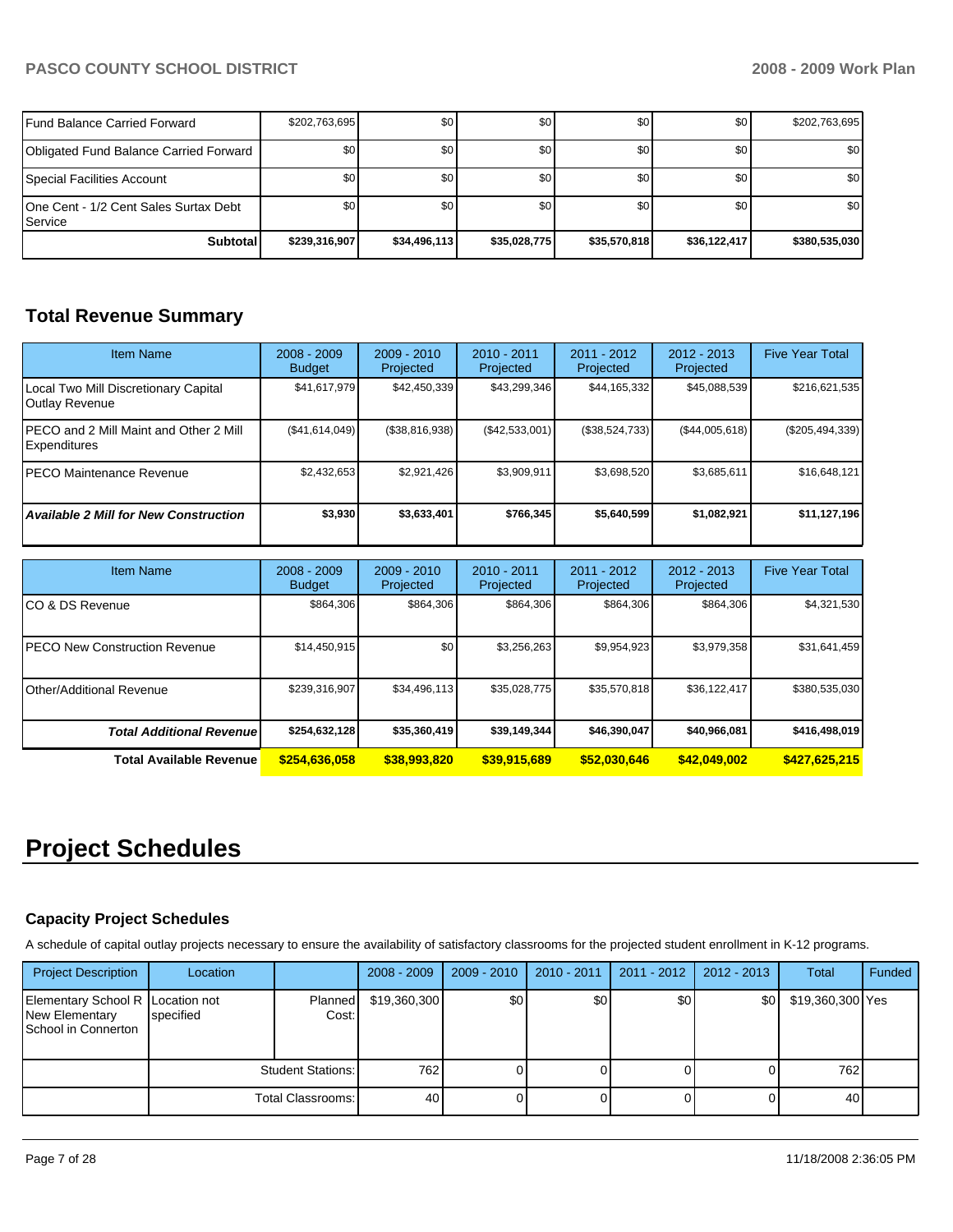|                                                                                                      |                                          | Gross Sq Ft:             | 112,903      | 0       | 0           | 0           | $\mathbf 0$ | 112,903          |  |
|------------------------------------------------------------------------------------------------------|------------------------------------------|--------------------------|--------------|---------|-------------|-------------|-------------|------------------|--|
| Elementary School V<br>New Elementary<br>School in Watergrass                                        | Location not<br>specified                | Planned<br>Cost:         | \$19,235,135 | \$0     | \$0         | \$0         | \$0         | \$19,235,135 Yes |  |
|                                                                                                      |                                          | <b>Student Stations:</b> | 762          | 0       | 0           | 0           | 0           | 762              |  |
|                                                                                                      |                                          | <b>Total Classrooms:</b> | 40           | 0       | 0           | 0           | 0           | 40               |  |
|                                                                                                      |                                          | Gross Sq Ft:             | 112,903      | 0       | 0           | 0           | $\mathbf 0$ | 112,903          |  |
| Classroom Wing                                                                                       | <b>ZEPHYRHILLS</b><br><b>SENIOR HIGH</b> | Planned<br>Cost:         | \$3,550,365  | \$0     | \$0         | \$0         | \$0         | \$3,550,365 Yes  |  |
|                                                                                                      |                                          | <b>Student Stations:</b> | 200          | 0       | 0           | 0           | 0           | 200              |  |
|                                                                                                      |                                          | <b>Total Classrooms:</b> |              | 0       | 0           | 0           | 0           | 8                |  |
|                                                                                                      |                                          | Gross Sq Ft:             | 13,000       | 0       | 0           | 0           | 0           | 13,000           |  |
| <b>High School EEE</b><br>New High School at<br>SR 52 and Chicago<br>Ave.                            | Location not<br>specified                | Planned<br>Cost:         | \$64,249,486 | \$0     | \$0         | \$0         | \$0         | \$64,249,486 Yes |  |
|                                                                                                      |                                          | <b>Student Stations:</b> | 0            | 1,909   | $\mathbf 0$ | 0           | $\mathbf 0$ | 1,909            |  |
|                                                                                                      |                                          | <b>Total Classrooms:</b> | 0            | 76      | 0           | 0           | 0           | 76               |  |
|                                                                                                      |                                          | Gross Sq Ft:             | $\mathbf 0$  | 282,999 | 0           | 0           | $\mathbf 0$ | 282,999          |  |
| Phase 1 - Master<br>Plan, Renovation,<br>Modernization and<br>Replacement, New<br>Classroom Building | PASCO SENIOR<br>HIGH                     | Planned<br>Cost:         | \$15,585,000 | \$0     | \$0         | \$0         | \$0         | \$15,585,000 Yes |  |
|                                                                                                      |                                          | <b>Student Stations:</b> | 400          | 0       | $\mathbf 0$ | 0           | $\mathbf 0$ | 400              |  |
|                                                                                                      |                                          | <b>Total Classrooms:</b> | 16           | 0       | 0           | 0           | 0           | 16               |  |
|                                                                                                      |                                          | Gross Sq Ft:             | 26,000       | 0       | 0           | 0           | $\mathbf 0$ | 26,000           |  |
| Phase 1 - Master<br>Plan, New Classroom<br><b>Building</b>                                           | PASCO MIDDLE                             | Planned<br>Cost:         | \$7,560,000  | \$0     | \$0         | \$0         | \$0         | \$7,560,000 Yes  |  |
|                                                                                                      |                                          | <b>Student Stations:</b> | 276          | 0       | $\mathbf 0$ | 0           | $\mathbf 0$ | 276              |  |
|                                                                                                      |                                          | Total Classrooms:        | 13           | 0       | $\mathbf 0$ | 0           | $\mathbf 0$ | 13               |  |
|                                                                                                      |                                          | Gross Sq Ft:             | 21,000       | 0       | $\mathbf 0$ | 0           | $\mathbf 0$ | 21,000           |  |
| Elementary School S<br>New Elementary<br>School in the<br>Odessa/Trinity Area                        | Location not<br>specified                | Planned<br>Cost:         | \$20,000,000 | \$0     | \$0         | \$0         | \$0         | \$20,000,000 Yes |  |
|                                                                                                      |                                          | <b>Student Stations:</b> | $\mathbf 0$  | 762     | $\mathbf 0$ | $\mathbf 0$ | $\mathbf 0$ | 762              |  |
|                                                                                                      |                                          | Total Classrooms:        | $\pmb{0}$    | 40      | $\mathbf 0$ | 0           | $\mathbf 0$ | 40               |  |
|                                                                                                      |                                          | Gross Sq Ft:             | $\pmb{0}$    | 112,903 | $\mathbf 0$ | $\pmb{0}$   | $\pmb{0}$   | 112,903          |  |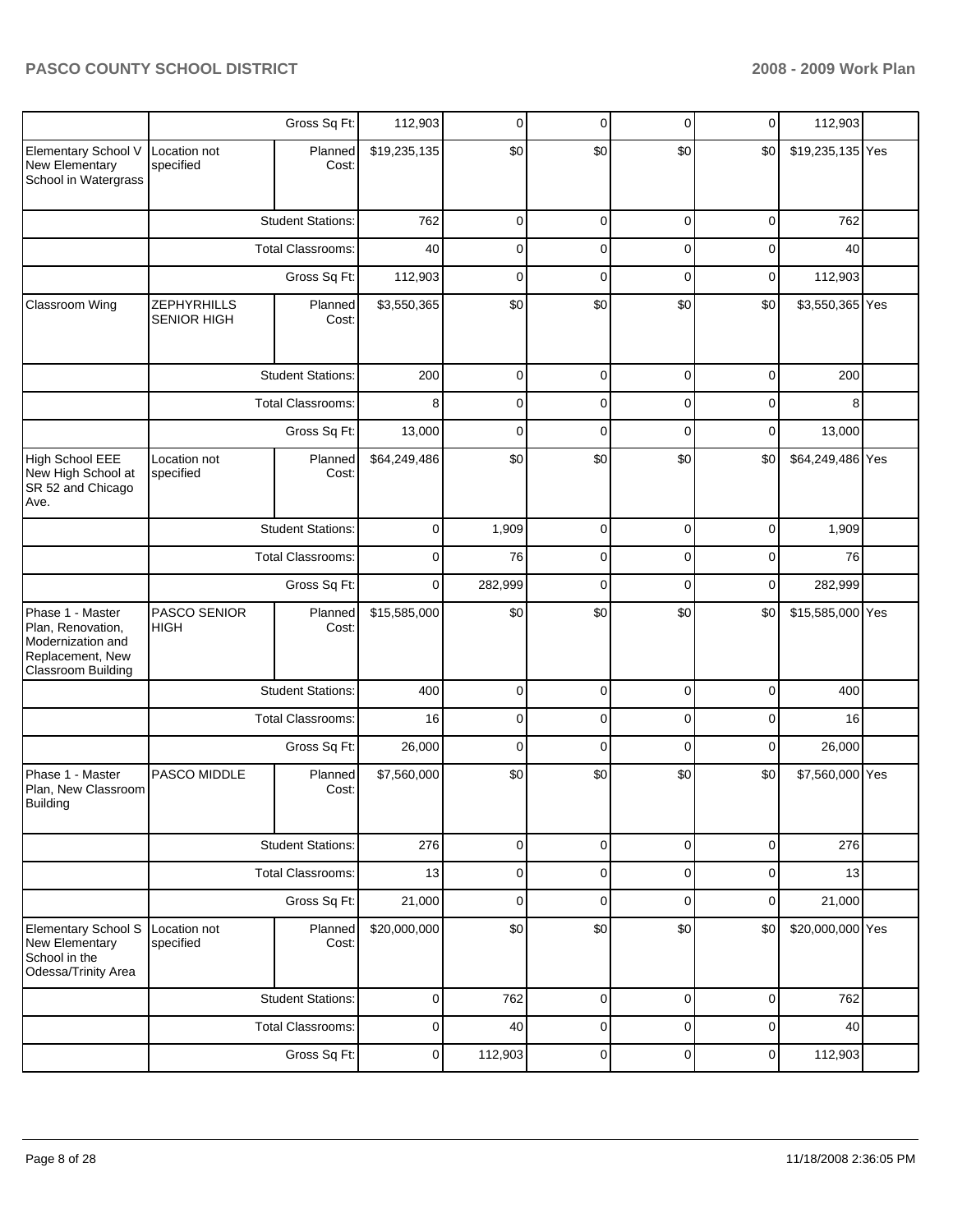| Middle School HH<br>New Middle School<br>on Old Pasco Road<br>in Wesley Chapel       | Location not<br>specified | Planned<br>Cost:         | \$21,968,801   | \$0         | \$10,733,622 | \$19,297,577 | \$0          | \$52,000,000 Yes |  |
|--------------------------------------------------------------------------------------|---------------------------|--------------------------|----------------|-------------|--------------|--------------|--------------|------------------|--|
|                                                                                      |                           | <b>Student Stations:</b> | $\pmb{0}$      | $\mathbf 0$ | 1,451        | $\mathbf 0$  | $\mathbf 0$  | 1,451            |  |
|                                                                                      |                           | <b>Total Classrooms:</b> | $\pmb{0}$      | 0           | 63           | $\mathbf 0$  | $\mathbf 0$  | 63               |  |
|                                                                                      |                           | Gross Sq Ft:             | $\pmb{0}$      | $\mathbf 0$ | 214,458      | $\Omega$     | $\mathbf 0$  | 214,458          |  |
| Elementary School Q<br>New Elementary<br>School in Bexley<br>Ranch                   | Location not<br>specified | Planned<br>Cost:         | \$0            | \$0         | \$10,000,000 | \$12,000,000 | \$0          | \$22,000,000 No  |  |
|                                                                                      |                           | <b>Student Stations:</b> | $\pmb{0}$      | $\mathbf 0$ | $\mathbf 0$  | 762          | $\mathbf 0$  | 762              |  |
|                                                                                      |                           | <b>Total Classrooms:</b> | $\pmb{0}$      | $\mathbf 0$ | $\mathbf 0$  | 40           | $\mathbf 0$  | 40               |  |
|                                                                                      |                           | Gross Sq Ft:             | $\mathbf 0$    | $\mathbf 0$ | $\mathbf 0$  | 112,903      | $\mathbf 0$  | 112,903          |  |
| Elementary School O<br>New Elementary<br>School on Hicks<br>Road in Hudson           | Location not<br>specified | Planned<br>Cost:         | \$0            | \$0         | \$0          | \$2,960,720  | \$13,282,301 | \$16,243,021 Yes |  |
|                                                                                      |                           | <b>Student Stations:</b> | $\pmb{0}$      | $\mathbf 0$ | $\mathbf 0$  | 762          | $\mathbf 0$  | 762              |  |
|                                                                                      |                           | <b>Total Classrooms:</b> | $\pmb{0}$      | $\mathbf 0$ | $\mathbf 0$  | 40           | $\mathbf 0$  | 40               |  |
|                                                                                      |                           | Gross Sq Ft:             | $\mathbf 0$    | $\mathbf 0$ | $\mathbf 0$  | 112,903      | $\mathbf 0$  | 112,903          |  |
| Elementary School U<br>New Elementary<br>School in Northwood                         | Location not<br>specified | Planned<br>Cost:         | \$0            | \$0         | \$10,000,000 | \$12,000,000 | \$0          | \$22,000,000 No  |  |
|                                                                                      |                           | <b>Student Stations:</b> | $\pmb{0}$      | $\mathbf 0$ | $\mathbf 0$  | 762          | $\mathbf 0$  | 762              |  |
|                                                                                      |                           | <b>Total Classrooms:</b> |                | $\mathbf 0$ | $\mathbf 0$  | 40           | $\mathbf 0$  | 40               |  |
|                                                                                      |                           | Gross Sq Ft:             | $\pmb{0}$      | $\mathbf 0$ | $\mathbf 0$  | 112,903      | $\mathbf 0$  | 112,903          |  |
| Elementary School T<br>New Elementary<br>School on Otis Allen<br>Road in Zephyrhills | Location not<br>specified | Planned<br>Cost:         | \$0            | \$0         | \$10,000,000 | \$12,000,000 | \$0          | \$22,000,000 No  |  |
|                                                                                      |                           | <b>Student Stations:</b> | 0              | 0           | 0            | 762          | $\mathbf 0$  | 762              |  |
|                                                                                      |                           | <b>Total Classrooms:</b> | $\overline{0}$ | $\mathbf 0$ | $\mathbf 0$  | 40           | $\mathbf 0$  | 40               |  |
|                                                                                      |                           | Gross Sq Ft:             | $\mathbf 0$    | $\mathbf 0$ | $\mathbf 0$  | 112,903      | $\mathbf 0$  | 112,903          |  |
| Elementary School W Location not<br>New Elementary<br>School in Wiregrass            | specified                 | Planned<br>Cost:         | \$0            | \$0         | \$10,000,000 | \$12,000,000 | \$0          | \$22,000,000 No  |  |
|                                                                                      |                           | <b>Student Stations:</b> | $\mathbf 0$    | $\mathbf 0$ | $\mathbf 0$  | 762          | $\mathbf 0$  | 762              |  |
|                                                                                      |                           | <b>Total Classrooms:</b> | $\pmb{0}$      | $\mathbf 0$ | $\mathbf 0$  | 40           | $\mathbf 0$  | 40               |  |
|                                                                                      |                           | Gross Sq Ft:             | $\pmb{0}$      | $\mathbf 0$ | $\mathbf 0$  | 112,903      | $\mathbf 0$  | 112,903          |  |
| High School GGG<br>New High School on<br>Old Pasco Road in<br><b>Wesley Chapel</b>   | Location not<br>specified | Planned<br>Cost:         | \$0            | \$0         | \$25,000,000 | \$50,000,000 | \$0          | \$75,000,000 No  |  |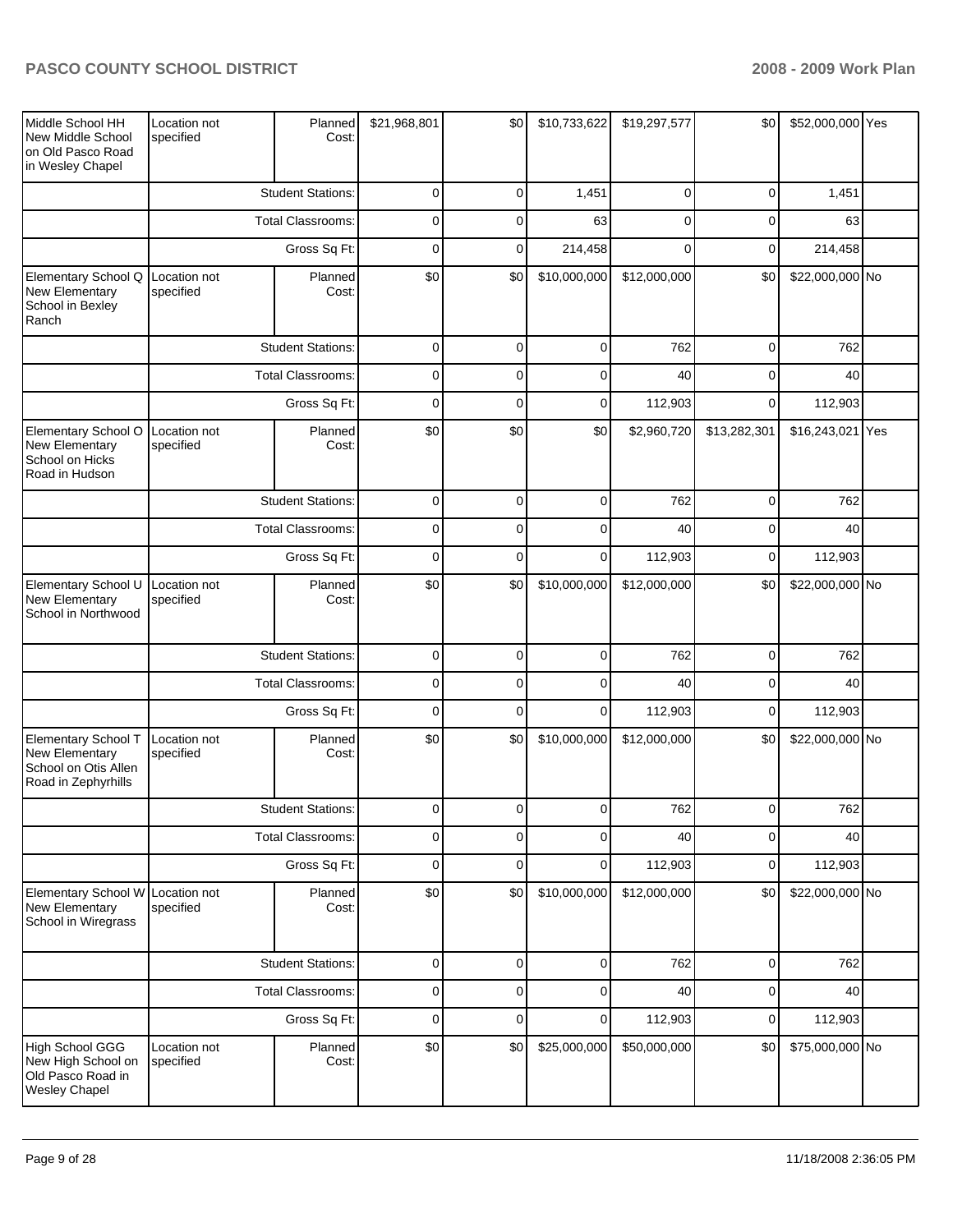|                                                                            |                                               | <b>Student Stations:</b> |     |     |     |     |             |                |  |
|----------------------------------------------------------------------------|-----------------------------------------------|--------------------------|-----|-----|-----|-----|-------------|----------------|--|
|                                                                            |                                               | Total Classrooms:        |     |     |     |     |             |                |  |
|                                                                            |                                               | Gross Sq Ft:             |     |     |     |     |             |                |  |
| Elementary School O<br>New Elementary<br>School on Hicks<br>Road in Hudson | Planned<br>Location not<br>specified<br>Cost: |                          | \$0 | \$0 | \$0 | \$0 | \$5,756,979 | \$5,756,979 No |  |
|                                                                            |                                               | <b>Student Stations:</b> |     |     |     |     |             |                |  |
|                                                                            | Total Classrooms:                             |                          |     |     |     |     |             |                |  |
|                                                                            |                                               | Gross Sq Ft:             |     |     |     |     |             |                |  |

| Planned Cost:   \$171,509,087 |         | \$0     |         | \$75,733,622 \$120,258,297 | \$19,039,280   \$386,540,286 |
|-------------------------------|---------|---------|---------|----------------------------|------------------------------|
| <b>Student Stations:</b>      | 2,400   | 2,671   | 1.451   | 3,810                      | 10,332                       |
| <b>Total Classrooms:</b>      | 117     | 116     | 63      | 200                        | 496                          |
| Gross Sq Ft:                  | 285,806 | 395.902 | 214.458 | 564,515                    | 1,460,681                    |

# **Other Project Schedules**

Major renovations, remodeling, and additions of capital outlay projects that do not add capacity to schools.

| <b>Project Description</b>                                                     | Location                                     | 2008 - 2009<br><b>Actual Budget</b> | $2009 - 2010$<br>Projected | $2010 - 2011$<br>Projected | $2011 - 2012$<br>Projected | $2012 - 2013$<br>Projected | Total            | Funded |
|--------------------------------------------------------------------------------|----------------------------------------------|-------------------------------------|----------------------------|----------------------------|----------------------------|----------------------------|------------------|--------|
| Modernization and<br>Replacement                                               | <b>SANDERS MEMORIAL</b><br><b>ELEMENTARY</b> | \$14,932,038                        | \$0                        | \$0                        | \$0                        | \$0                        | \$14,932,038 Yes |        |
| Addition and Renovation                                                        | <b>ADMINISTRATION</b><br><b>BUILDING</b>     | \$10,000,000                        | \$0                        | \$0                        | \$0                        | \$0                        | \$10,000,000 Yes |        |
| <b>Addition and Renovation Phase</b>                                           | <b>ADMINISTRATION</b><br><b>BUILDING</b>     | \$0                                 | \$8,371,387                | \$0                        | \$0                        | \$1,628,613                | \$10,000,000 Yes |        |
| Site Acquisitions for 1 High<br>School, 7 Elementary Schools<br>and Bus Garage | Location not specified                       | \$16,600,000                        | \$0                        | \$0                        | \$0                        | \$0                        | \$16,600,000 Yes |        |
| Paint Booth                                                                    | <b>WEST BUS GARAGE</b>                       | \$0                                 | \$75,000                   | \$0                        | \$0                        | \$0                        | \$75,000 No      |        |
| District Wide Other Vehicle<br>Purchases                                       | Location not specified                       | \$500,000                           | \$515,000                  | \$540,750                  | \$567,788                  | \$596,177                  | \$2,719,715 Yes  |        |
| <b>District Wide Environmental</b><br>Problems                                 | Location not specified                       | \$200,000                           | \$206,000                  | \$216,300                  | \$227,115                  | \$238,471                  | \$1,087,886 Yes  |        |
| <b>Relocatables Retrofit</b>                                                   | Location not specified                       | \$1,800,000                         | \$1,854,000                | \$1,946,700                | \$2,044,035                | \$2,146,237                | \$9,790,972 Yes  |        |
| District Wide Capital Outlay<br>Equipment                                      | Location not specified                       | \$15,515,177                        | \$10,680,632               | \$8,964,664                | \$9,233,604                | \$6,327,912                | \$50,721,989 Yes |        |
| Maintenance & Repair Projects                                                  | Location not specified                       | \$4,824,531                         | \$0                        | \$0                        | \$0                        | \$0                        | \$4,824,531 Yes  |        |
| District Wide Health & Safety<br>Projects                                      | Location not specified                       | \$243,265                           | \$292,143                  | \$306,750                  | \$322,087                  | \$338,192                  | \$1,502,437 Yes  |        |
| District Wide Maintenance &<br>Repairs                                         | Location not specified                       | \$2,189,388                         | \$2,629,283                | \$2,760,748                | \$2,898,785                | \$3,043,724                | \$13,521,928 Yes |        |
| <b>Sales Tax Projects</b>                                                      | Location not specified                       | \$2,085,847                         | \$0                        | \$0                        | \$0                        | \$0                        | \$2,085,847 Yes  |        |
| <b>Sales Tax Payments</b>                                                      | Location not specified                       | \$14,008,550                        | \$14,219,750               | \$14,218,250               | \$14,254,000               | \$14,220,500               | \$70,921,050 Yes |        |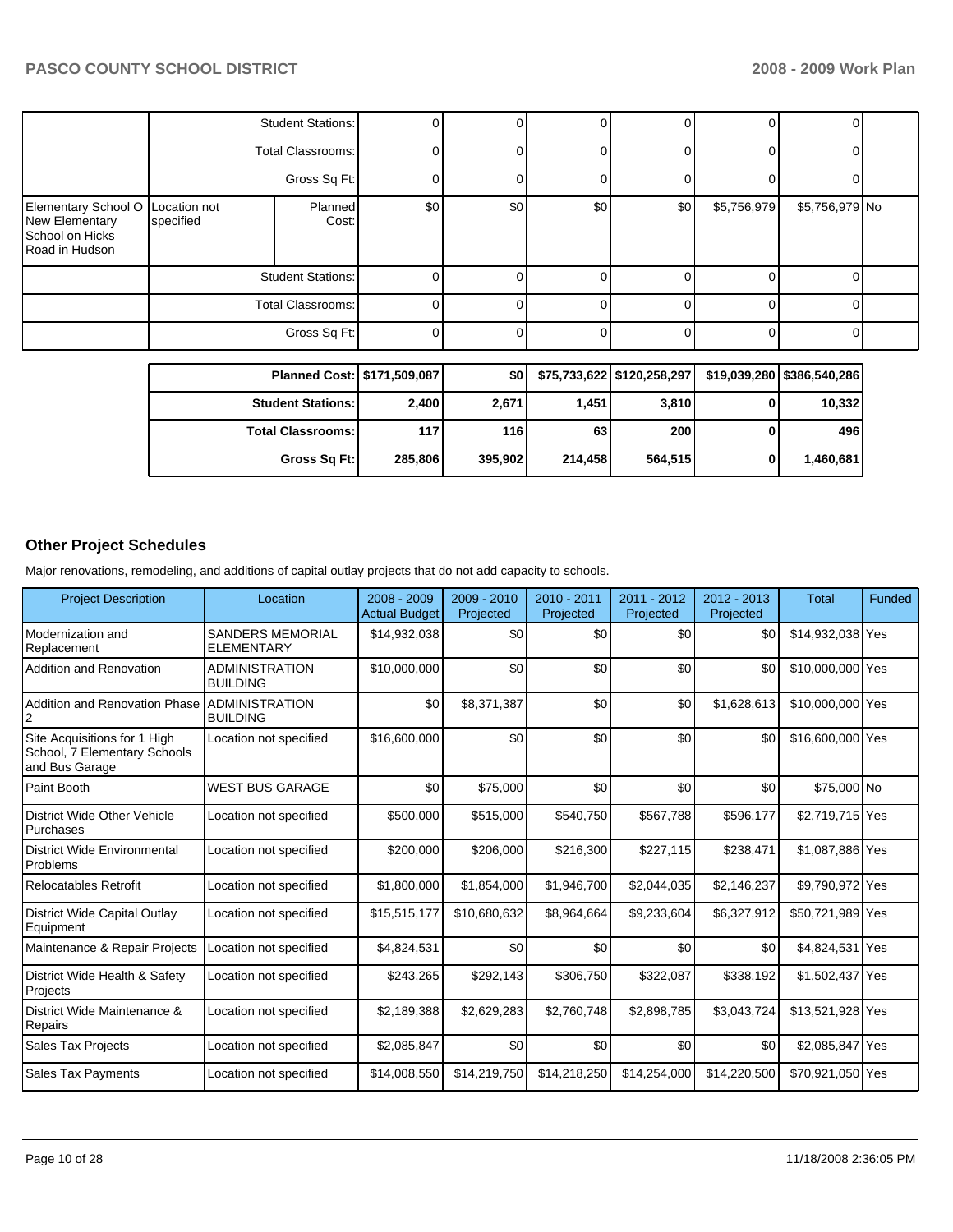| Capital Improvement Payments I Location not specified | \$228.175    | \$225.625    | \$227.9051   | \$224.935 | \$226.8751 | \$1.133.515 Yes                             |  |
|-------------------------------------------------------|--------------|--------------|--------------|-----------|------------|---------------------------------------------|--|
|                                                       | \$83.126.971 | \$39.068.820 | \$29.182.067 |           |            | \$29,772,349   \$28,766,701   \$209,916,908 |  |

# **Additional Project Schedules**

Any projects that are not identified in the last approved educational plant survey.

Nothing reported for this section.

## **Non Funded Growth Management Project Schedules**

Schedule indicating which projects, due to planned development, that CANNOT be funded from current revenues projected over the next five years.

Nothing reported for this section.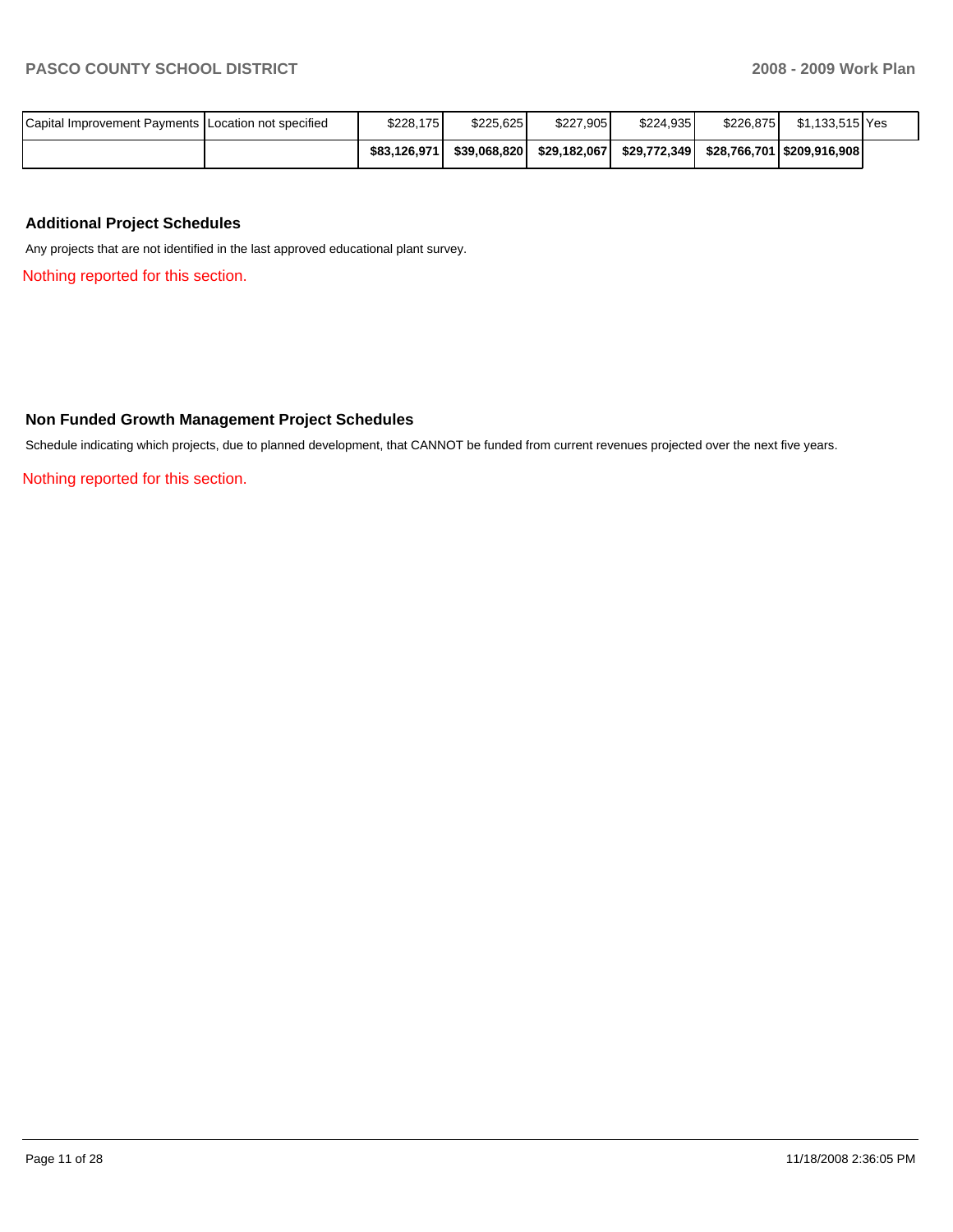# **Capacity Tracking**

| Location                                        | $2008 -$<br>2009 Satis.<br>Stu. Sta. | Actual<br>$2008 -$<br><b>2009 FISH</b><br>Capacity | Actual<br>$2007 -$<br>2008<br><b>COFTE</b> | # Class<br>Rooms | Actual<br>Average<br>$2008 -$<br>2009 Class<br><b>Size</b> | Actual<br>$2008 -$<br>2009<br><b>Utilization</b> | <b>New</b><br>Stu.<br>Capacity | <b>New</b><br>Rooms to<br>be<br>Added/Re<br>moved | Projected<br>$2012 -$<br>2013<br><b>COFTE</b> | Projected<br>$2012 -$<br>2013<br><b>Utilization</b> | Projected<br>$2012 -$<br>2013 Class<br><b>Size</b> |
|-------------------------------------------------|--------------------------------------|----------------------------------------------------|--------------------------------------------|------------------|------------------------------------------------------------|--------------------------------------------------|--------------------------------|---------------------------------------------------|-----------------------------------------------|-----------------------------------------------------|----------------------------------------------------|
| RODNEY B COX<br><b>ELEMENTARY</b>               | 660                                  | 660                                                | 441                                        | 34               | 13 <sup>1</sup>                                            | 67.00 %                                          | 0                              | 0                                                 | 454                                           | 69.00 %                                             | 13                                                 |
| <b>PASCO SENIOR HIGH</b>                        | 1,465                                | 1,319                                              | 1,235                                      | 61               | 20                                                         | 94.00 %                                          | $\Omega$                       | $\Omega$                                          | 1,268                                         | 96.00 %                                             | 21                                                 |
| PASCO ELEMENTARY                                | 805                                  | 769                                                | 654                                        | 42               | 16                                                         | 85.00 %                                          | $-54$                          | -3                                                | 665                                           | 93.00 %                                             | 17                                                 |
| PASCO MIDDLE                                    | 1,044                                | 940                                                | 708                                        | 46               | 15                                                         | 75.00 %                                          | $\mathbf 0$                    | $\mathbf 0$                                       | 742                                           | 79.00 %                                             | 16                                                 |
| TRILBY ADULT<br><b>EDUCATION CENTER</b>         | 0                                    | 0                                                  | $\Omega$                                   | 0                | $\overline{0}$                                             | 0.00%                                            | $\overline{0}$                 | $\Omega$                                          | $\mathbf 0$                                   | 0.00%                                               | $\mathbf 0$                                        |
| <b>MOORE-MICKENS</b><br><b>EDUCATION CENTER</b> | 576                                  | 576                                                | 199                                        | 31               | 6                                                          | 35.00 %                                          | $\mathbf 0$                    | $\mathbf 0$                                       | 208                                           | 36.00 %                                             | $\overline{7}$                                     |
| ELEMENTARY SCHOOL<br>"V"                        | 782                                  | $\Omega$                                           | $\Omega$                                   | 42               | 0                                                          | 0.00%                                            | 154                            | $\overline{7}$                                    | 913                                           | 593.00 %                                            | 19                                                 |
| <b>SUNLAKE HIGH</b>                             | 1,803                                | 0                                                  | 1,109                                      | 78               | 14                                                         | 0.00%                                            | 1,803                          | 78                                                | 1,264                                         | 70.00 %                                             | 8                                                  |
| <b>GULF TRACE</b><br><b>ELEMENTARY</b>          | 772                                  | 0                                                  | 118                                        | 41               | $\overline{3}$                                             | 0.00%                                            | $\Omega$                       | $\overline{0}$                                    | 587                                           | 0.00%                                               | 14                                                 |
| <b>VETERANS</b><br><b>ELEMENTARY SCHOOL</b>     | 772                                  | 0                                                  | $\Omega$                                   | 41               | $\overline{0}$                                             | 0.00%                                            | 1,026                          | 53                                                | 1,026                                         | 100.00 %                                            | 11                                                 |
| <b>CREWS LAKE MIDDLE</b>                        | 1,582                                | 0                                                  | $\Omega$                                   | 70               | $\overline{0}$                                             | 0.00%                                            | $\mathbf 0$                    | $\mathbf 0$                                       | 668                                           | 0.00%                                               | 10                                                 |
| <b>High School FFF</b>                          | 1,782                                | 0                                                  | $\Omega$                                   | 77               | $\overline{0}$                                             | 0.00%                                            | $\mathbf 0$                    | $\mathbf 0$                                       | 1,411                                         | 0.00%                                               | 18                                                 |
| HIGH SCHOOL "EEE"                               | 1,908                                | 0                                                  | $\Omega$                                   | 90               | $\overline{0}$                                             | 0.00%                                            | $\Omega$                       | $\Omega$                                          | 1,004                                         | 0.00%                                               | 11                                                 |
| DR JOHN LONG MIDDLE                             | 1,915                                | 1,724                                              | 1,535                                      | 82               | 19                                                         | 89.00 %                                          | $-220$                         | $-10$                                             | 1,169                                         | 78.00 %                                             | 16                                                 |
| <b>TRINITY OAKS</b><br><b>ELEMENTARY</b>        | 762                                  | 762                                                | 648                                        | 40               | 16                                                         | 85.00 %                                          | 132                            | 6                                                 | 887                                           | 99.00 %                                             | 19                                                 |
| <b>OAKSTEAD</b><br><b>ELEMENTARY</b>            | 1,255                                | 1,255                                              | 994                                        | 62               | 16                                                         | 79.00 %                                          | $-330$                         | $-15$                                             | 807                                           | 87.00 %                                             | 17                                                 |
| <b>NEW RIVER</b><br><b>ELEMENTARY</b>           | 772                                  | 0                                                  | $\Omega$                                   | 41               | $\Omega$                                                   | 0.00%                                            | $\Omega$                       | $\overline{0}$                                    | 499                                           | 0.00%                                               | 12                                                 |
| <b>DOUBLE BRANCH</b><br>ELEMENTARY              | 904                                  | $\Omega$                                           | 721                                        | 47               | 15                                                         | 0.00%                                            | 850                            | $-2$                                              | 848                                           | 100.00%                                             | 19                                                 |
| <b>CHARLES S. RUSHE</b><br><b>MIDDLE</b>        | 1,628                                | $\Omega$                                           | 1,224                                      | 74               | 17                                                         | 0.00%                                            | 1,650                          |                                                   | 1,641                                         | 99.00 %                                             | 22                                                 |
| PINE VIEW<br><b>ELEMENTARY</b>                  | 734                                  | 734                                                | 713                                        | 37               | 19                                                         | 97.00 %                                          | 110                            | 5                                                 | 881                                           | 104.00 %                                            | 21                                                 |
| <b>LONGLEAF</b><br><b>ELEMENTARY</b>            | 916                                  | 916                                                | 890                                        | 47               | 19                                                         | 97.00 %                                          | $-242$                         | $-11$                                             | 564                                           | 84.00 %                                             | 16                                                 |
| <b>SEVEN OAKS</b><br>ELEMENTARY SCHOOL          | 1,110                                | 1,110                                              | 1,147                                      | 56               | 20                                                         | 103.00 %                                         | $-330$                         | $-15$                                             | 617                                           | 79.00 %                                             | 15                                                 |
| <b>WIREGRASS RANCH</b><br><b>SENIOR HIGH</b>    | 1,924                                | 1,828                                              | 1,303                                      | 80               | 16                                                         | 71.00 %                                          | 0                              | 0                                                 | 1,088                                         | 60.00 %                                             | 14                                                 |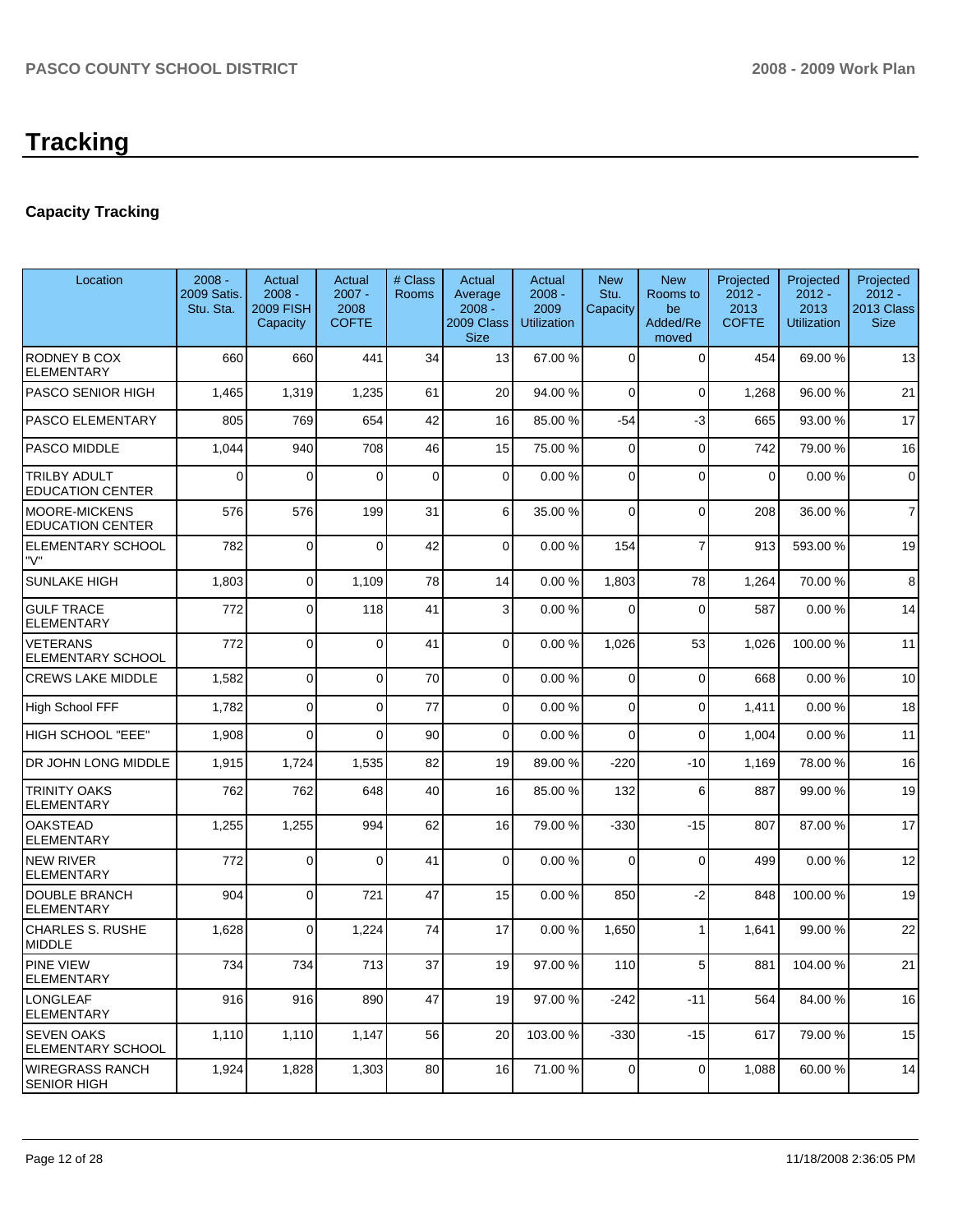| PAUL R SMITH MIDDLE                                                     | 1,430 | 1,287 | 900   | 62  | 15 | 70.00 %  | $\mathbf 0$    | $\mathbf 0$    | 963   | 75.00 %  | 16 |
|-------------------------------------------------------------------------|-------|-------|-------|-----|----|----------|----------------|----------------|-------|----------|----|
| <b>GULF HIGHLANDS</b><br><b>ELEMENTARY</b>                              | 762   | 762   | 629   | 40  | 16 | 82.00 %  | $\Omega$       | $\Omega$       | 653   | 86.00 %  | 16 |
| <b>CHASCO ELEMENTARY</b>                                                | 748   | 748   | 700   | 38  | 18 | 94.00 %  | 22             | $\mathbf{1}$   | 773   | 100.00 % | 20 |
| <b>SUNRAY ELEMENTARY</b>                                                | 673   | 673   | 573   | 34  | 17 | 85.00 %  | $\Omega$       | $\Omega$       | 616   | 92.00 %  | 18 |
| <b>CENTENNIAL MIDDLE</b>                                                | 794   | 635   | 660   | 34  | 19 | 104.00 % | 44             | $\overline{2}$ | 672   | 99.00 %  | 19 |
| <b>CHASCO MIDDLE</b>                                                    | 1,030 | 927   | 856   | 45  | 19 | 92.00 %  | 0              | $\Omega$       | 874   | 94.00 %  | 19 |
| <b>TRINITY ELEMENTARY</b>                                               | 885   | 885   | 758   | 44  | 17 | 86.00 %  | $\Omega$       | $\mathbf 0$    | 803   | 91.00 %  | 18 |
| <b>WESLEY CHAPEL</b><br><b>ELEMENTARY</b>                               | 1,320 | 1,320 | 1,089 | 64  | 17 | 83.00 %  | $-550$         | $-25$          | 750   | 97.00 %  | 19 |
| CHESTER W TAYLOR JR<br><b>ELEMENTARY</b>                                | 796   | 796   | 822   | 40  | 21 | 103.00 % | -44            | $-2$           | 744   | 99.00 %  | 20 |
| <b>SAND PINE</b><br><b>ELEMENTARY</b>                                   | 975   | 975   | 1,000 | 49  | 20 | 103.00 % | $-220$         | $-10$          | 639   | 85.00 %  | 16 |
| <b>JAMES IRVIN</b><br><b>EDUCATION CENTER</b>                           | 500   | 500   | 108   | 20  | 5  | 22.00 %  | $\Omega$       | $\mathbf 0$    | 108   | 22.00 %  | 5  |
| <b>WESLEY CHAPEL</b><br><b>SENIOR HIGH</b>                              | 1,620 | 1,539 | 1,565 | 66  | 24 | 102.00 % | 0              | $\Omega$       | 1,406 | 91.00 %  | 21 |
| J W MITCHELL SENIOR<br><b>HIGH</b>                                      | 2,647 | 2,515 | 2,442 | 109 | 22 | 97.00 %  | $\Omega$       | $\Omega$       | 1,606 | 64.00 %  | 15 |
| <b>JAMES M MARLOWE</b><br><b>ELEMENTARY</b>                             | 634   | 634   | 539   | 33  | 16 | 85.00 %  | 0              | $\mathbf 0$    | 550   | 87.00 %  | 17 |
| <b>SEVEN SPRINGS</b><br><b>MIDDLE</b>                                   | 1,610 | 1,449 | 1,329 | 68  | 20 | 92.00 %  | $\Omega$       | $\mathbf 0$    | 1,454 | 100.00 % | 21 |
| <b>COTEE RIVER</b><br><b>ELEMENTARY</b>                                 | 755   | 755   | 716   | 41  | 17 | 95.00 %  | $\mathbf 0$    | $\Omega$       | 679   | 90.00 %  | 17 |
| <b>DENHAM OAKS</b><br><b>ELEMENTARY</b>                                 | 958   | 958   | 864   | 50  | 17 | 90.00 %  | -88            | $-4$           | 874   | 100.00 % | 19 |
| <b>LAKE MYRTLE</b><br><b>ELEMENTARY</b>                                 | 904   | 904   | 821   | 48  | 17 | 91.00 %  | 88             | $\overline{4}$ | 993   | 100.00 % | 19 |
| <b>FRED K MARCHMAN</b><br><b>TECHNICAL</b><br><b>EDUCATIONAL CENTER</b> | 753   | 753   | 453   | 41  | 11 | 60.00 %  | 0              | $\Omega$       | 454   | 60.00 %  | 11 |
| <b>GULFSIDE</b><br><b>ELEMENTARY</b>                                    | 656   | 656   | 618   | 32  | 19 | 94.00 %  | 0              | $\mathbf 0$    | 578   | 88.00 %  | 18 |
| <b>PINE VIEW MIDDLE</b>                                                 | 1,402 | 1,262 | 898   | 60  | 15 | 71.00 %  | $\Omega$       | $\Omega$       | 1,152 | 91.00 %  | 19 |
| <b>RIDGEWOOD SENIOR</b><br>HIGH                                         | 2,070 | 1,967 | 1,814 | 85  | 21 | 92.00 %  | $\overline{0}$ | $\mathbf 0$    | 1,238 | 63.00 %  | 15 |
| CALUSA ELEMENTARY                                                       | 729   | 729   | 678   | 38  | 18 | 93.00 %  | $\overline{0}$ | $\Omega$       | 734   | 101.00 % | 19 |
| IMOON LAKE<br><b>ELEMENTARY</b>                                         | 784   | 784   | 669   | 40  | 17 | 85.00 %  | $\mathbf 0$    | $\mathbf 0$    | 632   | 81.00 %  | 16 |
| <b>HUDSON MIDDLE</b>                                                    | 1,278 | 1,150 | 1,186 | 54  | 22 | 103.00 % | 0              | $\mathbf 0$    | 1,003 | 87.00 %  | 19 |
| <b>NORTHWEST</b><br><b>ELEMENTARY</b>                                   | 844   | 844   | 665   | 28  | 24 | 79.00 %  | 0              | $\mathbf 0$    | 658   | 78.00 %  | 24 |
| <b>HUDSON SENIOR HIGH</b>                                               | 1,725 | 1,639 | 1,593 | 69  | 23 | 97.00 %  | $\mathbf 0$    | $\mathbf 0$    | 1,287 | 79.00 %  | 19 |
| <b>SHADY HILLS</b><br><b>ELEMENTARY</b>                                 | 473   | 473   | 560   | 26  | 22 | 118.00 % | $\mathbf 0$    | $\mathbf 0$    | 519   | 110.00 % | 20 |
| <b>CYPRESS ELEMENTARY</b>                                               | 838   | 838   | 899   | 29  | 31 | 107.00 % | $-220$         | $-10$          | 633   | 102.00 % | 33 |
| LAND O LAKES SENIOR<br>HIGH                                             | 1,820 | 1,610 | 1,676 | 77  | 22 | 104.00 % | 0              | 0              | 1,552 | 96.00 %  | 20 |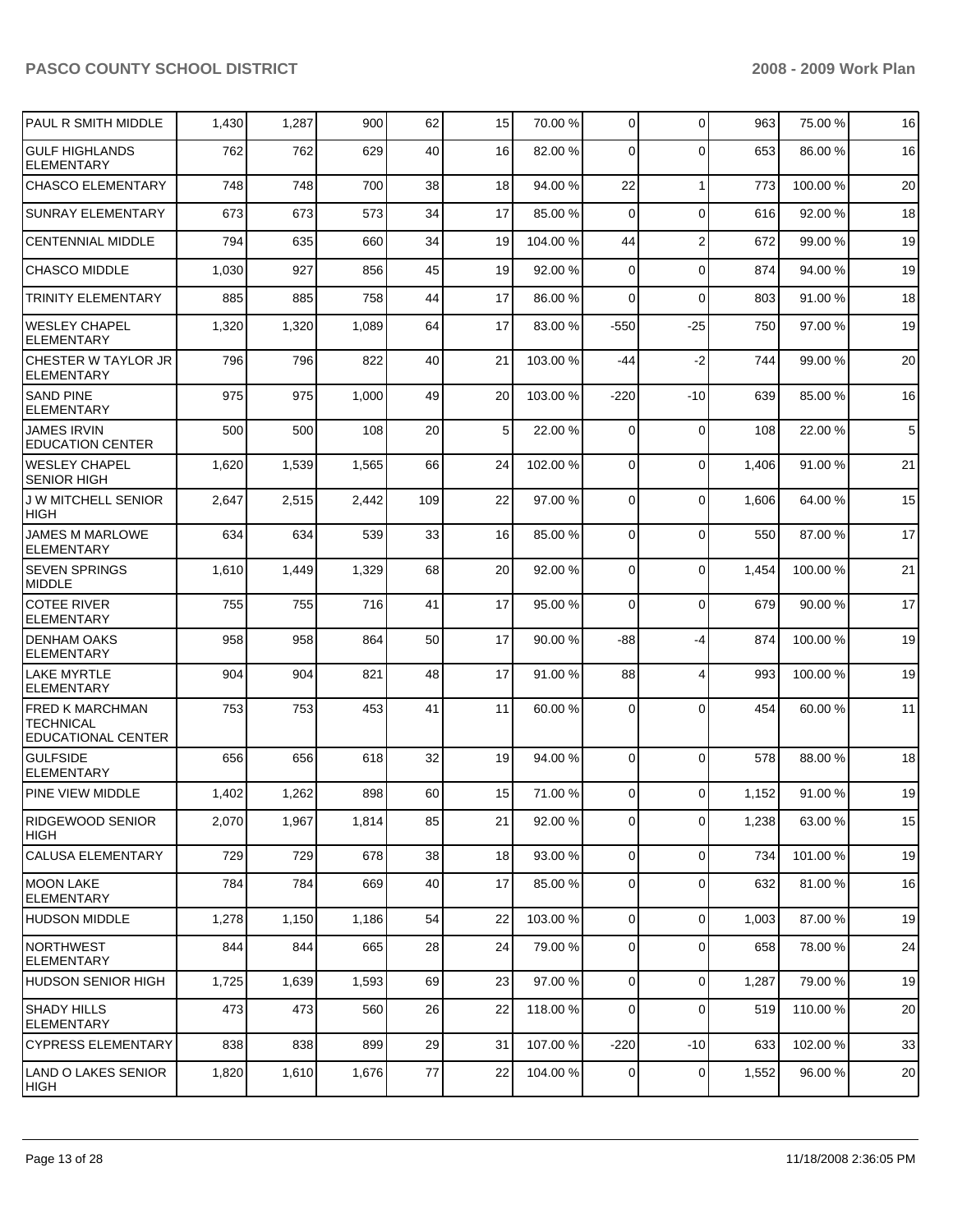| ANCLOTE ELEMENTARY                                 | 557    | 557    | 581    | 16    | 36 | 104.00 % | 0           | $\Omega$       | 599    | 108.00 % | 37 |
|----------------------------------------------------|--------|--------|--------|-------|----|----------|-------------|----------------|--------|----------|----|
| <b>CENTENNIAL</b><br><b>ELEMENTARY</b>             | 721    | 721    | 686    | 38    | 18 | 95.00 %  | 0           | $\Omega$       | 620    | 86.00 %  | 16 |
| <b>SEVEN SPRINGS</b><br><b>ELEMENTARY</b>          | 629    | 629    | 616    | 34    | 18 | 98.00 %  | 66          | 3              | 675    | 97.00 %  | 18 |
| <b>DEER PARK</b><br><b>ELEMENTARY</b>              | 637    | 637    | 630    | 34    | 19 | 99.00 %  | 110         | 5              | 749    | 100.00%  | 19 |
| <b>MARY GIELLA</b><br><b>ELEMENTARY</b>            | 678    | 678    | 653    | 35    | 19 | 96.00 %  | $\mathbf 0$ | $\mathbf 0$    | 681    | 100.00 % | 19 |
| THOMAS E WEIGHTMAN<br><b>MIDDLE</b>                | 1,303  | 1,173  | 1,057  | 55    | 19 | 90.00 %  | 0           | $\mathbf 0$    | 1,048  | 89.00 %  | 19 |
| <b>RIVER RIDGE MIDDLE</b><br><b>SENIOR HIGH</b>    | 3,616  | 3,254  | 3,344  | 150   | 22 | 103.00 % | $\mathbf 0$ | $\mathbf 0$    | 2,811  | 86.00 %  | 19 |
| <b>LACOOCHEE</b><br><b>ELEMENTARY</b>              | 637    | 637    | 391    | 34    | 12 | 61.00 %  | $-54$       | $-3$           | 428    | 73.00 %  | 14 |
| <b>GULF HIGH</b>                                   | 1,765  | 1,677  | 1,656  | 74    | 22 | 99.00 %  | $\mathbf 0$ | $\mathbf 0$    | 1,527  | 91.00 %  | 21 |
| <b>SCHRADER</b><br><b>ELEMENTARY</b>               | 776    | 754    | 565    | 42    | 13 | 75.00 %  | 0           | $\mathbf 0$    | 598    | 79.00 %  | 14 |
| <b>BAYONET POINT</b><br>MIDDLE                     | 1,116  | 1,004  | 975    | 48    | 20 | 97.00 %  | $\Omega$    | $\mathbf 0$    | 1,012  | 101.00 % | 21 |
| <b>FOX HOLLOW</b><br><b>ELEMENTARY</b>             | 845    | 845    | 680    | 44    | 15 | 80.00 %  | -76         | $-4$           | 676    | 88.00 %  | 17 |
| QUAIL HOLLOW<br><b>ELEMENTARY</b>                  | 483    | 483    | 789    | 13    | 61 | 163.00 % | 22          | $\mathbf{1}$   | 516    | 102.00 % | 37 |
| <b>MITTYE P LOCKE</b><br><b>ELEMENTARY</b>         | 848    | 848    | 851    | 45    | 19 | 100.00 % | $-110$      | $-5$           | 679    | 92.00 %  | 17 |
| <b>HARRY SCHWETTMAN</b><br><b>EDUCATION CENTER</b> | 273    | 273    | 128    | 20    | 6  | 47.00 %  | $\Omega$    | $\mathbf 0$    | 128    | 47.00 %  | 6  |
| <b>SAN ANTONIO</b><br><b>ELEMENTARY</b>            | 651    | 651    | 686    | 35    | 20 | 105.00 % | 154         | $\overline{7}$ | 713    | 89.00 %  | 17 |
| <b>GULF MIDDLE</b>                                 | 1,493  | 1,344  | 936    | 66    | 14 | 70.00 %  | $\Omega$    | $\Omega$       | 946    | 70.00 %  | 14 |
| <b>RICHEY ELEMENTARY</b>                           | 770    | 726    | 617    | 39    | 16 | 85.00 %  | $-110$      | $-5$           | 584    | 95.00 %  | 17 |
| <b>HUDSON ELEMENTARY</b>                           | 851    | 829    | 754    | 43    | 18 | 91.00 %  | $-286$      | -13            | 515    | 95.00 %  | 17 |
| <b>WEST ZEPHYRHILLS</b><br><b>ELEMENTARY</b>       | 936    | 860    | 813    | 49    | 17 | 94.00 %  | $-110$      | $-5$           | 682    | 91.00 %  | 16 |
| <b>RAYMOND B STEWART</b><br>MIDDLE                 | 1,304  | 1,174  | 1,018  | 56    | 18 | 87.00 %  | 0           | $\Omega$       | 1,107  | 94.00 %  | 20 |
| <b>ZEPHYRHILLS SENIOR</b><br> HIGH                 | 1,583  | 1,504  | 1,616  | 65    | 25 | 107.00 % | $\mathbf 0$ | $\overline{0}$ | 1,562  | 104.00 % | 24 |
| <b>WOODLAND</b><br><b>ELEMENTARY</b>               | 1,066  | 868    | 938    | 54    | 17 | 108.00 % | $-330$      | $-15$          | 522    | 97.00 %  | 13 |
| <b>SANDERS MEMORIAL</b><br><b>ELEMENTARY</b>       | 1,010  | 1,010  | 850    | 51    | 17 | 84.00 %  | $\mathbf 0$ | $\mathbf 0$    | 620    | 61.00 %  | 12 |
|                                                    | 82,832 | 66,696 | 63,542 | 3,823 | 17 | 95.27 %  | 2,857       | 16             | 64,806 | 93.17%   | 17 |

The COFTE Projected Total (64,806) for 2012 - 2013 must match the Official Forecasted COFTE Total (72,361 ) for 2012 - 2013 before this section can be completed. In the event that the COFTE Projected Total does not match the Official forecasted COFTE, then the Balanced Projected COFTE Table should be used to balance COFTE.

| Projected COFTE for 2012 - 2013 |        |  |  |  |  |
|---------------------------------|--------|--|--|--|--|
| Elementary (PK-3)               | 24,863 |  |  |  |  |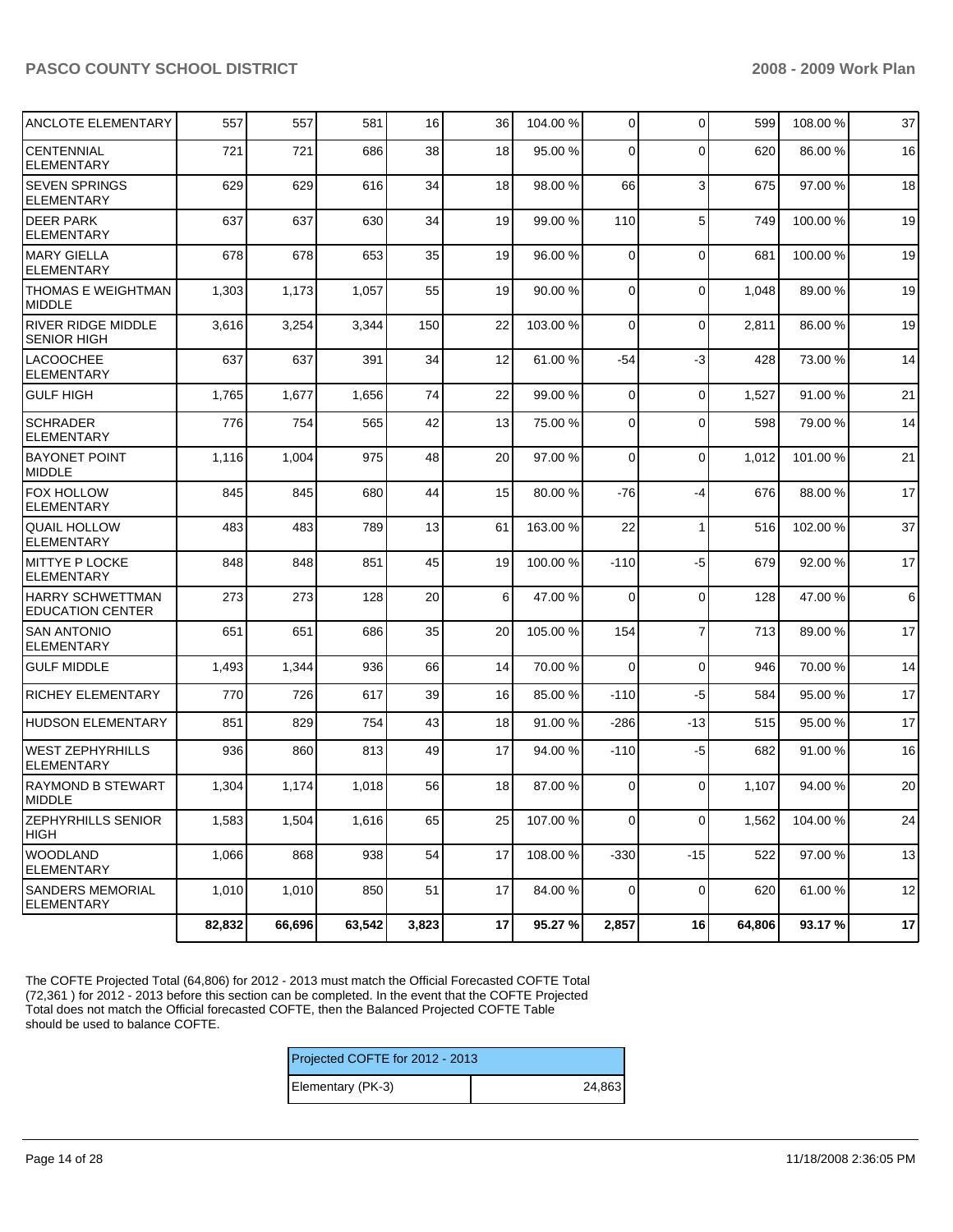| $Middle (4-8)$ | 27,583 |
|----------------|--------|
| High (9-12)    | 19,916 |
|                | 72,361 |

| <b>Grade Level Type</b> | <b>Balanced Projected</b><br>COFTE for 2012 - 2013 |
|-------------------------|----------------------------------------------------|
| Elementary (PK-3)       | 3,714                                              |
| Middle (4-8)            | 2,542                                              |
| High (9-12)             | 1,300                                              |
|                         | 72,362                                             |

#### **Relocatable Replacement**

Number of relocatable classrooms clearly identified and scheduled for replacement in the school board adopted financially feasible 5-year district work program.

| Location                               | 2009<br>2008 | $-2010$<br>2009 | $J - 201$<br>2010 | $-2012$<br>2011 | $-2013$<br>$2012 -$ | Year 5 Total |
|----------------------------------------|--------------|-----------------|-------------------|-----------------|---------------------|--------------|
| <b>Total Relocatable Replacements:</b> |              |                 | 0                 |                 |                     |              |

## **Charter Schools Tracking**

Information regarding the use of charter schools.

| Location-Type                                 | # Relocatable<br>units or<br>permanent<br>classrooms | Owner      | Year Started or<br>Scheduled | <b>Student</b><br><b>Stations</b> | <b>Students</b><br>Enrolled | Years in<br>Contract | <b>Total Charter</b><br><b>Students</b><br>projected for<br>$2012 - 2013$ |
|-----------------------------------------------|------------------------------------------------------|------------|------------------------------|-----------------------------------|-----------------------------|----------------------|---------------------------------------------------------------------------|
| Day Spring, Port Richey, K-8                  |                                                      | 33 PRIVATE | 2000                         | 420                               | 410                         | 10 <sub>1</sub>      | 420                                                                       |
| Academy at the Farm, Dade City,<br>IK-8       |                                                      | 15 PRIVATE | 2002                         | 287                               | 280                         | 10                   | 500                                                                       |
| Countryside Montessori, Land O'<br>Lakes, 1-6 |                                                      | 8 PRIVATE  | 2002                         | 183                               | 175                         |                      | 200                                                                       |
| Athenian Academy, New Port<br>Richey, K-6     |                                                      | 15 PRIVATE | 2006                         | 280                               | 270                         |                      | 600                                                                       |
| Imagine School at Land O' Lakes,<br>Lutz, K-6 |                                                      | 22 PRIVATE | 2008                         | 426                               | 420                         | 5.                   | 700                                                                       |
|                                               | 93                                                   |            |                              | 1,596                             | 1,555                       |                      | 2,420                                                                     |

#### **Special Purpose Classrooms Tracking**

The number of classrooms that will be used for certain special purposes in the current year, by facility and type of classroom, that the district will, 1), not use for educational purposes, and 2), the co-teaching classrooms that are not open plan classrooms and will be used for educational purposes.

| School | School Type                            | $\parallel$ # of Elementary $\parallel$ # of Middle 4-8 $\parallel$ # of High 9-12<br><b>K-3 Classrooms I</b> | <b>Classrooms</b> | <b>Classrooms</b> | # of $ESE$<br><b>Classrooms</b> | $#$ of Combo<br>Classrooms | Total<br><b>Classrooms</b> |
|--------|----------------------------------------|---------------------------------------------------------------------------------------------------------------|-------------------|-------------------|---------------------------------|----------------------------|----------------------------|
|        | <b>Total Educational Classrooms: I</b> |                                                                                                               |                   | OΙ                |                                 |                            | $\bf{0}$                   |

| School                                 | School Type | $\#$ of Elementary $\#$ of Middle 4-8<br>K-3 Classrooms I | <b>Classrooms</b> | $#$ of High 9-12<br><b>Classrooms</b> | # of $ESE$<br><b>Classrooms</b> | # of Combo<br><b>Classrooms</b> | Total<br><b>Classrooms</b> |
|----------------------------------------|-------------|-----------------------------------------------------------|-------------------|---------------------------------------|---------------------------------|---------------------------------|----------------------------|
| IWIREGRASS RANCH SENIOR<br><b>HIGH</b> | Co-Teaching |                                                           |                   | 23 <sub>l</sub>                       |                                 |                                 | 23 <sub>l</sub>            |
| IPAUL R SMITH MIDDLE                   | Co-Teaching |                                                           |                   |                                       |                                 |                                 | $\overline{4}$             |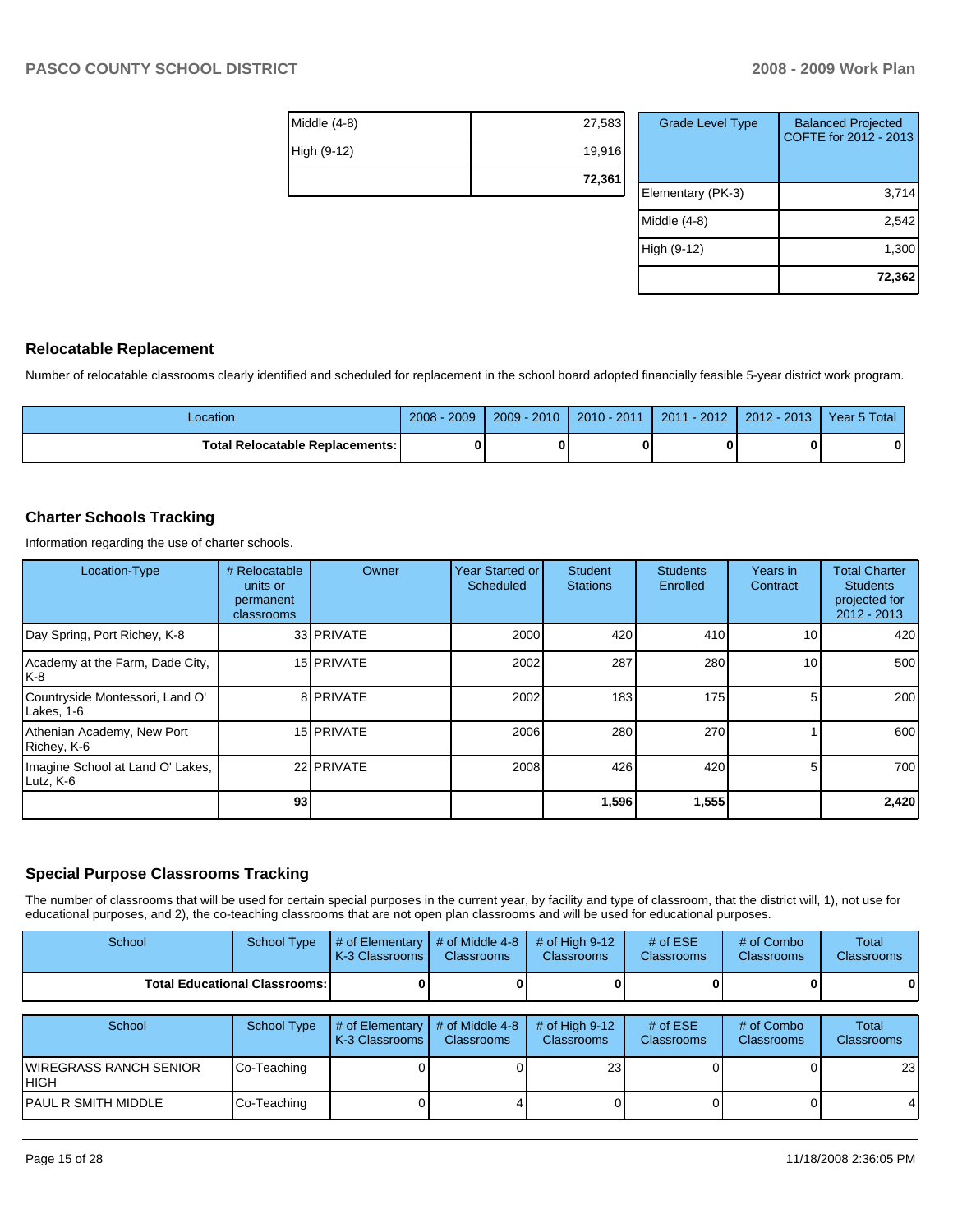| ZEPHYRHILLS SENIOR HIGH                            | Co-Teaching | 0              | 0           | 15          | 0        | 0              | 15             |
|----------------------------------------------------|-------------|----------------|-------------|-------------|----------|----------------|----------------|
| <b>HARRY SCHWETTMAN</b><br><b>EDUCATION CENTER</b> | Co-Teaching | $\Omega$       | 4           |             | $\Omega$ | 0              | $\overline{7}$ |
| <b>GULF MIDDLE</b>                                 | Co-Teaching | 0              | 24          | $\Omega$    | 0        | 0              | 24             |
| <b>HUDSON ELEMENTARY</b>                           | Co-Teaching | $\overline{2}$ | $\mathbf 0$ | $\Omega$    | 0        | 0              | $\overline{2}$ |
| <b>GULF HIGH</b>                                   | Co-Teaching | $\mathbf 0$    | $\mathbf 0$ | 15          | 0        | 0              | 15             |
| <b>BAYONET POINT MIDDLE</b>                        | Co-Teaching | $\Omega$       | 26          | $\Omega$    | 0        | 0              | 26             |
| QUAIL HOLLOW ELEMENTARY                            | Co-Teaching |                | $\mathbf 0$ | $\Omega$    | 0        | 0              | $\mathbf{1}$   |
| THOMAS E WEIGHTMAN MIDDLE                          | Co-Teaching | $\Omega$       | 10          | $\Omega$    | 0        | 0              | 10             |
| RIVER RIDGE MIDDLE SENIOR<br>HIGH                  | Co-Teaching | $\Omega$       | $\mathbf 0$ | 27          | 0        | 0              | 27             |
| WESLEY CHAPEL SENIOR HIGH                          | Co-Teaching | 0              | $\mathbf 0$ | 3           | 0        | 0              | $\mathbf{3}$   |
| <b>JW MITCHELL SENIOR HIGH</b>                     | Co-Teaching | 0              | $\mathbf 0$ | 26          | 0        | 0              | 26             |
| <b>CENTENNIAL MIDDLE</b>                           | Co-Teaching | 0              | 15          | 0           | 0        | 0              | 15             |
| CHASCO MIDDLE                                      | Co-Teaching | 0              | 24          | $\Omega$    | 0        | 0              | 24             |
| DR JOHN LONG MIDDLE                                | Co-Teaching | 0              | 30          | $\Omega$    | 0        | 0              | 30             |
| <b>CREWS LAKE MIDDLE</b>                           | Co-Teaching | 0              | 16          | 0           | 0        | 0              | 16             |
| CHARLES S. RUSHE MIDDLE                            | Co-Teaching | 0              | 25          | $\Omega$    | 0        | 0              | 25             |
| <b>SUNLAKE HIGH</b>                                | Co-Teaching | 0              | 0           | 29          | 0        | 0              | 29             |
| PASCO SENIOR HIGH                                  | Co-Teaching | 0              | $\mathbf 0$ | 21          | 0        | 0              | 21             |
| PASCO MIDDLE                                       | Co-Teaching | 0              | 9           | 0           | 0        | 0              | 9              |
| <b>WEST ZEPHYRHILLS</b><br><b>ELEMENTARY</b>       | Co-Teaching | 3              |             | $\Omega$    | $\Omega$ | 0              | $\overline{4}$ |
| RAYMOND B STEWART MIDDLE                           | Co-Teaching | $\Omega$       | 2           | $\Omega$    | 0        | 0              | $\overline{2}$ |
| <b>HUDSON SENIOR HIGH</b>                          | Co-Teaching | $\Omega$       | $\mathbf 0$ | 23          | $\Omega$ | 0              | 23             |
| <b>CYPRESS ELEMENTARY</b>                          | Co-Teaching | 2              | 0           | $\Omega$    | $\Omega$ | 0              | 2              |
| <b>LAND O LAKES SENIOR HIGH</b>                    | Co-Teaching | 0              | $\Omega$    | 21          | $\Omega$ | 0              | 21             |
| PINE VIEW MIDDLE                                   | Co-Teaching | 0              | 24          | 0           | 0        | $\overline{0}$ | 24             |
| RIDGEWOOD SENIOR HIGH                              | Co-Teaching | 0              | 0           | 14          | 0        | 0              | 14             |
| HUDSON MIDDLE                                      | Co-Teaching | 0              | 28          | 0           | 0        | 0              | 28             |
| LAKE MYRTLE ELEMENTARY                             | Co-Teaching | 8              | 0           | 0           | 0        | 0              | 8              |
| SEVEN SPRINGS MIDDLE                               | Co-Teaching | 0              | 32          | $\mathbf 0$ | 0        | 0              | 32             |
| <b>Total Co-Teaching Classrooms:</b>               |             | 16             | 274         | 220         | 0        | 0              | 510            |

#### **Infrastructure Tracking**

**Necessary offsite infrastructure requirements resulting from expansions or new schools. This section should include infrastructure information related to capacity project schedules and other project schedules (Section 4).**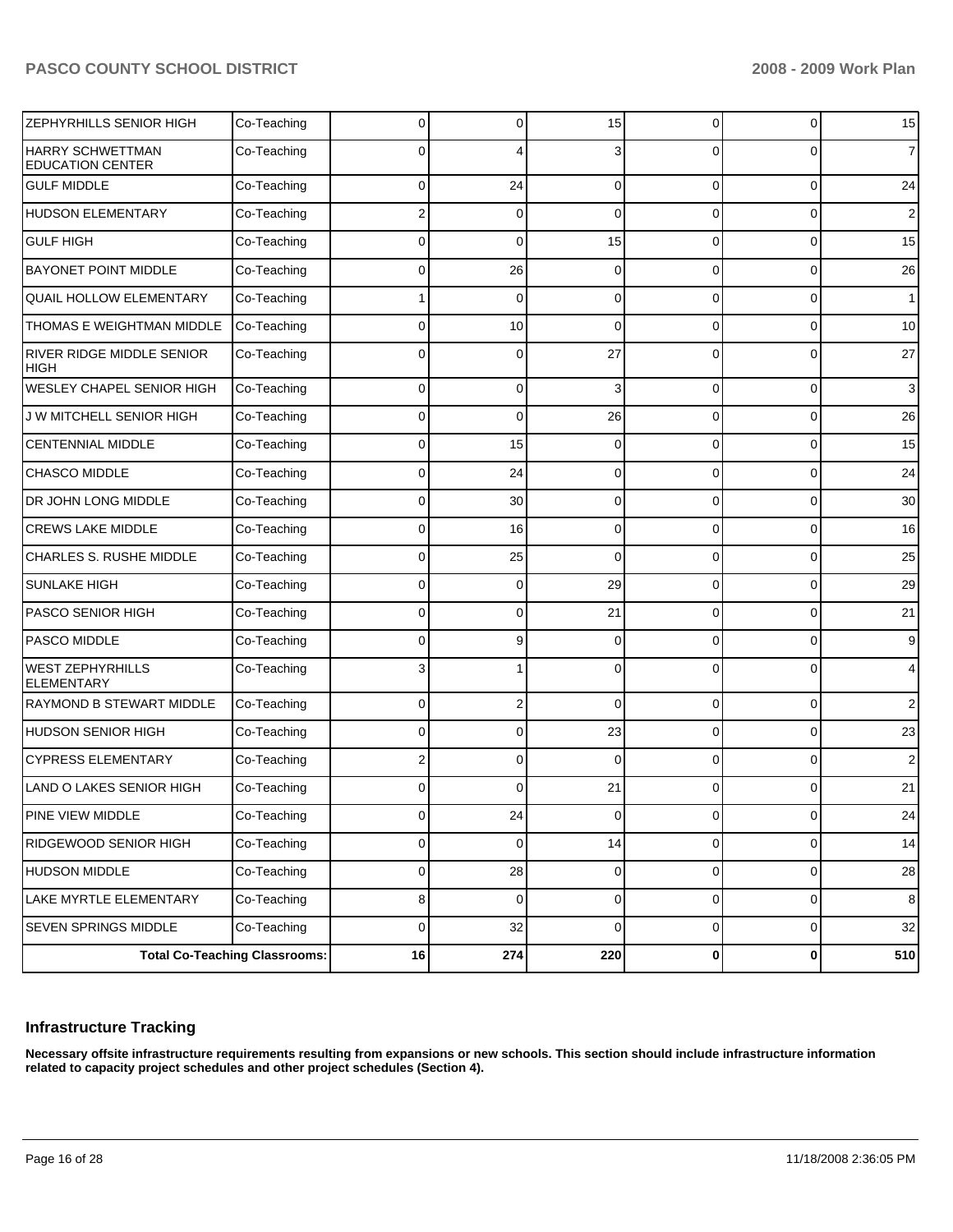High School "FFF" - extension of Sweetbriar Drive. Lighted interesection at Sweetbriar Drive and Anclote Boulevard. Turn Lanes at Sweetbriar Drive and Anclote Boulevard. Utility Improvements. Construct 12' wide recreational trail.

High School "EEE" - Construction of Cricket Street. Median modifications and light at intersection of Cricket Street and Little Road. Turn lane modifications on State Road 52, Canton Ave. & Chicago Ave. Modifications to the intersection of State Road 52 and Chicago Avenue. Utility improvements. Sidewalk on westside of Chicago Ave.

Middle School "HH" & High School "GGG" - turn lanes and road improvements to Old Pasco Road. Utility improvements. Install reduce speed school flashing beacons Old Pasco Rd. & entrance to schools. Construct turn lanes SR 52 & Old Pasco Rd. Install traffic signal at intersection. Construct turn lanes on Old Pasco Rd. & Overpass Rd. Install street lights at main driveway to school complex.

Elementary "O" - road and intersection improvements at Hicks Road and Carl Street. Utility improvements. Sidewalk improvements. Construct 8' wide trail from SR52 to Carl St. Reconstruct Carl St. from Hicks Rd. to Litewood Drive. Install school zone flashing beacons on Hicks Rd.

Elementary "S" - Road improvements on access road.

Elementary "T" - Reconstruct road improvements to three lane on Otis Allen Road for the length of school property to Forbes Rd.. Construct turn lanes on Otis Allen to school site.Install reduced speed school zone flashers on Otis Allen Rd. Install street lighting along Otis Allen in front of school entrances.

**Proposed location of planned facilities, whether those locations are consistent with the comprehensive plans of all affected local governments, and recommendations for infrastructure and other improvements to land adjacent to existing facilities. Provisions of 1013.33(12), (13) and (14) and 1013.36 must be addressed for new facilities planned within the 1st three years of the plan (Section 5).** 

Elementary "R" - Land O' Lakes Area in the Connerton Development. Elementary "V" - Wesley Chapel Area in the Watergrass Development. Elementary "Q" - Land O' Lakes Area in the Bexley Ranch Development. Elementary "S" - Odessa / Trinity Area. Elementary "O" - Hudson Area on Hicks Road. Elementary "T" - North Zephyrhills Area on Otis Allen Road. Elementary "U" - Wesley Chapel Area in the Northwood Development. Elementary "W" - Wesley Chapel Area in the Wiregrass Development.�� Middle "HH" - Wesley Chapel Area on Old Pasco Road. High "FFF" - Holiday Area on Sweetbriar Road extension. High "EEE" - Hudson Area at State Road 52 and Chicago Avenue. High "GGG" - Wesley Chapel Area on Old Passo Rd�� Hudson High - Improvements to Hudson Ave.& Cobra Lane Sunlake High - Improvements to Sunlake Blvd. & Mentmore Blvd.�� Sanders Elementary - Land O' Lakes Area & US 41. Pasco Middle School - Dade City Area Pasco High School - Dade City Area & SR 52

**Consistent with Comp Plan?** Yes

#### **Net New Classrooms**

The number of classrooms, by grade level and type of construction, that were added during the last fiscal year.

| List the net new classrooms added in the 2007 - 2008 fiscal year.                                                                                       |                              |                                   |                                |                        | List the net new classrooms to be added in the 2008 - 2009 fiscal<br>year. |                            |                                |                        |
|---------------------------------------------------------------------------------------------------------------------------------------------------------|------------------------------|-----------------------------------|--------------------------------|------------------------|----------------------------------------------------------------------------|----------------------------|--------------------------------|------------------------|
| "Classrooms" is defined as capacity carrying classrooms that are added to increase<br>capacity to enable the district to meet the Class Size Amendment. |                              |                                   |                                |                        | Totals for fiscal year 2008 - 2009 should match totals in Section 15A.     |                            |                                |                        |
| Location                                                                                                                                                | $2007 - 2008$ #<br>Permanent | $2007 - 2008$ #<br><b>Modular</b> | $2007 - 2008$ #<br>Relocatable | $2007 - 2008$<br>Total | $2008 - 2009$ #<br>Permanent                                               | $2008 - 2009$ #<br>Modular | $2008 - 2009$ #<br>Relocatable | $2008 - 2009$<br>Total |
| Elementary (PK-3)                                                                                                                                       | 120                          | 24                                |                                | 144                    | 80                                                                         |                            |                                | 80                     |
| Middle (4-8)                                                                                                                                            | 63                           |                                   |                                | 63                     | 13                                                                         |                            |                                | 13                     |
| High (9-12)                                                                                                                                             | 76                           |                                   |                                | 76                     | 24                                                                         |                            |                                | 24                     |
|                                                                                                                                                         | 259                          | 24                                |                                | 283                    | 117                                                                        |                            | 0                              | 117                    |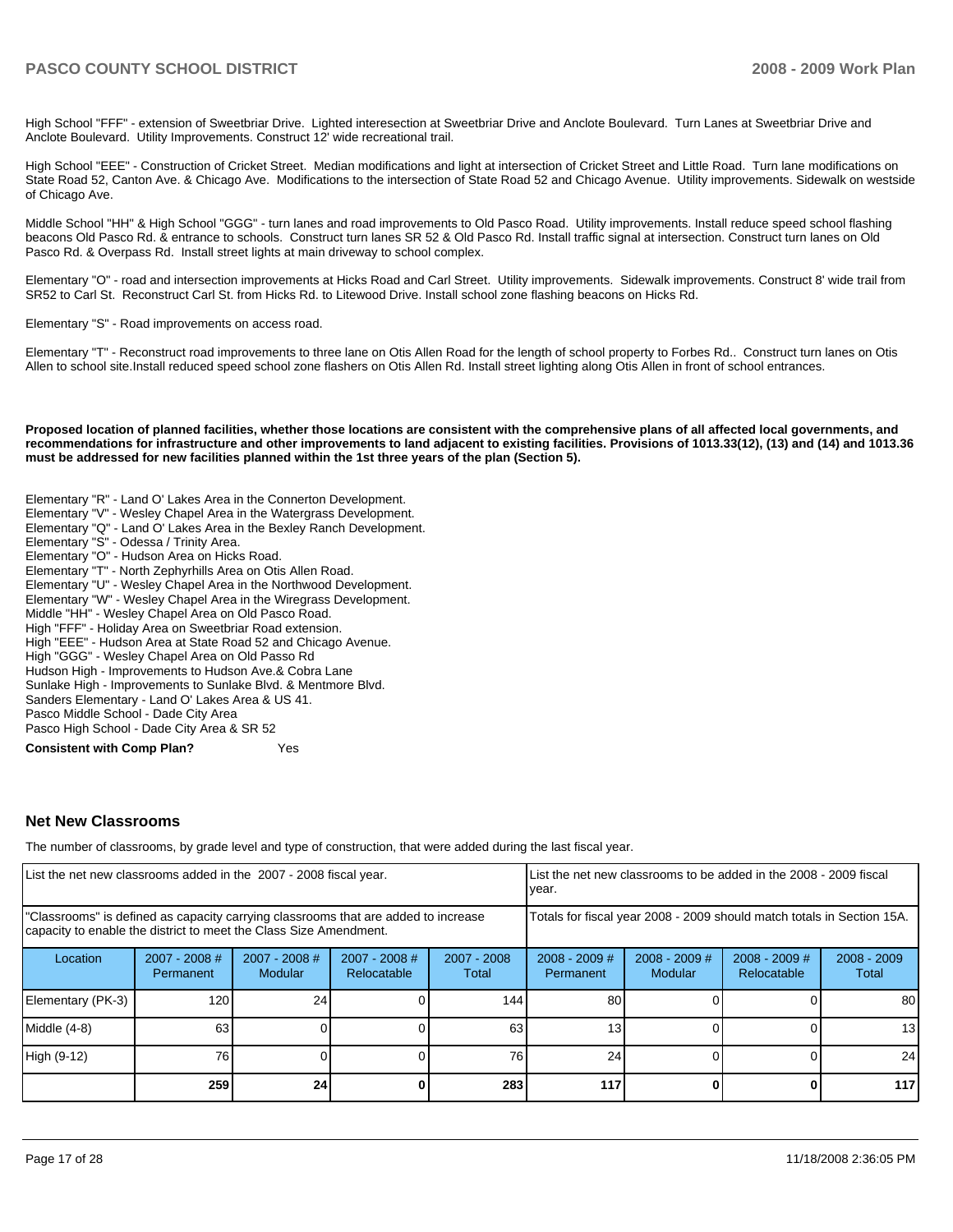## **Relocatable Student Stations**

Number of students that will be educated in relocatable units, by school, in the current year, and the projected number of students for each of the years in the workplan.

| <b>Site</b>                         | 2008 - 2009 | 2009 - 2010 | 2010 - 2011 | $2011 - 2012$ | 2012 - 2013 | 5 Year Average |
|-------------------------------------|-------------|-------------|-------------|---------------|-------------|----------------|
| LONGLEAF ELEMENTARY                 | 242         | 308         | 374         | 0             | 0           | 185            |
| <b>SEVEN OAKS ELEMENTARY SCHOOL</b> | 436         | 296         | 384         | 436           | 0           | 310            |
| WIREGRASS RANCH SENIOR HIGH         | 160         | 200         | 250         | 350           | 0           | 192            |
| PAUL R SMITH MIDDLE                 | 0           | $\mathbf 0$ | $\mathbf 0$ | $\Omega$      | 0           | $\mathbf 0$    |
| <b>ZEPHYRHILLS SENIOR HIGH</b>      | 425         | 425         | 425         | 425           | 425         | 425            |
| WOODLAND ELEMENTARY                 | 396         | 396         | 396         | 396           | 0           | 317            |
| SANDERS MEMORIAL ELEMENTARY         | 370         | 414         | 414         | 0             | $\mathbf 0$ | 240            |
| MITTYE P LOCKE ELEMENTARY           | 102         | 22          | 22          | 22            | 22          | 38             |
| HARRY SCHWETTMAN EDUCATION CENTER   | 100         | 100         | 100         | 100           | 100         | 100            |
| <b>SAN ANTONIO ELEMENTARY</b>       | 54          | 44          | 44          | 54            | 54          | 50             |
| <b>GULF MIDDLE</b>                  | 0           | $\mathbf 0$ | $\mathbf 0$ | 0             | $\mathbf 0$ | $\mathbf 0$    |
| <b>RICHEY ELEMENTARY</b>            | 212         | 44          | 66          | 66            | 66          | 91             |
| HUDSON ELEMENTARY                   | 300         | 300         | 300         | 300           | 18          | 244            |
| LACOOCHEE ELEMENTARY                | 58          | 58          | 58          | 58            | 18          | 50             |
| GULF HIGH                           | 150         | $\mathbf 0$ | $\mathbf 0$ | 0             | $\mathbf 0$ | 30             |
| SCHRADER ELEMENTARY                 | 40          | 40          | 40          | 40            | 40          | 40             |
| <b>BAYONET POINT MIDDLE</b>         | 110         | 110         | 110         | 110           | 110         | 110            |
| <b>FOX HOLLOW ELEMENTARY</b>        | 76          | 76          | 76          | 76            | $\mathbf 0$ | 61             |
| <b>QUAIL HOLLOW ELEMENTARY</b>      | 18          | 18          | 18          | 18            | 18          | 18             |
| <b>CENTENNIAL ELEMENTARY</b>        | 62          | 62          | 62          | 62            | $\mathbf 0$ | 50             |
| <b>SEVEN SPRINGS ELEMENTARY</b>     | 0           | $\mathbf 0$ | $\mathbf 0$ | 22            | 66          | 18             |
| <b>DEER PARK ELEMENTARY</b>         | 22          | 22          | 44          | 66            | 132         | 57             |
| MARY GIELLA ELEMENTARY              | 44          | 44          | 44          | 44            | 44          | 44             |
| THOMAS E WEIGHTMAN MIDDLE           | 220         | 132         | 176         | 220           | 88          | 167            |
| RIVER RIDGE MIDDLE SENIOR HIGH      | 436         | 436         | $\mathbf 0$ | 0             | 0           | 174            |
| NORTHWEST ELEMENTARY                | 124         | 124         | 124         | 124           | 44          | 108            |
| <b>SAND PINE ELEMENTARY</b>         | 440         | 330         | 330         | 330           | 44          | 295            |
| JAMES IRVIN EDUCATION CENTER        | 500         | 116         | 116         | 116           | 116         | 193            |
| WESLEY CHAPEL SENIOR HIGH           | 75          | 100         | 150         | 200           | 0           | 105            |
| J W MITCHELL SENIOR HIGH            | 697         | $\mathbf 0$ | $\mathbf 0$ | 0             | 0           | 139            |
| JAMES M MARLOWE ELEMENTARY          | $18\,$      | 18          | 18          | 18            | 18          | 18             |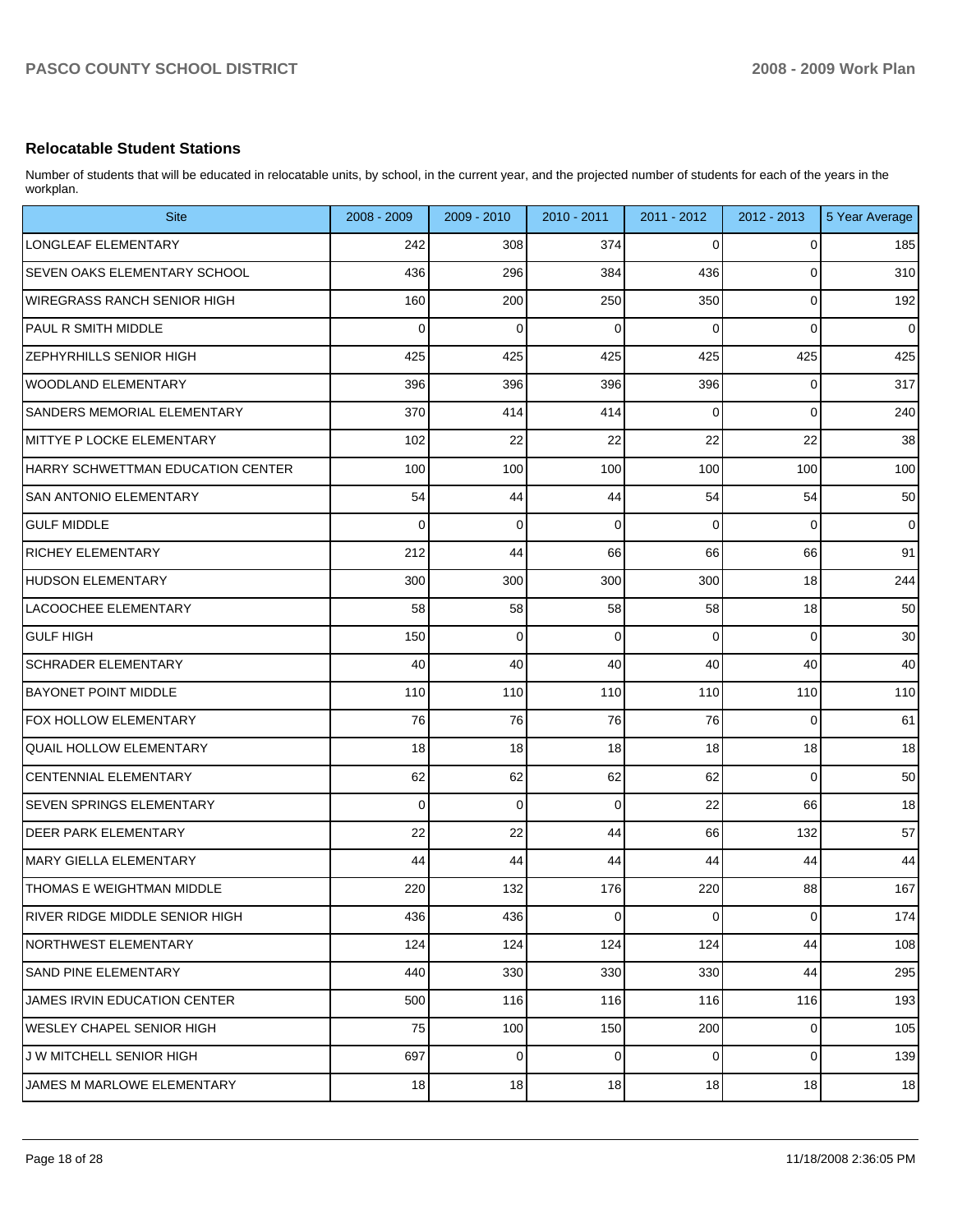# PASCO COUNTY SCHOOL DISTRICT **2008 - 2009 Work Plan**

| <b>CHASCO ELEMENTARY</b>              | 124 | 124         | 124 | 146            | 168      | 137         |
|---------------------------------------|-----|-------------|-----|----------------|----------|-------------|
| <b>SUNRAY ELEMENTARY</b>              | 44  | 0           | 0   | 0              | $\Omega$ | 9           |
| <b>CENTENNIAL MIDDLE</b>              | 110 | 110         | 110 | 110            | 110      | 110         |
| <b>CHASCO MIDDLE</b>                  | 88  | 22          | 44  | 66             | 88       | 62          |
| <b>TRINITY ELEMENTARY</b>             | 264 | 110         | 134 | 156            | 200      | 173         |
| PINE VIEW ELEMENTARY                  | 110 | 110         | 110 | 198            | 220      | 150         |
| <b>GULF HIGHLANDS ELEMENTARY</b>      | 0   | 0           | 0   | 0              | 0        | 0           |
| DR JOHN LONG MIDDLE                   | 440 | 440         | 506 | 648            | 88       | 424         |
| <b>VETERANS ELEMENTARY SCHOOL</b>     | 0   | 0           | 88  | 176            | 264      | 106         |
| <b>CREWS LAKE MIDDLE</b>              | 0   | 0           | 0   | 0              | 0        | 0           |
| <b>TRINITY OAKS ELEMENTARY</b>        | 0   | 22          | 66  | 110            | 132      | 66          |
| <b>OAKSTEAD ELEMENTARY</b>            | 493 | 493         | 493 | 0              | 0        | 296         |
| <b>NEW RIVER ELEMENTARY</b>           | 0   | 0           | 0   | 0              | $\Omega$ | 0           |
| DOUBLE BRANCH ELEMENTARY              | 132 | 110         | 132 | 132            | 110      | 123         |
| <b>CHARLES S. RUSHE MIDDLE</b>        | 66  | 66          | 132 | 220            | 308      | 158         |
| <b>SUNLAKE HIGH</b>                   | 0   | 0           | 0   | 0              | 0        | 0           |
| <b>GULF TRACE ELEMENTARY</b>          | 0   | 0           | 0   | 0              | $\Omega$ | $\mathbf 0$ |
| <b>WESLEY CHAPEL ELEMENTARY</b>       | 702 | 0           | 44  | 88             | 132      | 193         |
| <b>RODNEY B COX ELEMENTARY</b>        | 172 | 172         | 172 | 88             | 44       | 130         |
| <b>PASCO SENIOR HIGH</b>              | 300 | 300         | 300 | 300            | 300      | 300         |
| <b>PASCO ELEMENTARY</b>               | 90  | 90          | 90  | 66             | 44       | 76          |
| <b>PASCO MIDDLE</b>                   | 176 | 176         | 176 | 0              | 0        | 106         |
| <b>TRILBY ADULT EDUCATION CENTER</b>  | 0   | 0           | 0   | 0              | 0        | 0           |
| <b>MOORE-MICKENS EDUCATION CENTER</b> | 61  | 36          | 36  | 36             | 36       | 41          |
| <b>WEST ZEPHYRHILLS ELEMENTARY</b>    | 178 | 178         | 178 | 178            | 66       | 156         |
| RAYMOND B STEWART MIDDLE              | 110 | 44          | 44  | 66             | 88       | 70          |
| <b>HUDSON SENIOR HIGH</b>             | 125 | 125         | 0   | $\overline{0}$ | 0        | 50          |
| SHADY HILLS ELEMENTARY                | 36  | 36          | 36  | 36             | 36       | 36          |
| <b>CYPRESS ELEMENTARY</b>             | 238 | 238         | 238 | 238            | 18       | 194         |
| LAND O LAKES SENIOR HIGH              | 375 | 250         | 250 | 250            | 250      | 275         |
| <b>ANCLOTE ELEMENTARY</b>             | 76  | 76          | 76  | 76             | 76       | 76          |
| <b>GULFSIDE ELEMENTARY</b>            | 22  | 22          | 22  | 22             | 22       | 22          |
| PINE VIEW MIDDLE                      | 132 | $\mathbf 0$ | 0   | $\overline{0}$ | 22       | 31          |
| <b>RIDGEWOOD SENIOR HIGH</b>          | 750 | 750         | 0   | $\overline{0}$ | 0        | 300         |
| <b>CALUSA ELEMENTARY</b>              | 72  | 72          | 72  | 72             | 72       | 72          |
| <b>MOON LAKE ELEMENTARY</b>           | 168 | 168         | 168 | 168            | 44       | 143         |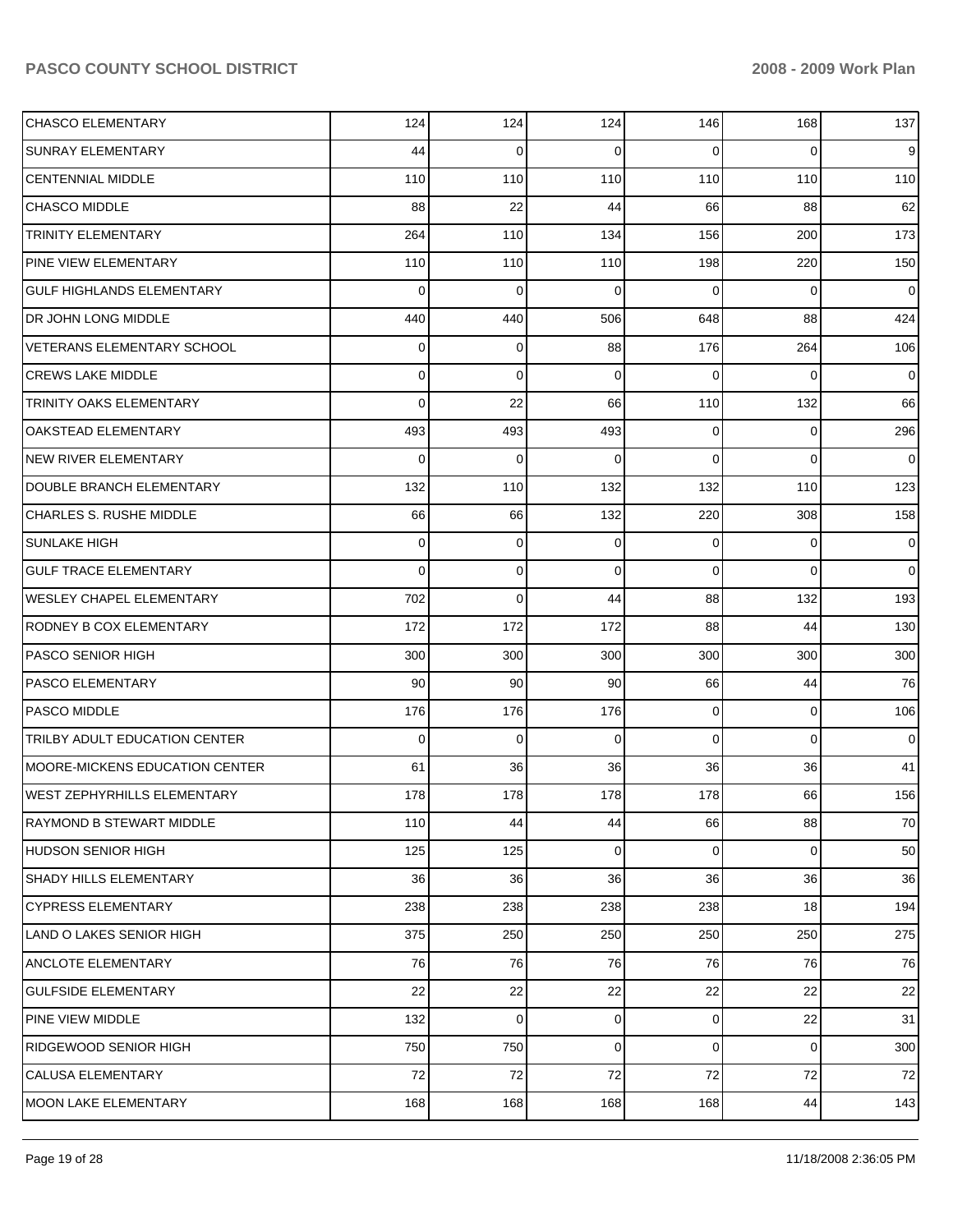# PASCO COUNTY SCHOOL DISTRICT **2008 - 2009 Work Plan**

| <b>HUDSON MIDDLE</b>                                    | 110      | ∩      | 0        | 0        | 0      | 22             |
|---------------------------------------------------------|----------|--------|----------|----------|--------|----------------|
| LAKE MYRTLE ELEMENTARY                                  | 150      | 150    | 150      | 194      | 238    | 176            |
| IFRED K MARCHMAN TECHNICAL EDUCATIONAL<br><b>CENTER</b> | 72       | 72     | 72       | 72       | 72     | 72             |
| <b>ISEVEN SPRINGS MIDDLE</b>                            | 110      | 110    | 110      | 110      | 110    | 110            |
| <b>ICOTEE RIVER ELEMENTARY</b>                          | 22       | 22     | 22       | 22       | 22     | 22             |
| IDENHAM OAKS ELEMENTARY                                 | 88       | 88     | 88       | 88       | 0      | 70             |
| ICHESTER W TAYLOR JR ELEMENTARY                         | 260      | 150    | 160      | 180      | 200    | 190            |
| IELEMENTARY SCHOOL "V"                                  | 0        |        | 44       | 110      | 154    | 62             |
| High School FFF                                         | $\Omega$ | O      | $\Omega$ | $\Omega$ | 0      | $\Omega$       |
| IHIGH SCHOOL "EEE"                                      | $\Omega$ | 0      | $\Omega$ | $\Omega$ | 0      | $\overline{0}$ |
| Totals for PASCO COUNTY SCHOOL DISTRICT                 |          |        |          |          |        |                |
| Total students in relocatables by year.                 | 12,353   | 9,167  | 8,628    | 8,075    | 5,157  | 8,676          |
| Total number of COFTE students projected by year.       | 64,965   | 66,588 | 68,213   | 70,007   | 72,361 | 68,427         |
| Percent in relocatables by year.                        | 19 %     | 14 %   | 13 %     | 12 %     | 7 %    | 13 %           |

### **Leased Facilities Tracking**

Exising leased facilities and plans for the acquisition of leased facilities, including the number of classrooms and student stations, as reported in the educational plant survey, that are planned in that location at the end of the five year workplan.

| Location                               | # of Leased<br>Classrooms 2008 -<br>2009 | <b>FISH Student</b><br><b>Stations</b> | Owner                          | # of Leased<br>Classrooms 2012 -<br>2013 | <b>FISH Student</b><br><b>Stations</b> |
|----------------------------------------|------------------------------------------|----------------------------------------|--------------------------------|------------------------------------------|----------------------------------------|
| <b>SUNRAY ELEMENTARY</b>               | 0                                        |                                        | 0 Returned to<br>leasing agent | $\Omega$                                 |                                        |
| RODNEY B COX ELEMENTARY                | 0                                        |                                        |                                | $\Omega$                                 |                                        |
| IPASCO SENIOR HIGH                     | 0                                        | 0                                      |                                | $\Omega$                                 |                                        |
| <b>IPASCO ELEMENTARY</b>               | 0                                        | 0                                      |                                | $\Omega$                                 |                                        |
| <b>PASCO MIDDLE</b>                    | $\Omega$                                 | <sup>0</sup>                           |                                | $\Omega$                                 |                                        |
| <b>TRILBY ADULT EDUCATION CENTER</b>   | $\Omega$                                 |                                        |                                | $\Omega$                                 |                                        |
| <b>IMOORE-MICKENS EDUCATION CENTER</b> | 0                                        |                                        |                                | $\Omega$                                 |                                        |
| ELEMENTARY SCHOOL "V"                  | 0                                        | 0                                      |                                | $\mathbf 0$                              |                                        |
| <b>SUNLAKE HIGH</b>                    | 0                                        | $\Omega$                               |                                | $\Omega$                                 |                                        |
| <b>IGULF TRACE ELEMENTARY</b>          | $\Omega$                                 | $\Omega$                               |                                | $\Omega$                                 |                                        |
| VETERANS ELEMENTARY SCHOOL             | $\Omega$                                 | $\Omega$                               |                                | $\Omega$                                 |                                        |
| <b>CREWS LAKE MIDDLE</b>               | $\Omega$                                 |                                        |                                | $\Omega$                                 |                                        |
| High School FFF                        | 0                                        |                                        |                                | $\Omega$                                 |                                        |
| HIGH SCHOOL "EEE"                      | 0                                        | 0                                      |                                | $\mathbf 0$                              |                                        |
| <b>IDR JOHN LONG MIDDLE</b>            | 0                                        | $\Omega$                               |                                | $\Omega$                                 |                                        |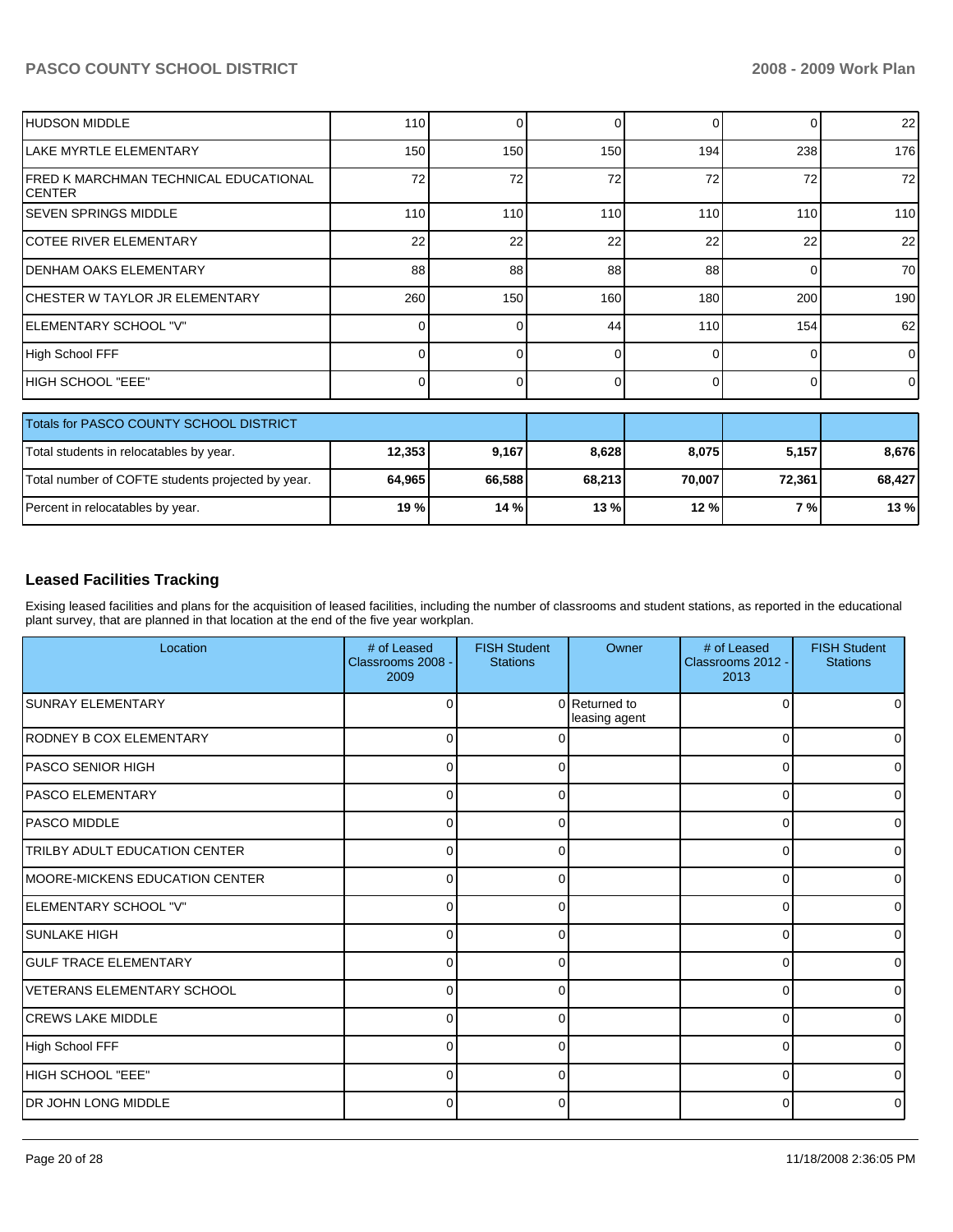| TRINITY OAKS ELEMENTARY                                | 0           |          | $\overline{0}$ | 0 |
|--------------------------------------------------------|-------------|----------|----------------|---|
| <b>OAKSTEAD ELEMENTARY</b>                             |             |          | 0              |   |
| NEW RIVER ELEMENTARY                                   | U           |          | 0              |   |
| DOUBLE BRANCH ELEMENTARY                               | 0           | O        | 0              |   |
| CHARLES S. RUSHE MIDDLE                                | U           |          | 0              |   |
| PINE VIEW ELEMENTARY                                   | 0           | O        | 0              |   |
| LONGLEAF ELEMENTARY                                    | O           |          | 0              |   |
| <b>WIREGRASS RANCH SENIOR HIGH</b>                     | 0           | O        | 0              |   |
| PAUL R SMITH MIDDLE                                    | U           |          | 0              |   |
| <b>GULF HIGHLANDS ELEMENTARY</b>                       | 0           | O        | 0              |   |
| CHASCO ELEMENTARY                                      | U           |          | 0              |   |
| <b>CENTENNIAL MIDDLE</b>                               | 0           | O        | 0              |   |
| CHASCO MIDDLE                                          | U           |          | 0              |   |
| TRINITY ELEMENTARY                                     | 0           | O        | 0              |   |
| <b>WESLEY CHAPEL ELEMENTARY</b>                        | U           |          | 0              |   |
| CHESTER W TAYLOR JR ELEMENTARY                         | 0           | O        | 0              |   |
| <b>SAND PINE ELEMENTARY</b>                            |             |          | 0              |   |
| JAMES IRVIN EDUCATION CENTER                           | 0           | O        | 0              |   |
| <b>WESLEY CHAPEL SENIOR HIGH</b>                       | O           |          | 0              |   |
| J W MITCHELL SENIOR HIGH                               | 0           | O        | 0              |   |
| JAMES M MARLOWE ELEMENTARY                             | U           |          | 0              |   |
| <b>SEVEN SPRINGS MIDDLE</b>                            | 0           |          | 0              |   |
| COTEE RIVER ELEMENTARY                                 |             |          | 0              |   |
| DENHAM OAKS ELEMENTARY                                 | 0           |          | 0              |   |
| LAKE MYRTLE ELEMENTARY                                 | 0           |          | 0              |   |
| FRED K MARCHMAN TECHNICAL EDUCATIONAL<br><b>CENTER</b> | $\Omega$    | U        | $\mathbf 0$    | 0 |
| <b>GULFSIDE ELEMENTARY</b>                             | $\mathbf 0$ | $\Omega$ | $\overline{0}$ | 0 |
| <b>PINE VIEW MIDDLE</b>                                | $\mathbf 0$ | 0        | $\overline{0}$ | 0 |
| RIDGEWOOD SENIOR HIGH                                  | $\mathbf 0$ | 0        | $\overline{0}$ | 0 |
| <b>ICALUSA ELEMENTARY</b>                              | $\mathbf 0$ | 0        | $\overline{0}$ | 0 |
| MOON LAKE ELEMENTARY                                   | $\mathbf 0$ | 0        | $\overline{0}$ | 0 |
| HUDSON MIDDLE                                          | 0           | 0        | $\mathbf 0$    | 0 |
| NORTHWEST ELEMENTARY                                   | $\mathbf 0$ | 0        | $\overline{0}$ | 0 |
| HUDSON SENIOR HIGH                                     | $\mathbf 0$ | 0        | $\overline{0}$ | 0 |
| SHADY HILLS ELEMENTARY                                 | 0           | 0        | $\overline{0}$ | 0 |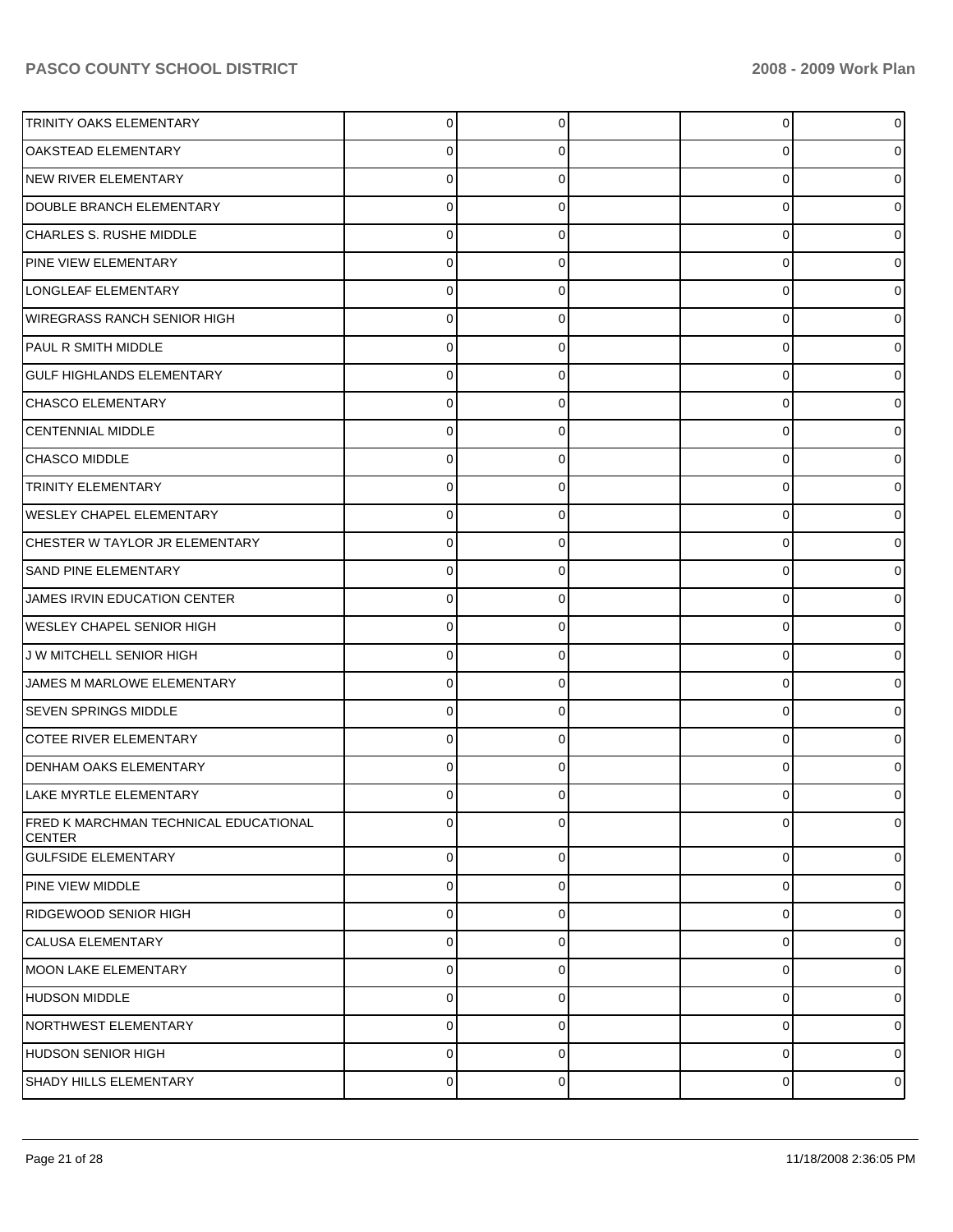| <b>LAND O LAKES SENIOR HIGH</b>    | 0           | 0        | $\overline{0}$ | 0 |
|------------------------------------|-------------|----------|----------------|---|
| <b>ANCLOTE ELEMENTARY</b>          | 0           | 0        | 0              |   |
| <b>CENTENNIAL ELEMENTARY</b>       | 0           | $\Omega$ | $\mathbf 0$    |   |
| <b>SEVEN SPRINGS ELEMENTARY</b>    | 0           | 0        | $\mathbf 0$    |   |
| <b>DEER PARK ELEMENTARY</b>        | 0           | 0        | $\pmb{0}$      |   |
| IMARY GIELLA ELEMENTARY            | 0           | $\Omega$ | $\mathbf 0$    |   |
| THOMAS E WEIGHTMAN MIDDLE          | $\Omega$    | $\Omega$ | $\mathbf 0$    |   |
| RIVER RIDGE MIDDLE SENIOR HIGH     | 0           | 0        | $\mathbf 0$    |   |
| LACOOCHEE ELEMENTARY               | $\Omega$    | 0        | $\Omega$       |   |
| <b>GULF HIGH</b>                   | 0           | 0        | $\mathbf 0$    |   |
| <b>SCHRADER ELEMENTARY</b>         | $\mathbf 0$ | $\Omega$ | $\pmb{0}$      |   |
| <b>BAYONET POINT MIDDLE</b>        | 0           | 0        | $\pmb{0}$      |   |
| FOX HOLLOW ELEMENTARY              | 0           | $\Omega$ | $\mathbf 0$    | 0 |
| QUAIL HOLLOW ELEMENTARY            | 0           | 0        | $\mathbf 0$    |   |
| MITTYE P LOCKE ELEMENTARY          | 0           | 0        | 0              |   |
| HARRY SCHWETTMAN EDUCATION CENTER  | $\Omega$    | $\Omega$ | 0              |   |
| <b>SAN ANTONIO ELEMENTARY</b>      | $\Omega$    | 0        | 0              |   |
| <b>GULF MIDDLE</b>                 | $\mathbf 0$ | 0        | $\mathbf 0$    |   |
| <b>RICHEY ELEMENTARY</b>           | 0           | 0        | $\mathbf 0$    |   |
| HUDSON ELEMENTARY                  | $\Omega$    | $\Omega$ | $\mathbf 0$    |   |
| <b>WEST ZEPHYRHILLS ELEMENTARY</b> | 0           | 0        | $\mathbf 0$    |   |
| RAYMOND B STEWART MIDDLE           | $\mathbf 0$ | $\Omega$ | $\mathbf{0}$   | 0 |
| <b>ZEPHYRHILLS SENIOR HIGH</b>     | 0           | $\Omega$ | $\pmb{0}$      |   |
| <b>WOODLAND ELEMENTARY</b>         | $\Omega$    | $\Omega$ | $\mathbf 0$    |   |
| SANDERS MEMORIAL ELEMENTARY        | 0           | 0        | 0              |   |
|                                    |             |          | $\pmb{0}$      | o |
|                                    | $\bf{0}$    | $\bf{0}$ | $\Omega$       | 0 |

# **Failed Standard Relocatable Tracking**

Relocatable units currently reported by school, from FISH, and the number of relocatable units identified as 'Failed Standards'.

Nothing reported for this section.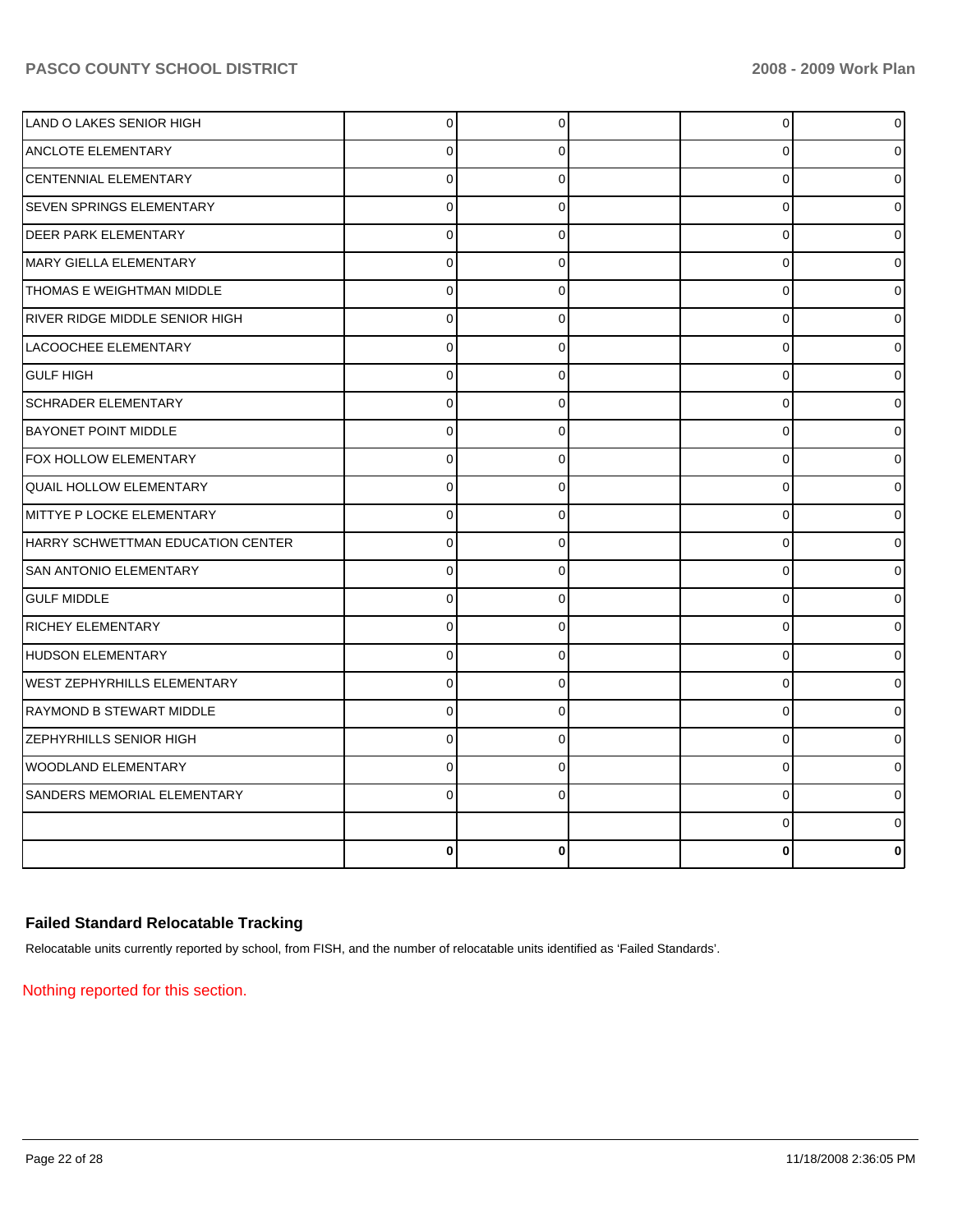# **Planning**

#### **Class Size Reduction Planning**

**Plans approved by the school board that reduce the need for permanent student stations such as acceptable school capacity levels, redistricting, busing, year-round schools, charter schools, magnet schools, public-private partnerships, multitrack scheduling, grade level organization, block scheduling, or other alternatives.** 

The District School Board of Pasco County has reduced the need for permanent student stations in our district in the past by approving several charter schools. The Board approved the expansion of one high school adding 8 hybrid classrooms and 200 permanent student stations at Ridgewood High School and a school wing at Zephyrhills High School. Renovations for Pasco High School and Pasco Middle School will add student stations thereby alleviating the need for new schools in that area in the immdediate future. Sanders Elementary demolish and rebuild will add permanent student stations. Students in grades 11 & 12 may enroll full time in dual credit college courses on the Pasco-Hernando New Port Richey campus in order to simultaneously meet their graduation requirements and earn college credits.

### **School Closure Planning**

**Plans for the closure of any school, including plans for disposition of the facility or usage of facility space, and anticipated revenues.** 

None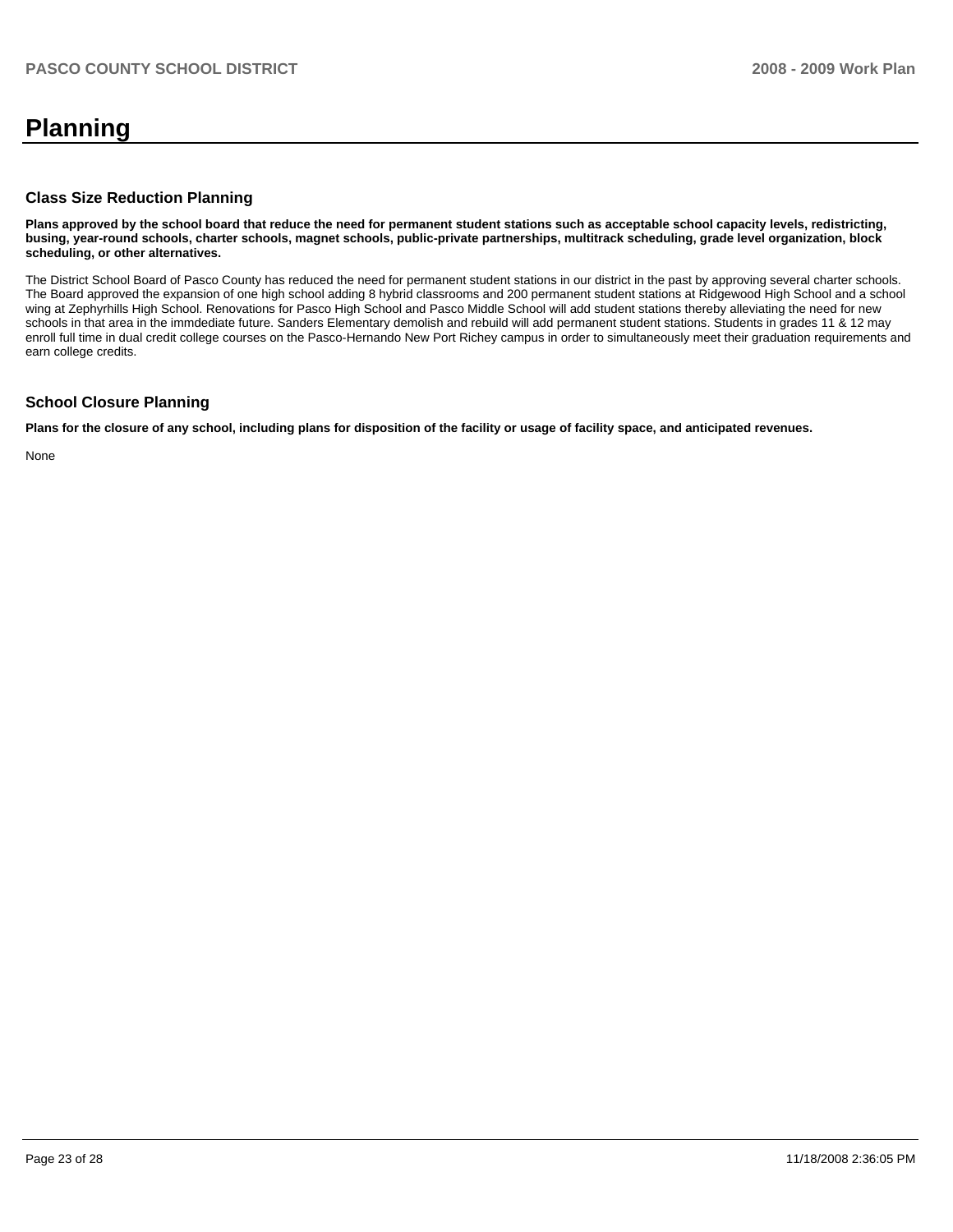# **Long Range Planning**

#### **Ten-Year Maintenance**

District projects and locations regarding the projected need for major renovation, repair, and maintenance projects within the district in years 6-10 beyond the projects plans detailed in the five years covered by the work plan.

| Project                  | 2012 - 2013 / 2017 - 2018<br><b>Projected Cost</b> |
|--------------------------|----------------------------------------------------|
| <b>HVAC</b>              | \$25,000,000                                       |
| Flooring                 | \$1,500,000                                        |
| Roofing                  | \$7,000,000                                        |
| Life To Safety           | \$250,000                                          |
| Fencing                  | \$250,000                                          |
| Parking                  | \$2,500,000                                        |
| Electric                 | \$2,000,000                                        |
| Fire Alarm               | \$1,500,000                                        |
| Telephone/Intercom       | \$750,000                                          |
| <b>Closed Circuit TV</b> | \$2,500,000                                        |
| Paint                    | \$2,700,000                                        |
| Maintenance/Repair       | \$15,000,000                                       |
|                          | \$60,950,000                                       |

# **Ten-Year Capacity**

Schedule of capital outlay projects projected to ensure the availability of satisfactory student stations for the projected student enrollment in K-12 programs for the future 5 years beyond the 5-year district facilities work program.

| Project             | Location, Community, Quadrant or other<br>general location | 2012 - 2013 / 2017 - 2018<br><b>Projected Cost</b> |
|---------------------|------------------------------------------------------------|----------------------------------------------------|
| <b>Elementary A</b> | North Land O' Lakes Hwy 41 Corridor                        | \$22,600,000                                       |
| Elementary X        | Wiregrass Development                                      | \$23,600,000                                       |
| <b>Elementary Y</b> | <b>Starkey Ranch Development</b>                           | \$23,600,000                                       |
| Elementary Z        | Epperson Ranch Development                                 | \$23,600,000                                       |
| <b>Elementary B</b> | South Land O' Lakes Area                                   | \$23,600,000                                       |
| Elementary C        | Wiregrass Ranch Development                                | \$24,650,000                                       |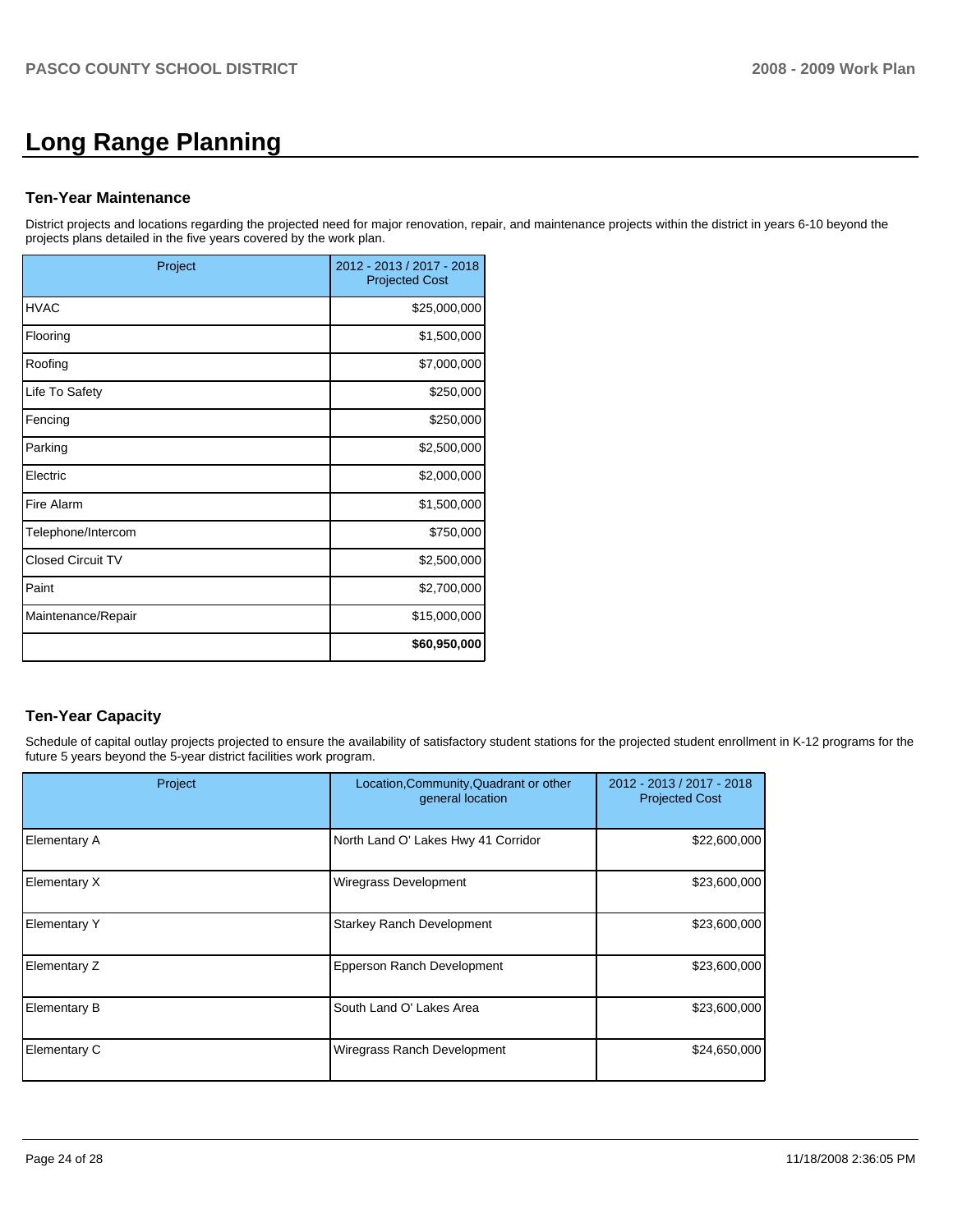| Elementary D        | <b>Connerton Development</b>  | \$25,750,000  |
|---------------------|-------------------------------|---------------|
| <b>Elementary E</b> | <b>Wyndfields Development</b> | \$25,750,000  |
| <b>Elementary F</b> | South Land O' Lakes Area      | \$26,850,000  |
| <b>Elementary G</b> | Livingston Development        | \$26,850,000  |
| Middle GG           | Land O' Lakes Area            | \$60,500,000  |
| Middle II           | <b>Wesley Chapel Area</b>     | \$60,500,000  |
|                     |                               | \$367,850,000 |

#### **Ten-Year Planned Utilization**

Schedule of planned capital outlay projects identifying the standard grade groupings, capacities, and planned utilization rates of future educational facilities of the district for both permanent and relocatable facilities.

| <b>Grade Level Projections</b>    | <b>FISH</b><br>Student<br><b>Stations</b> | <b>Actual 2007 -</b><br><b>2008 FISH</b><br>Capacity | Actual<br>$2007 -$<br>2008<br><b>COFTE</b> | Actual 2007 - 2008<br><b>Utilization</b> | Actual 2008 - 2009 / 2017 - 2018 new<br>Student Capacity to be added/removed | Projected 2017<br><b>2018 COFTE</b> | Projected 2017 -<br>2018 Utilization |
|-----------------------------------|-------------------------------------------|------------------------------------------------------|--------------------------------------------|------------------------------------------|------------------------------------------------------------------------------|-------------------------------------|--------------------------------------|
| Elementary - District<br>l Totals | 34.601                                    | 34.601                                               | 30,020.83                                  | 86.76 %                                  | 8.087                                                                        | 42,757                              | 100.16 %                             |
| <b>IMiddle - District Totals</b>  | 18.079                                    | 16.271                                               | 13.280.99                                  | 81.62 %                                  | 4.032                                                                        | 19.407                              | 95.59 %                              |
| High - District Totals            | 22.094                                    | 20.738                                               | 19.353.11                                  | 93.32 %                                  | 1.380                                                                        | 20.466                              | 92.53 %                              |
| Other - ESE, etc                  | 9.867                                     | 2.530                                                | 887.28                                     | 35.06 %                                  |                                                                              | 899                                 | 35.53 %                              |
|                                   | 84,641                                    | 74,140                                               | 63.542.21                                  | 85.71 %                                  | 13,499                                                                       | 83,529                              | 95.31 %                              |

#### **Ten-Year Infrastructure Planning**

**Proposed Location of Planned New, Remodeled, or New Additions to Facilities in 06 thru 10 out years (Section 28).** 

New Elementary School "X" located in the Wiregrass subdivision in the area of Wesley Chapel to accomodate growth.

New Elementary School "Y" located in the Starkey Ranch subdivision in the area of the town of Odessa to accomodate growth.

New Elementary School "Z" located in the Epperson Ranch subdivision in the area of Wesley Chapel to accomodate growth.

New Elementary School "A" located in the northern section of Land O' Lakes along the US Highway 41 corridor to accomodate growth.

New Elementary School "B" located in the southern section of Land O' Lakes along the State Road 54 corridor to accomodate growth.

New Elementary School "C" located in the Wiregrass subdivision in the area of Wesley Chapel to accomodate growth.

New Elementary School "D" located in the Connerton subdivision in the area of Land O' Lakes to accomodate growth.

New Elementary School "E" located in the Wyndfields subdivision in the area of Wesley Chapel to accomodate growth.

New Elementary School "F" located in the area of Trinity to accomodate growth.

New Elementary School "G" located in the Livingston/Grimsley subdivision in the area of Wesley Chapel to accomodate growth.

New Middle School "GG" located in the Connerton or Bexley Ranch subdivision in the area of Land O' Lakes to accomodate growth. New Middle School "II" located in the area of Wesley Chapel to accomodate growth.

Plans for closure of any school, including plans for disposition of the facility or usage of facility space, and anticipated revenues in the 06 thru 10 out **years (Section 29).** 

None.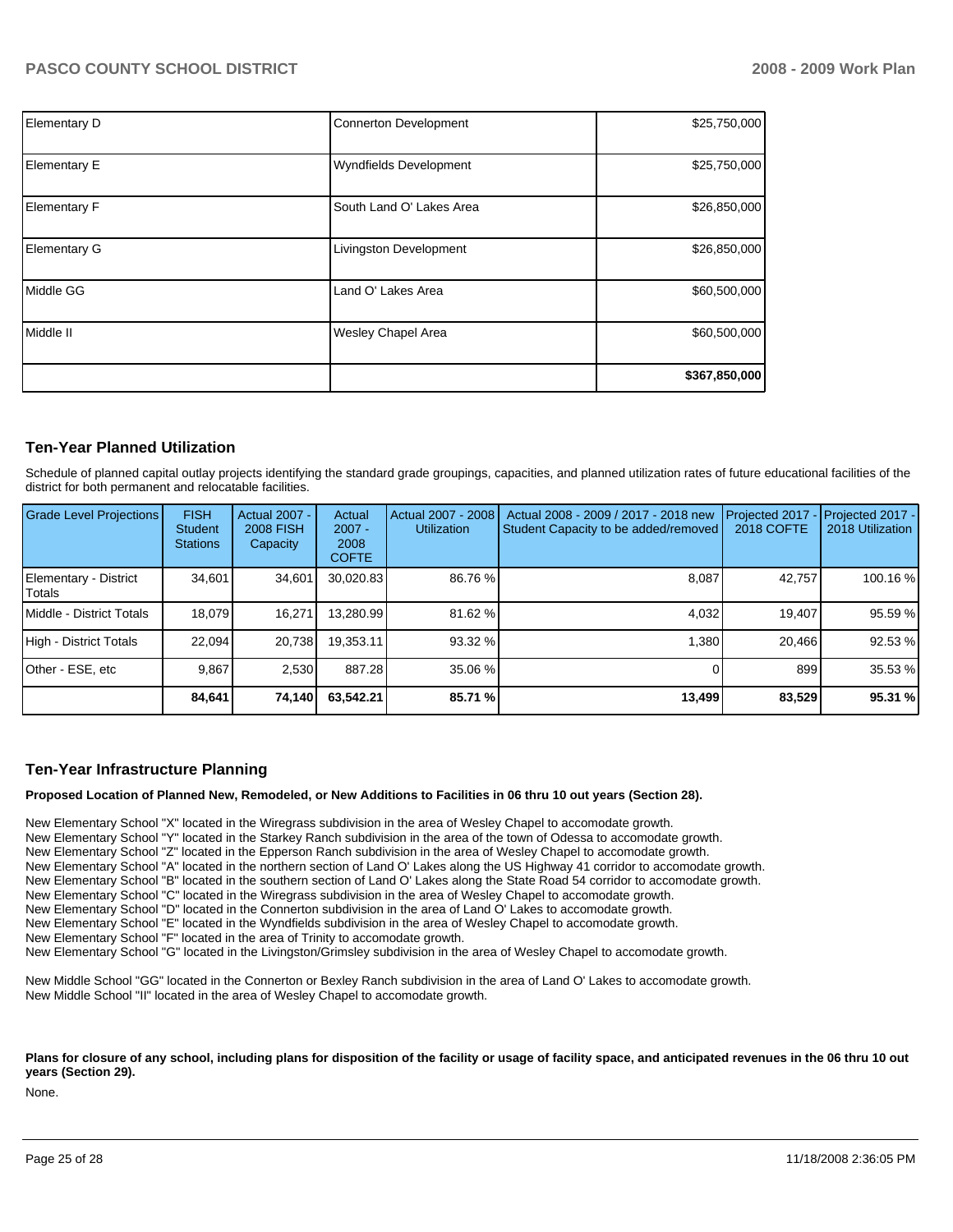#### **Twenty-Year Maintenance**

District projects and locations regarding the projected need for major renovation, repair, and maintenance projects within the district in years 11-20 beyond the projects plans detailed in the five years covered by the work plan.

| Project                  | 2017 - 2018 / 2027 - 2028 Projected Cost |
|--------------------------|------------------------------------------|
| <b>HVAC</b>              | \$27,500,000                             |
| Flooring                 | \$1,650,000                              |
| Roofing                  | \$7,700,000                              |
| Life to Safety           | \$275,000                                |
| Fencing                  | \$275,000                                |
| Parking                  | \$2,750,000                              |
| Electric                 | \$2,200,000                              |
| Fire Alarm               | \$1,650,000                              |
| Telephone/Intercom       | \$825,000                                |
| <b>Closed Circuit TV</b> | \$2,750,000                              |
| Paint                    | \$3,000,000                              |
| Maintenance/Repair       | \$17,000,000                             |
|                          | \$67,575,000                             |

## **Twenty-Year Capacity**

Schedule of capital outlay projects projected to ensure the availability of satisfactory student stations for the projected student enrollment in K-12 programs for the future 11-20 years beyond the 5-year district facilities work program.

| Project             | Location, Community, Quadrant or other<br>general location | 2017 - 2018 / 2027 - 2028<br><b>Projected Cost</b> |
|---------------------|------------------------------------------------------------|----------------------------------------------------|
| Elementary H        | <b>Bexley Ranch Development</b>                            | \$29,300,000                                       |
| Elementary I        | Wesley Chapel Area                                         | \$29,300,000                                       |
| Elementary J        | Wesley Chapel Area                                         | \$30,600,000                                       |
| Elementary K        | <b>Trinity Area</b>                                        | \$31,900,000                                       |
| Elementary L        | Land O' Lakes Area                                         | \$31,900,000                                       |
| <b>Elementary M</b> | <b>Wesley Chapel Area</b>                                  | \$33,300,000                                       |
| <b>Elementary N</b> | Land O' Lakes Area                                         | \$34,800,000                                       |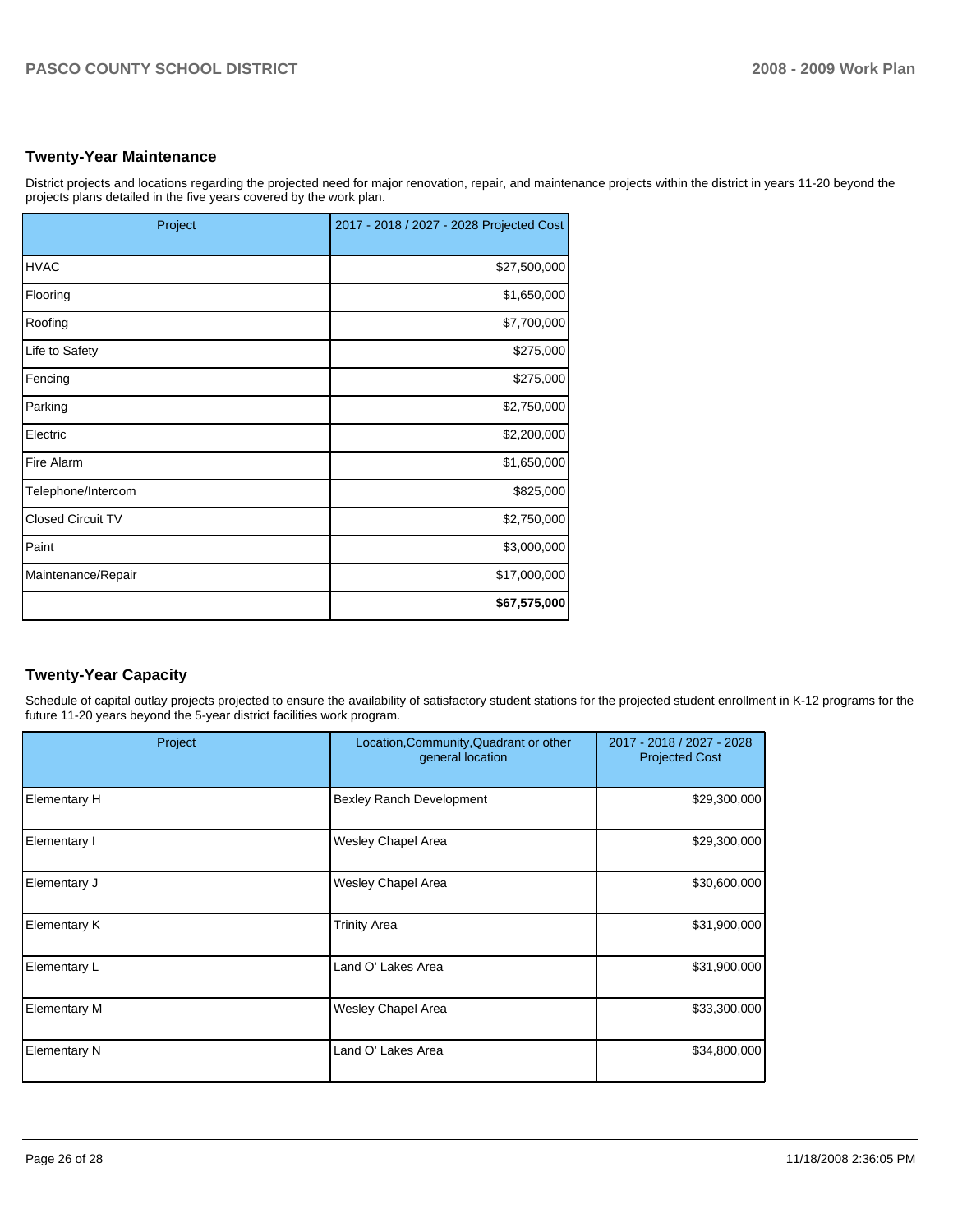| Elementary O-1 | Wesley Chapel Area             | \$34,800,000  |
|----------------|--------------------------------|---------------|
| Elementary P-1 | <b>Trinity Area</b>            | \$36,300,000  |
| Elementary Q-1 | Zephyrhills Area               | \$36,300,000  |
| Elementary R-1 | Land O' Lakes Area             | \$37,900,000  |
| Elementary S-1 | Wesley Chapel Area             | \$37,900,000  |
| Elementary T-1 | Wesley Chapel Area             | \$39,600,000  |
| Elementary U-1 | Moon Lake Road Area            | \$41,300,000  |
| Elementary V-1 | Odessa Area                    | \$41,300,000  |
| Elementary W-1 | Land O' Lakes Area             | \$41,300,000  |
| Middle JJ      | Wesley Chapel Area             | \$78,350,000  |
| Middle KK      | Land O' Lakes Area             | \$97,150,000  |
| Middle LL      | Wesley Chapel Area             | \$97,150,000  |
| High III       | Wesley Chapel Zephyrhills Area | \$139,700,000 |
|                |                                | \$980,150,000 |

# **Twenty-Year Planned Utilization**

Schedule of planned capital outlay projects identifying the standard grade groupings, capacities, and planned utilization rates of future educational facilities of the district for both permanent and relocatable facilities.

| <b>Grade Level Projections</b>    | <b>FISH</b><br><b>Student</b><br><b>Stations</b> | <b>Actual 2007 -</b><br><b>2008 FISH</b><br>Capacity | Actual<br>$2007 -$<br>2008<br><b>COFTE</b> | Actual 2007 - 2008<br><b>Utilization</b> | Actual 2008 - 2009 / 2027 - 2028 new<br>Student Capacity to be added/removed | Projected 2027<br>2028 COFTE | Projected 2027 -<br>2028 Utilization |
|-----------------------------------|--------------------------------------------------|------------------------------------------------------|--------------------------------------------|------------------------------------------|------------------------------------------------------------------------------|------------------------------|--------------------------------------|
| Elementary - District<br>l Totals | 34.601                                           | 34,601                                               | 30,020.83                                  | 86.76 %                                  | 20,279                                                                       | 55,495                       | 101.12 %                             |
| Middle - District Totals          | 18.079                                           | 16.271                                               | 13.280.99                                  | 81.62 %                                  | 7.950                                                                        | 24.064                       | 99.35 %                              |
| High - District Totals            | 22.094                                           | 20,738                                               | 19.353.11                                  | 93.32 %                                  | 3.194                                                                        | 23.058                       | 96.35 %                              |
| lOther - ESE. etc                 | 9.867                                            | 2.530                                                | 887.28                                     | 35.06 %                                  |                                                                              | 898                          | 35.49 %                              |
|                                   | 84,641                                           | 74,140                                               | 63,542.21                                  | 85.71 %                                  | 31,423                                                                       | 103,515                      | 98.06 %                              |

#### **Twenty-Year Infrastructure Planning**

**Proposed Location of Planned New, Remodeled, or New Additions to Facilities in 11 thru 20 out years (Section 28).**